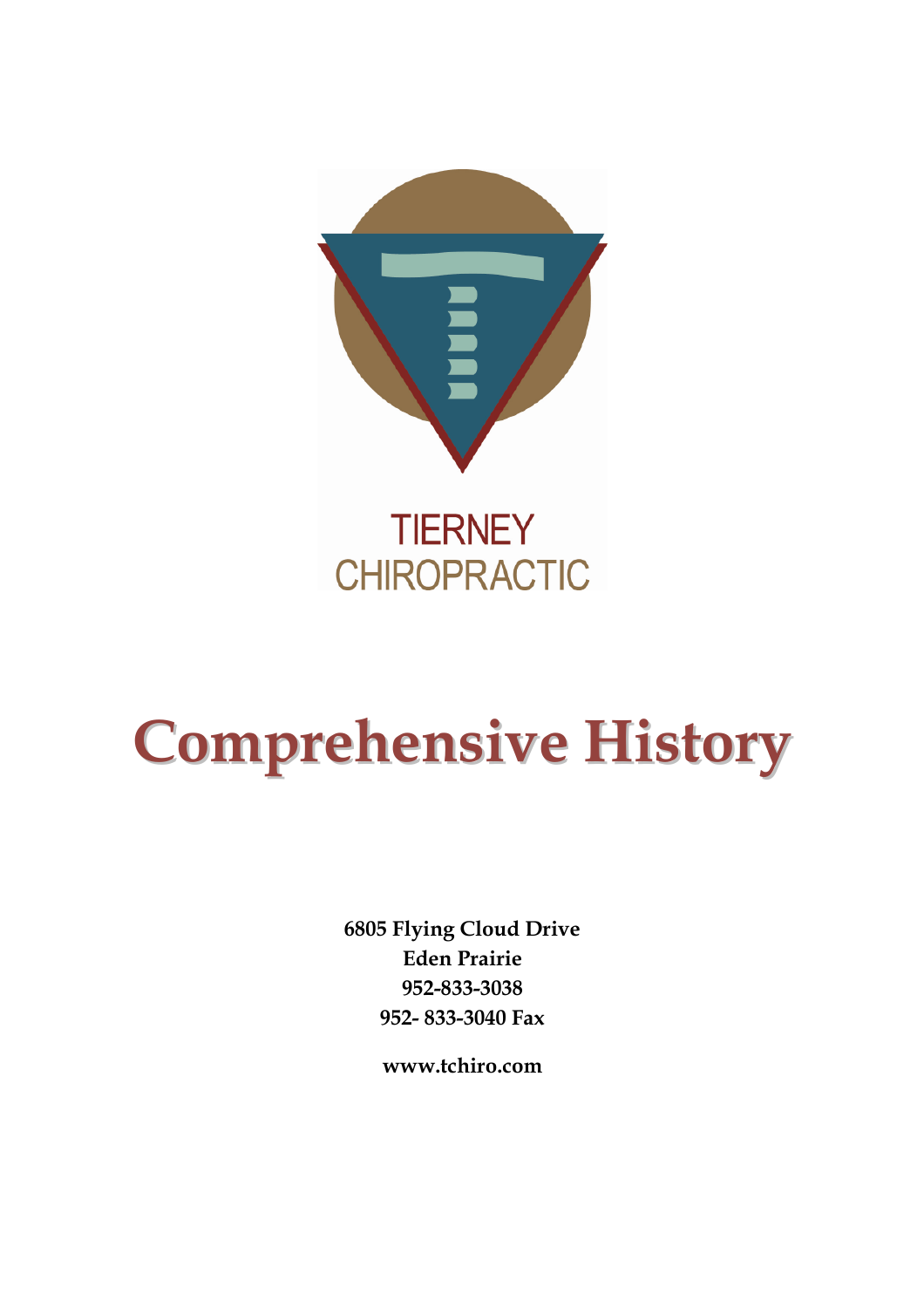# **INTRODUCTORY INFORMATION**

| Patient Checklist                                                                                                                                                                                                                   |               |
|-------------------------------------------------------------------------------------------------------------------------------------------------------------------------------------------------------------------------------------|---------------|
| Frequently Asked Questions <b>Construction</b> Construction and Construction Construction Construction Construction Construction Construction Construction Construction Construction Construction Construction Construction Constru |               |
| Do you think you can help with my problem?                                                                                                                                                                                          | $\mathcal{P}$ |
| Can all the tests I need to be done in the clinic?                                                                                                                                                                                  | $\mathcal{P}$ |
|                                                                                                                                                                                                                                     | $\mathcal{P}$ |
| What credit cards do you take?                                                                                                                                                                                                      | $\mathcal{P}$ |
|                                                                                                                                                                                                                                     |               |

# **CONSENT FORMS**

| <b>Important Patient Information</b>             |  |
|--------------------------------------------------|--|
| Patient Acceptance Form                          |  |
| Authorization for Release of Medical Information |  |
|                                                  |  |

# **HEALTH QUESTIONNAIRES**

| Functional Diagnostic Medicine Questionnaire                                     |    |
|----------------------------------------------------------------------------------|----|
|                                                                                  | 11 |
|                                                                                  | 14 |
|                                                                                  | 21 |
| Environmental Influences Questionnaire<br>environmental Influences Questionnaire | 31 |
|                                                                                  | 35 |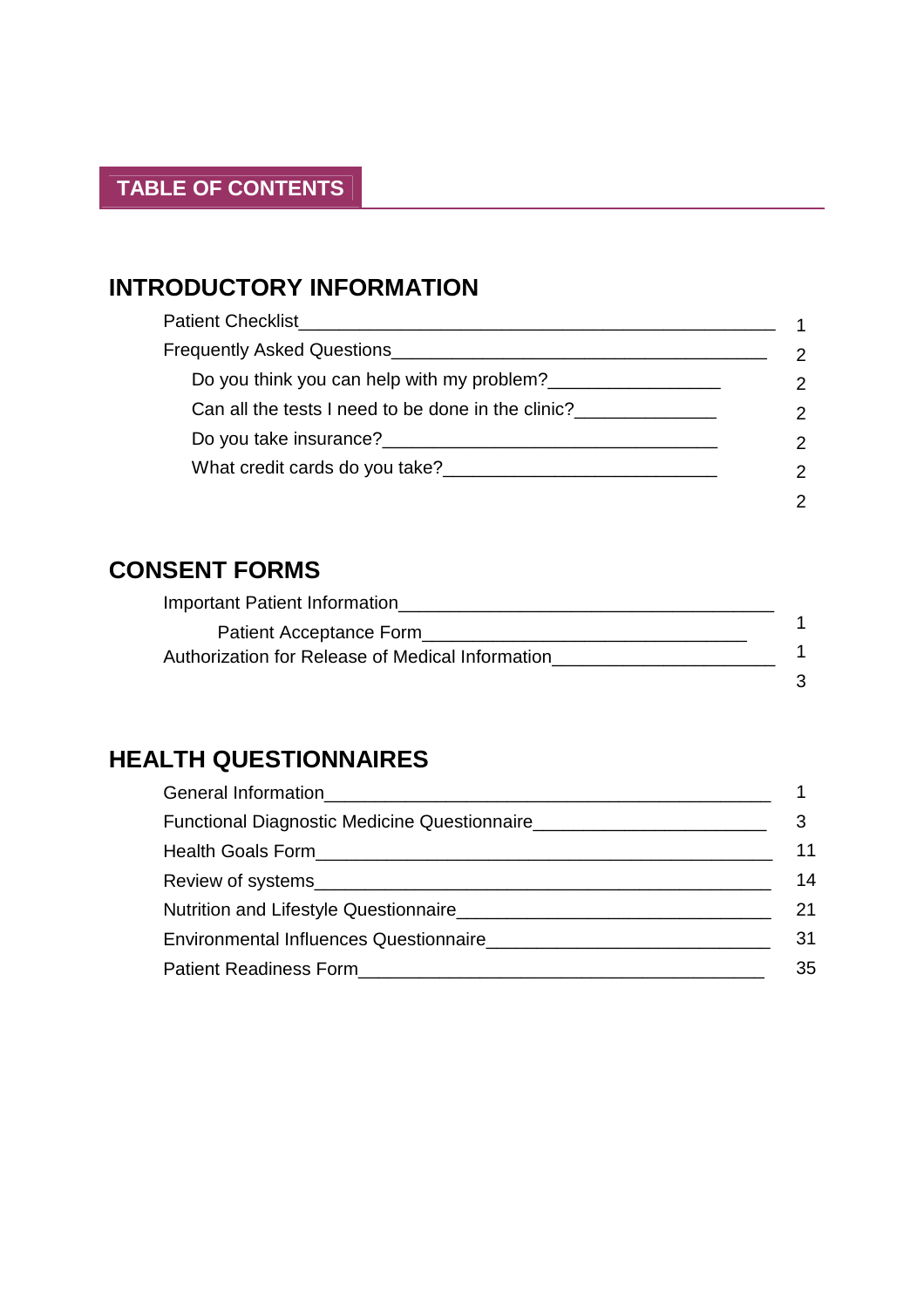# **Introductory Information**

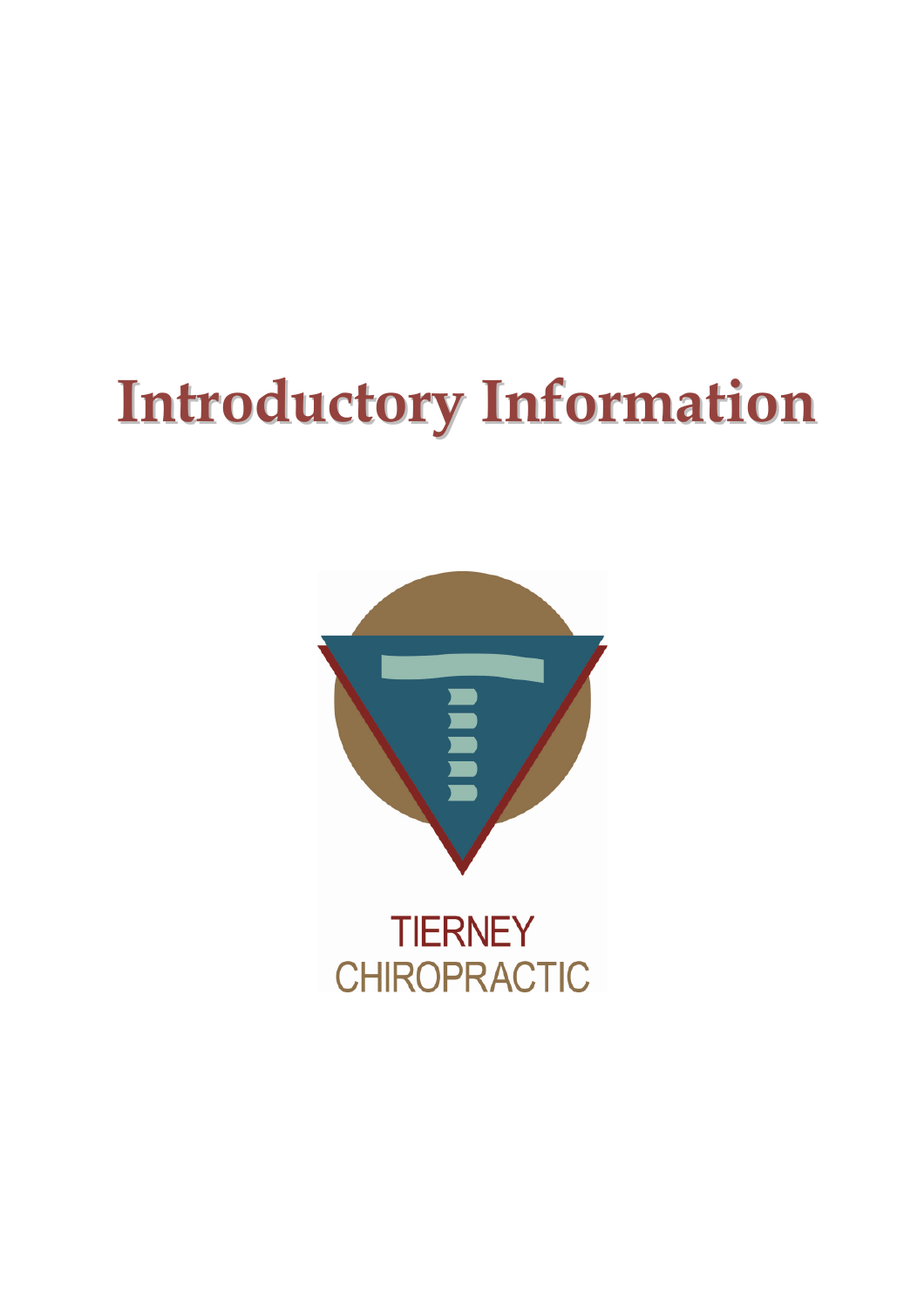# **PATIENT CHECKLIST**

# **DID YOU REMEMBER TO?**

- Read all of our documents
- Obtain your medical records and/or test results from previously seen physicians and have them sent to: **6805 Flying Cloud Drive, Eden Prairie, MN 55344.**

# **FILL OUT AND/OR SIGN THE FOLLOWING FORMS**

- Important Patient Information
- Authorization for Release of Medical Information
- □ General Information
- □ Health Goals Form
- Functional Diagnostic Medicine Questionnaire
- □ Nutrition and Lifestyle Questionnaire
- □ Review of systems
- Environmental Influences Questionnaire
- □ Patient Readiness Form
- □ Nutritional Assessment Questionnaire
- Diet Diary

*Thank you!*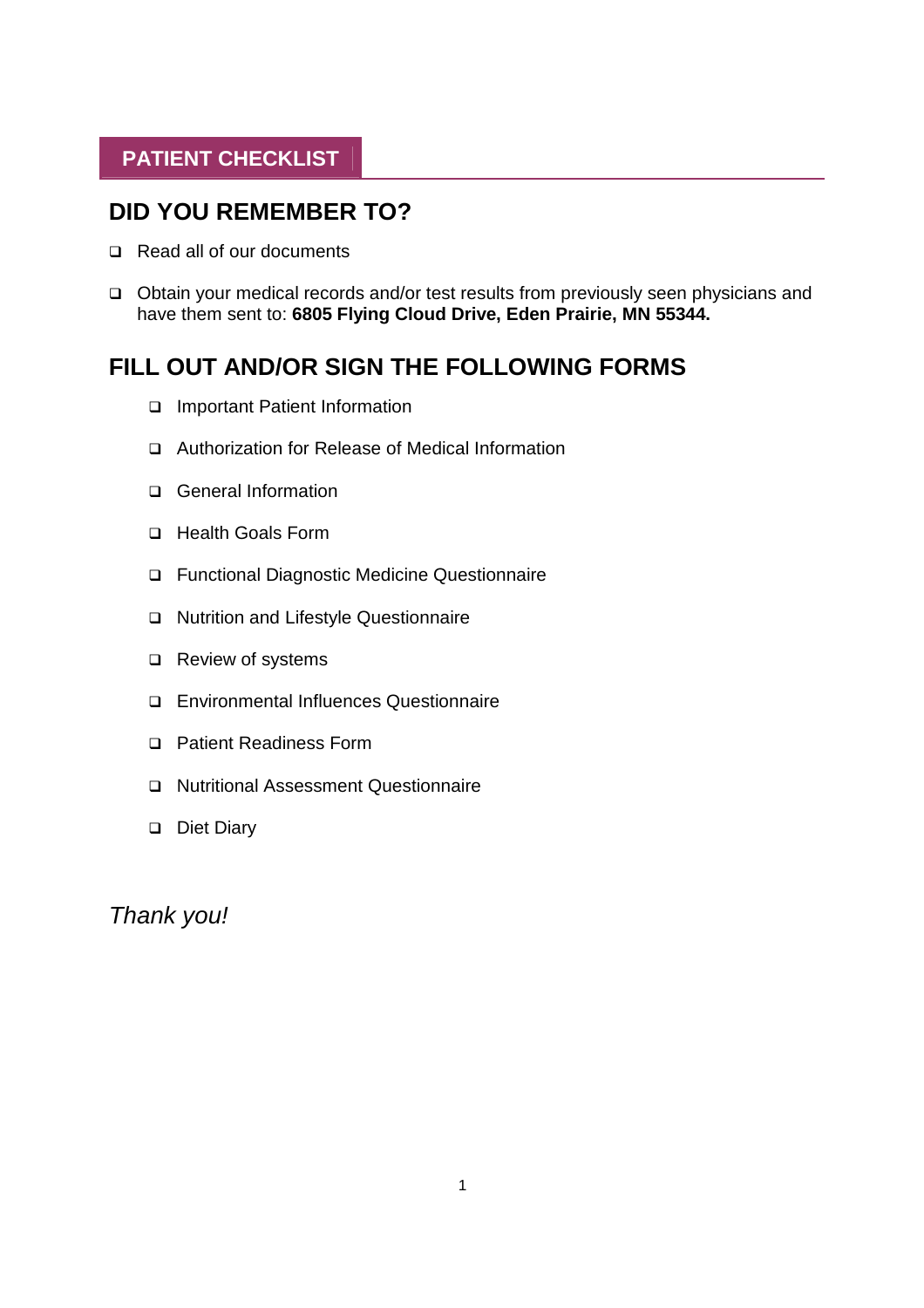## **FREQUENTLY ASKED QUESTIONS**

#### *Do you think you can help me with my health problem?*

Our clinic uses an innovative approach to assessing and treating your health care concerns. Perhaps you have experienced being examined by your doctor, having blood tests done, x-rays or other diagnostic tests taken, only for your doctor to report back that all your tests are normal yet both you and your doctor know that you are anything but normal!. Unfortunately, this experience is all too common.

Most physicians are trained to look only in specific places for the answers, using the same familiar labs or diagnostic tests. Yet, many causes of illness cannot be found in these places. The usual tests do not look for food allergies, hidden infections, environmental toxins, mold exposures, nutritional deficiencies and metabolic imbalances. New gene testing can uncover underlying genetic predispositions that can be modified through diet, lifestyle, supplements or medications.

We use a variety of innovative testing techniques and procedures to help our patients prevent illness and recover from many chronic and difficult to treat conditions. Our clinicians are highly skilled in evaluating, assessing and treating chronic problems such as fibromyalgia, fatigue syndromes, autoimmune diseases, inflammatory disorders, mood and behavior disorders, memory problems and other chronic, complex conditions. We also focus on the prevention and treatment of heart disease, diabetes, dementia, hormonal imbalances and digestive disorders.

#### *Can all the tests I need be done at this clinic?*

Many of the tests can be performed at this clinic. Some testing can be done through conventional laboratories and others are only available through specialty laboratories. During your consultation, we will recommend which tests are needed, we will inform you if you need to travel elsewhere for the lab testing and we will review the instructions (e.g. fasting or nonfasting, etc.) and costs of the testing. Some testing can be performed at home with test kits to collect urine, saliva or stool. Others may require you to go to a local laboratory to draw the blood. In all cases, we will assist you in coordinating initial and follow-up testing.

#### *Do you take insurance?*

Currently, we do not accept insurance or Medicare. However, we will gladly provide a detailed receipt for services performed for you to submit to your insurance carriers. Some insurance carriers may partially cover medical services and laboratory tests performed by Dr. Tierney. Payment in full by check, cash or credit card is due at the time services.

#### *What credit cards do you accept?*

We accept the following credit cards: MasterCard and Visa. If you like we can maintain an active credit card on file at the office so we can bill follow-up consultations, laboratory testing, and other services.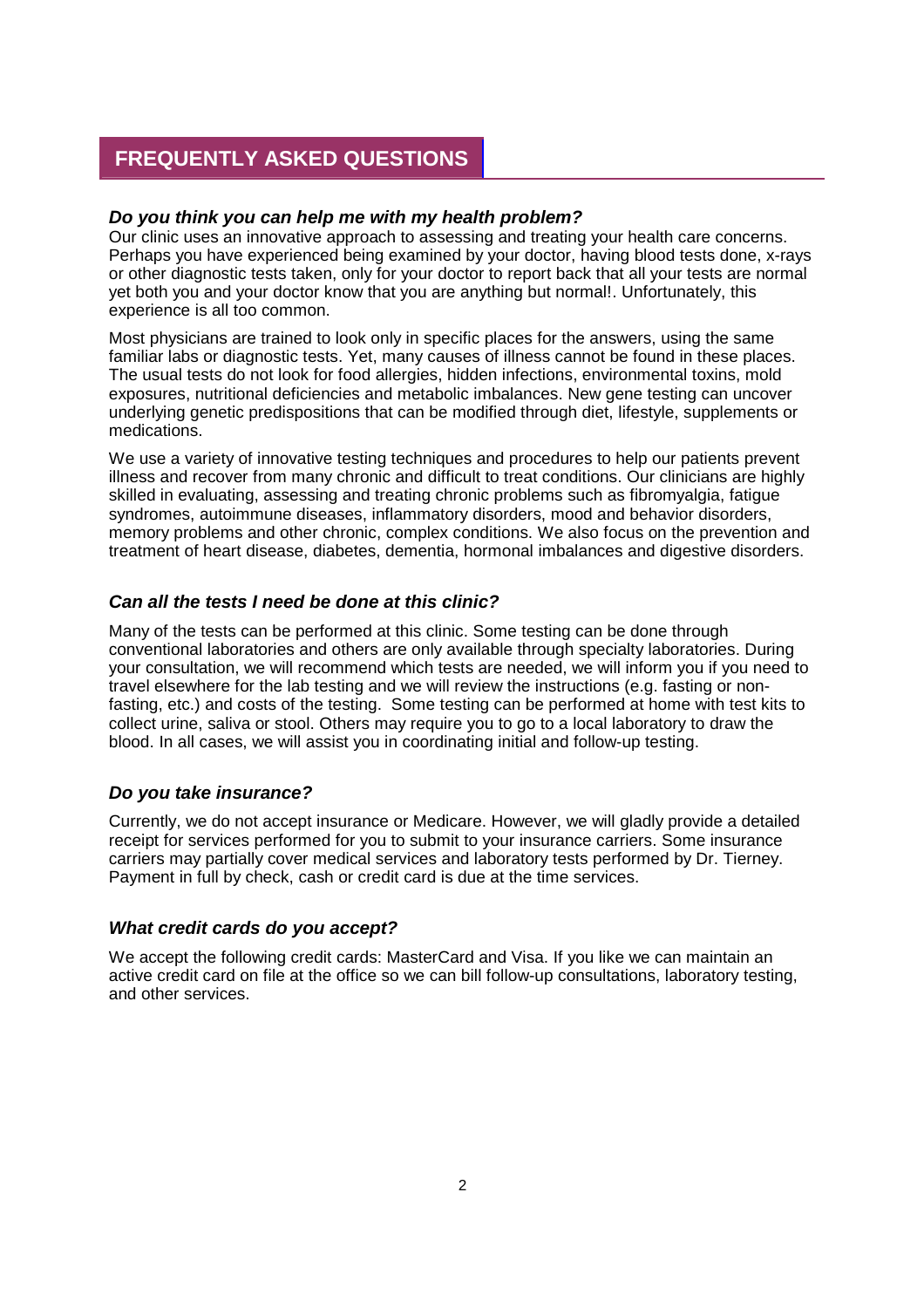# **Consent Forms**



**CHIROPRACTIC**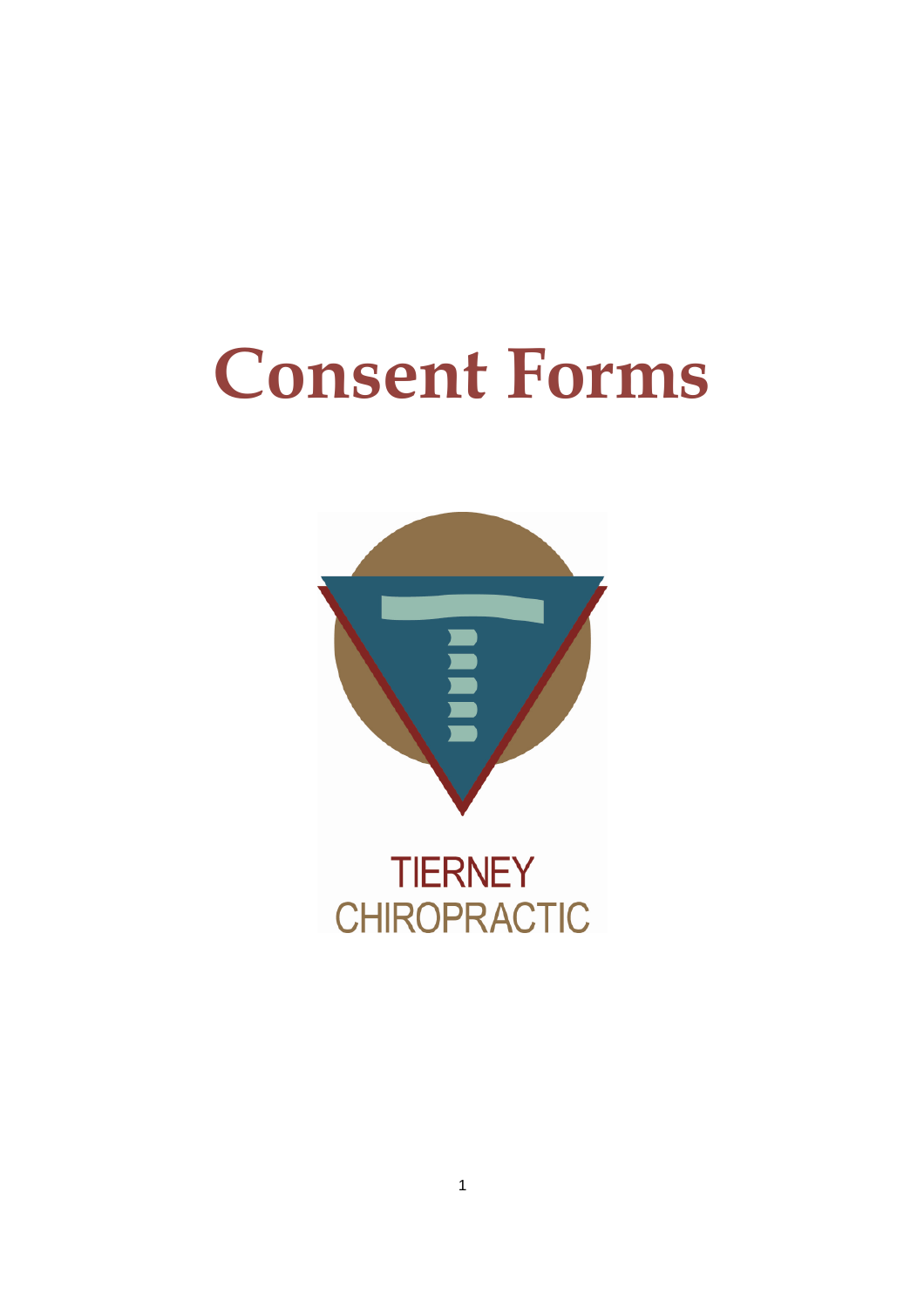# **IMPORTANT PATIENT INFORMATION**

# **Patient Acceptance Policy**

In order to best serve you, the *Patient Acceptance Policy* should be carefully reviewed. It is Dr. Tierney's opinion that you should be well informed on our expectations and clinical procedures. To prevent any misunderstandings or confusion on what to expect, Dr. Tierney would appreciate that you read the below steps and provide your signature. This would simply imply that you have read the *Patient Acceptance Policy* and understand what is expected of you.

- **1. Completion of the following forms:**
	- **Comprehensive History**
	- **Additional Health Questionnaires**
	- **The Nutritional Assessment Questionnaire** This 322 question questionnaire was developed to gather important information about your body. It will help Dr. Tierney assist in helping you. The questionnaire will allow Dr. Tierney to quickly **"zero"** in on the probable causes of your health problems.
	- **The Diet Diary**

It is **VERY** important for you to carefully and thoroughly complete all of these forms and questionnaires prior to your first consultation with Dr. Tierney. Once Dr. Tierney has received your completed forms, our office will schedule your first consultation

- **2. Medical Records** from all physicians since you were **first diagnosed** with your health condition **MUST** be obtained prior to scheduling an appointment.
- **3.** Once Dr. Tierney has your completed questionnaires and copies of all your medical records, a one-hour appointment will be scheduled to review your case. Dr. Tierney will provide a **detailed written medical report** at the time of your scheduled appointment. The cost for the one-hour appointment as well as Dr. Tierney's time for reviewing your Comprehensive History, the medical questionnaires, your medical records and written report **is \$250.00 per hour**.
- **4.** Based on your scheduled appointment and review of all your medical information, it may be necessary to obtain **comprehensive blood chemistry.** The blood chemistry test will include:
	- **Comprehensive Executive Metabolic Panel,** which includes 24 important disease markers such as SGOT, SGPT, GGT, Bilirubin (Liver), BUN, Creatinine, Uric (Kidney), Alkaline Phosphatase (Bone)
	- **Cardiovascular Panel:** Cholesterol, Triglycerides, LDL, HDL, Cholesterol/HDL Ratio, LDL/HDL Ratio, C Reactive Protein (hs-CRP), Homocysteine, Fibrinogen
	- **Thyroid Panel:** Total T3, Total T4, Free T3, Free T4, TSH
	- **Magnesium**
	- **CBC differential:** White Blood Cells and Red Blood Cells, Platelets
	- **Inflammatory markers:** Sedimentation Rate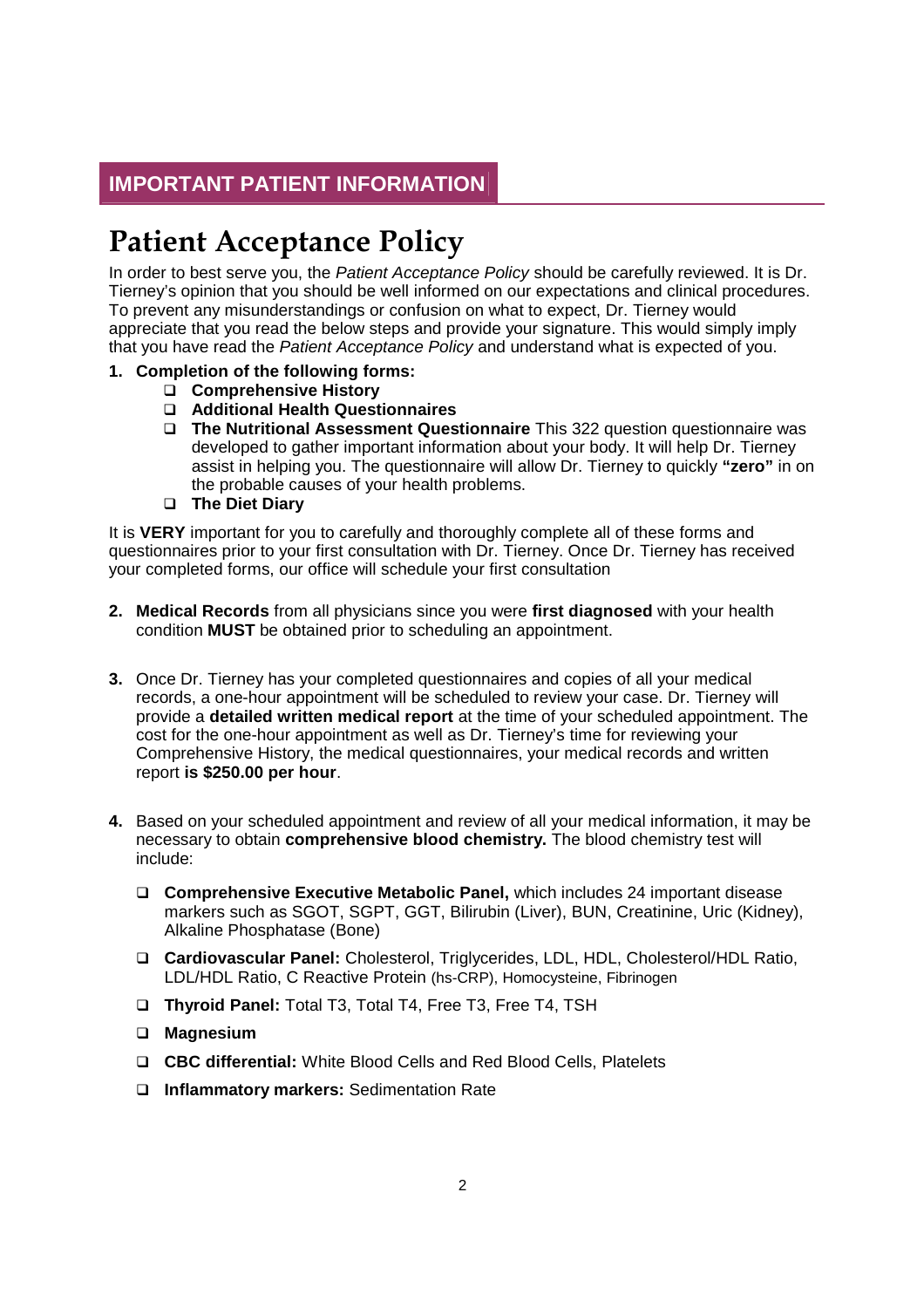- **5.** Based on your medical history, questionnaire, medical records and initial consultation, it may be necessary to order additional medical laboratory tests. You will be presented with detailed information on the **specific tests recommended**. The cost for your initial Laboratory tests will be discussed at that time**. Payment can be made via cash, check and/or credit card.** We accept Visa and MasterCard.
- **6.** If you have not had a physical examination within the last two years or since the start of your most recent health problem, it is required to either schedule an appointment with Dr. Tierney or with your primary physician.
- **7.** The results of your lab tests may take approximately **three weeks,** at which point, you will be scheduled for an appointment. This appointment usually takes approximately one to one and half hours. You will be presented with a written report **detailing the results of your tests, the possible causes of your health problem and the recommended treatment protocol**. It is recommended that you have your spouse or a supportive family member attend this appointment.
- **8.** Your treatment may consist of dietary and lifestyle changes as well as prescribed **Natural Pharmaceuticals,** which must be paid at the time of purchase.
- **9.** It is strongly recommended that you have access to a computer with Internet Connection. **A progress medical questionnaire** will be posted to your e-mail one week before your next scheduled appointment. Completion of the progress questionnaire is required every 6-12 weeks to monitor your progress. Correspondence by e-mail is strongly encouraged and is **Free of Charge**. If you do not have access to the internet, then a copy of the progress questionnaire will be mailed or faxed. If you would prefer to schedule an appointment to discuss any questions, you may do so.
- **10.** Follow-up consultations will be scheduled every **3, 6 or 12 weeks** allowing you the opportunity to discuss your progress and any concerns with Dr. Tierney. Dr. Tierney will at this time determine what direction to take to help you continue your progress. Your cooperation in taking **"personal responsibility"** in your health care will go a long way in getting better. Consultations can be conducted either by phone or in person (at the office). The fee for follow-up consultations is **\$100.00 for 30 minutes.**
- **11. Abnormal laboratory tests** will need to be re-evaluated. The success of your treatment will not only be measured on the reduction of elimination of your physical symptoms, but on abnormal laboratory tests returning to a normal status. For example: Many physicians will prescribe Lipitor for individuals suffering with high cholesterol. Your physician will also require periodic cholesterol blood tests to monitor the success of the medication. Laboratory fees can vary depending on what needs to be retested.

the **Patient Acceptance Policy.**

I, All and the substitution of the state of the state of the state of the state of the state of the state of the state of the state of the state of the state of the state of the state of the state of the state of the state

\_\_\_\_\_\_\_\_\_\_\_\_\_\_\_\_\_\_\_\_\_\_\_\_\_\_\_\_\_\_\_\_\_\_\_ \_\_\_\_\_\_\_\_\_\_\_\_\_\_\_\_\_\_\_\_\_\_\_\_\_\_\_\_\_\_\_\_\_\_

**Date**

**Patient Signature Cate** Date Dr. Daniel S. Tierney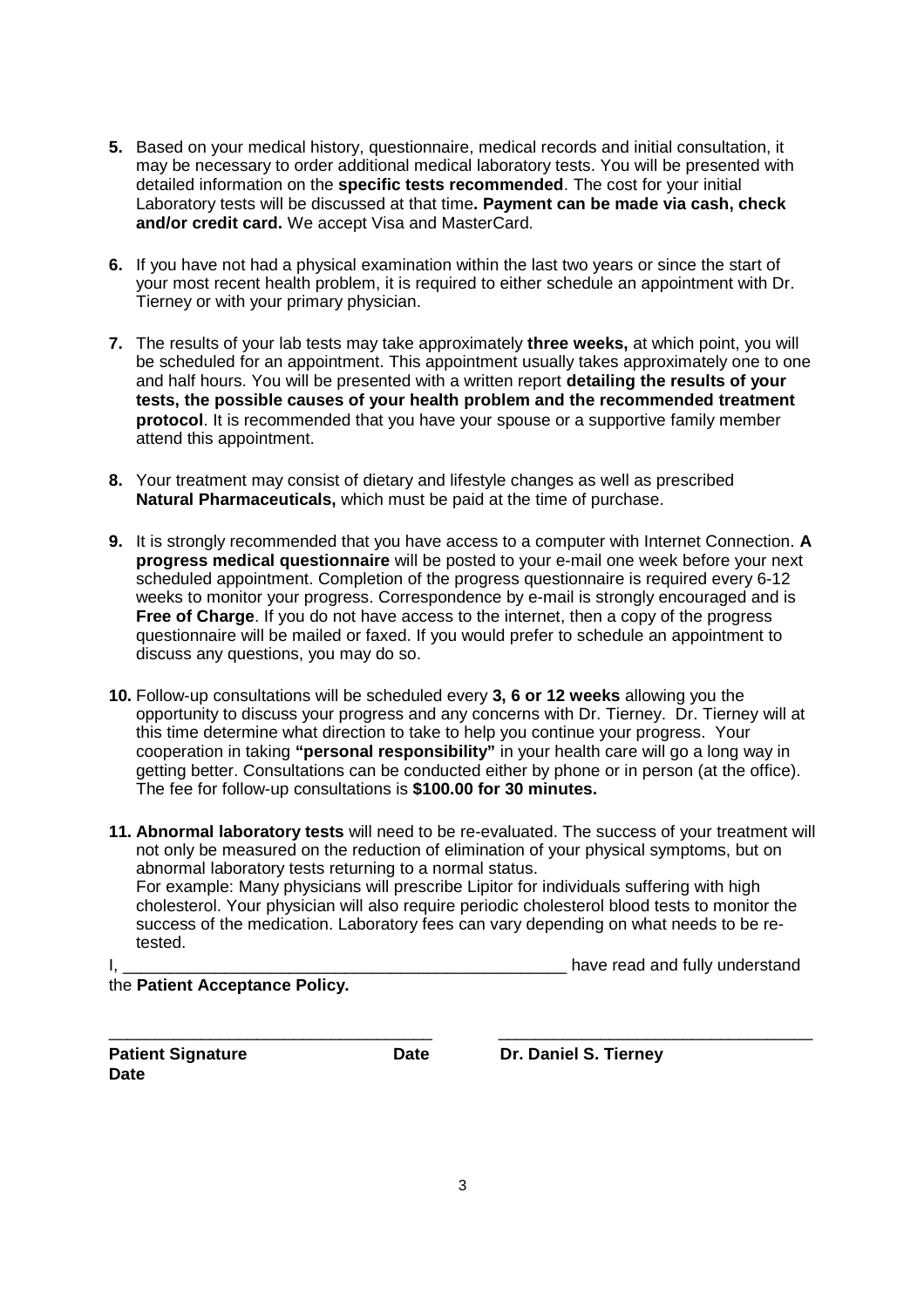### **AUTHORIZATION FOR RELEASE OF MEDICAL RECORDS**

#### **Requesting Records of Doctor:**

Name of Facility or Person:

Address:\_\_\_\_\_\_\_\_\_\_\_\_\_\_\_\_\_\_\_\_\_\_\_\_\_\_\_\_\_\_\_\_\_\_\_\_\_\_\_\_\_\_\_\_\_\_\_\_\_\_\_\_\_\_\_\_\_\_\_\_\_\_\_\_\_\_\_\_\_\_\_\_\_\_\_\_\_

Telephone number ( ) \_\_\_ - \_\_\_\_\_\_\_\_\_\_\_\_\_\_\_ Fax number ( ) \_\_\_ - \_\_\_\_\_\_\_\_\_\_\_\_\_\_\_

#### THE PURPOSE FOR THIS RELEASE

You are hereby authorized to **furnish and release all information** to Tierney Chiropractic from my medical, psychological, and other health records, with no limitation placed on history of illness or diagnostic or therapeutic information, including the furnishing of photocopies of all written documents pertinent thereto.

In addition to the above general authorization to release my protected health information. I further authorize release of the following information if it is contained in those records:

| O Yes O No: Alcohol or Drug Abuse                                                                                                         |
|-------------------------------------------------------------------------------------------------------------------------------------------|
| O Yes O No: Communicable disease related information, including AIDS or ARC<br>diagnosis and/or HIT or HTLA-III test results or treatment |
| O Yes O No: Genetic Testing                                                                                                               |

*Note: With respect to drug and alcohol abuse treatment information, or records regarding communicable disease information, the information is from confidential records which are protected by State and Federal laws that prohibit disclosure with the specific written consent of the person to who they pertain, or as otherwise permitted by law. A general authorization for the release of the protected health information is not sufficient for this purpose.*

This authorization can be revoked in writing at any time except to the extent that disclosure made in good faith has already occurred in reliance on this authorization.

I hereby release Tierney Chiropractic; its employees, agents managing members, and the attending physician(s) from legal responsibility or liability for the release of the above information to the extent authorized. A copy of this authorization shall be as valid as the original.

I understand there may be a fee for this service depending on the number of pages photocopied. However; no such fee will be charged if these records are requested for continuing medical care.

Patient's Name: \_\_\_\_\_\_\_\_\_\_\_\_\_\_\_\_\_\_\_\_\_\_\_\_\_\_\_\_\_\_\_\_\_\_\_\_\_\_\_\_\_\_\_\_\_ D.O.B. \_\_\_\_\_\_\_\_\_\_\_\_\_\_\_\_\_\_\_ *Please Print*

Signature: \_\_\_\_\_\_\_\_\_\_\_\_\_\_\_\_\_\_\_\_\_\_\_\_\_\_\_\_\_\_\_\_\_\_\_\_\_\_\_\_\_\_\_\_\_\_\_\_\_\_ Date \_\_\_\_\_\_\_\_\_\_\_\_\_\_\_\_\_\_\_\_\_

**\*PLEASE INCLUDE A COPY OF YOUR DRIVERS LICENSE OR PASSPORT ALONG WITH THE COMPLETED AND SIGNED FORM\***

#### **Records Requested by:**

Tierney Chiropractic Attn: Dr. Daniel Tierney 6805 Flying Cloud Drive Eden Prairie, MN 55344

Signature:

Daniel S. Tierney, DC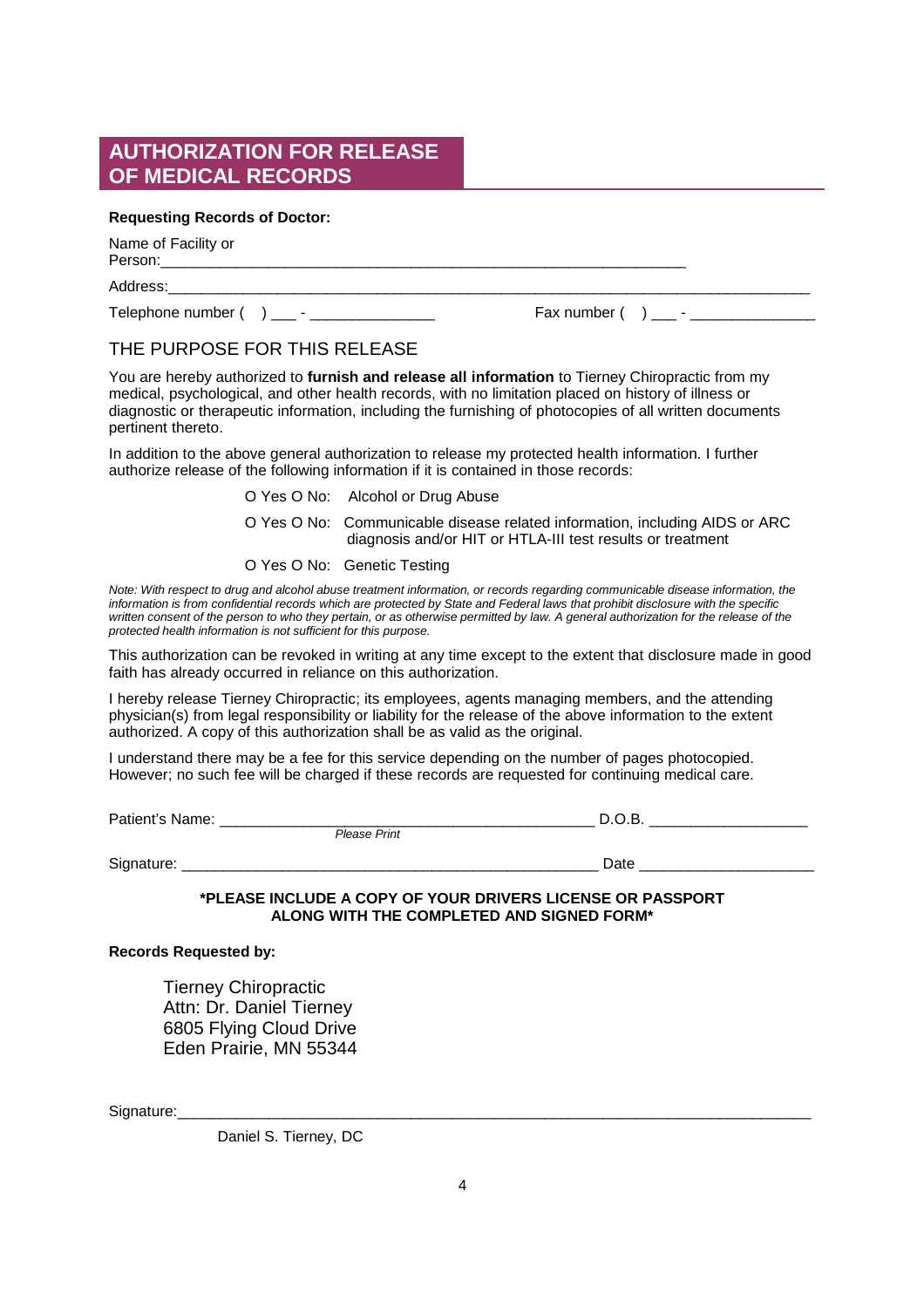# **Health Questionnaires**

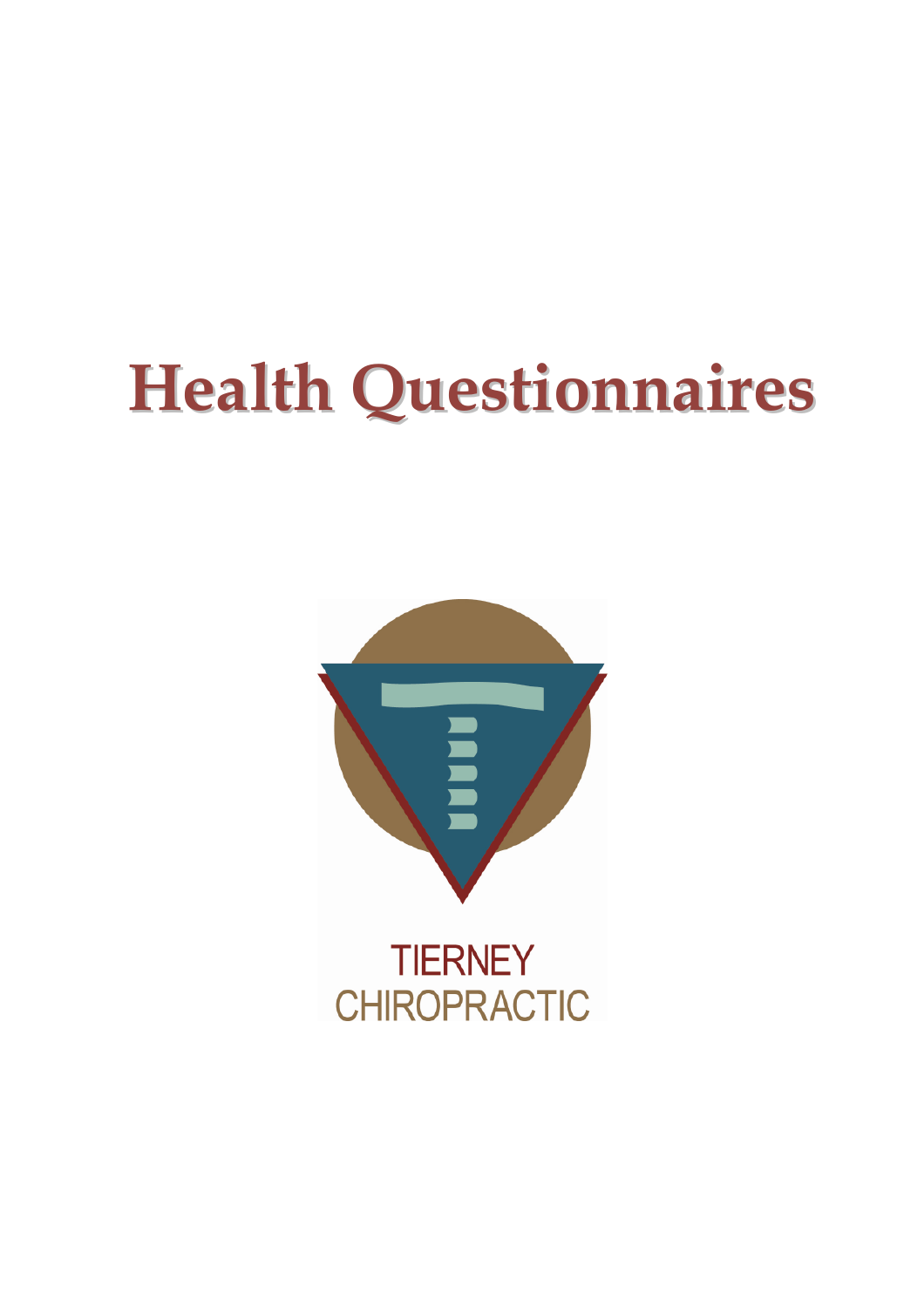# **Tierney Chiropractic**

# **GENERAL INFORMATION**

| Age ________________Date of Birth ______________Place of birth__________________Gender: female ___ male____ |                |                      |              |  |  |
|-------------------------------------------------------------------------------------------------------------|----------------|----------------------|--------------|--|--|
| Married _________ Separated ________ Divorced ______ Widowed ______ Single ____ Partnership _______         |                |                      |              |  |  |
| Right Handed: _____ Left Handed: _____ Mixed Dominance: _____                                               |                |                      |              |  |  |
| Number of Sisters: _____ (# deceased: ____) # of Brothers: ____ (# deceased: ____) Birth Order: ____        |                |                      |              |  |  |
|                                                                                                             |                |                      |              |  |  |
|                                                                                                             |                |                      |              |  |  |
| How did you hear about our clinic? Book _____ Website _____ Media_____ Friend/ family member_____           |                |                      |              |  |  |
|                                                                                                             |                |                      |              |  |  |
|                                                                                                             |                |                      |              |  |  |
|                                                                                                             |                |                      |              |  |  |
|                                                                                                             |                |                      |              |  |  |
|                                                                                                             |                |                      |              |  |  |
| Genetic Background: Please check appropriate box(es):                                                       |                |                      |              |  |  |
| $\Box$ African American $\Box$ Hispanic                                                                     |                | $\Box$ Mediterranean | $\Box$ Asian |  |  |
| Native American<br>ப<br>⊔                                                                                   | Caucasian<br>ப | Northern European    | Other<br>⊔   |  |  |
| Who is your primary medical                                                                                 |                |                      |              |  |  |
|                                                                                                             |                |                      |              |  |  |
|                                                                                                             |                |                      |              |  |  |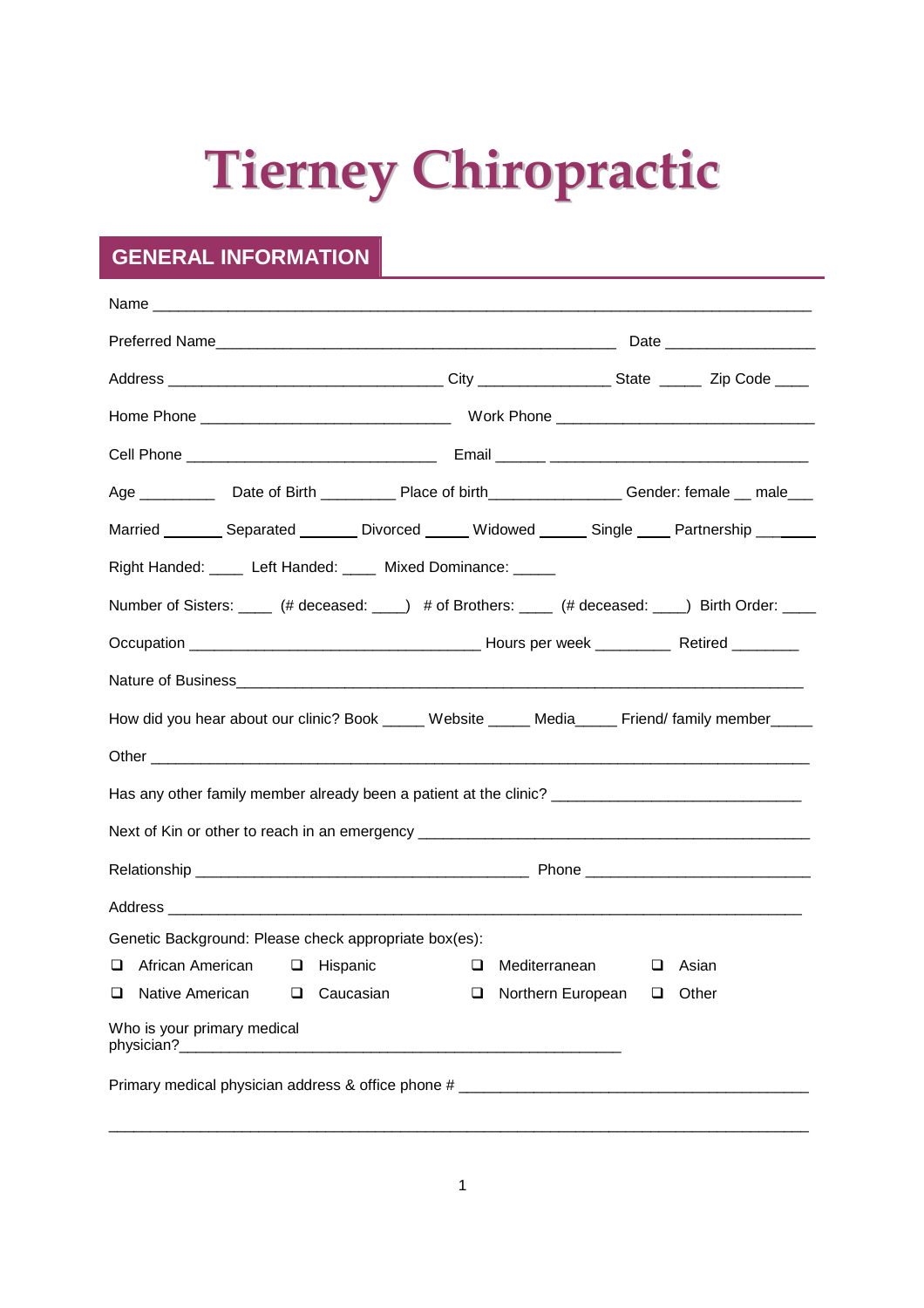# **PERSONAL DESCRIPTIVE INFORMATION**

| <b>Marital status:</b>                                                                                                               |                                   |                            |  |  |  |
|--------------------------------------------------------------------------------------------------------------------------------------|-----------------------------------|----------------------------|--|--|--|
| Single<br>ப                                                                                                                          | Married<br>ப                      | <b>Divorced</b><br>ப       |  |  |  |
| Widow<br>ப                                                                                                                           | Long Term Partnership<br>❏        |                            |  |  |  |
| <b>List Children:</b>                                                                                                                |                                   |                            |  |  |  |
| <b>Child's Name</b>                                                                                                                  | Age                               | Gender                     |  |  |  |
|                                                                                                                                      |                                   |                            |  |  |  |
|                                                                                                                                      |                                   |                            |  |  |  |
|                                                                                                                                      |                                   |                            |  |  |  |
|                                                                                                                                      |                                   |                            |  |  |  |
| With whom do you live? (Include children, parents, relatives, and/or friends. Please include ages.)<br>Example: Wendy, age 7, sister |                                   |                            |  |  |  |
| Do you have any pets or farm animals? Yes______ No____                                                                               |                                   |                            |  |  |  |
| If yes, where do they live? Indoors______ Outdoors ______ Both indoors and outdoors _____                                            |                                   |                            |  |  |  |
| Have you ever lived or travelled outside the United States? Yes ____ No ____                                                         |                                   |                            |  |  |  |
|                                                                                                                                      |                                   |                            |  |  |  |
|                                                                                                                                      |                                   |                            |  |  |  |
| Have you or your family recently experienced any major life changes? Yes_____ No____                                                 |                                   |                            |  |  |  |
| Have you experienced any major losses in life? Yes____ No____                                                                        |                                   |                            |  |  |  |
| If so, please comment:                                                                                                               |                                   |                            |  |  |  |
| How much time have you lost from work or school in the past year?<br>a. _______ 0-2 days<br>Previous jobs:                           | b. $\frac{3 - 14}{ }$ days        | c. $\frac{1}{2}$ > 15 days |  |  |  |
| Please list your highest level of education:                                                                                         |                                   |                            |  |  |  |
| <b>High School</b><br>❏                                                                                                              |                                   |                            |  |  |  |
| ❏                                                                                                                                    | Major: __________________________ | Year: ______________       |  |  |  |
| $\Box$                                                                                                                               |                                   |                            |  |  |  |
| ❏                                                                                                                                    |                                   |                            |  |  |  |
| ❏                                                                                                                                    |                                   |                            |  |  |  |
|                                                                                                                                      |                                   |                            |  |  |  |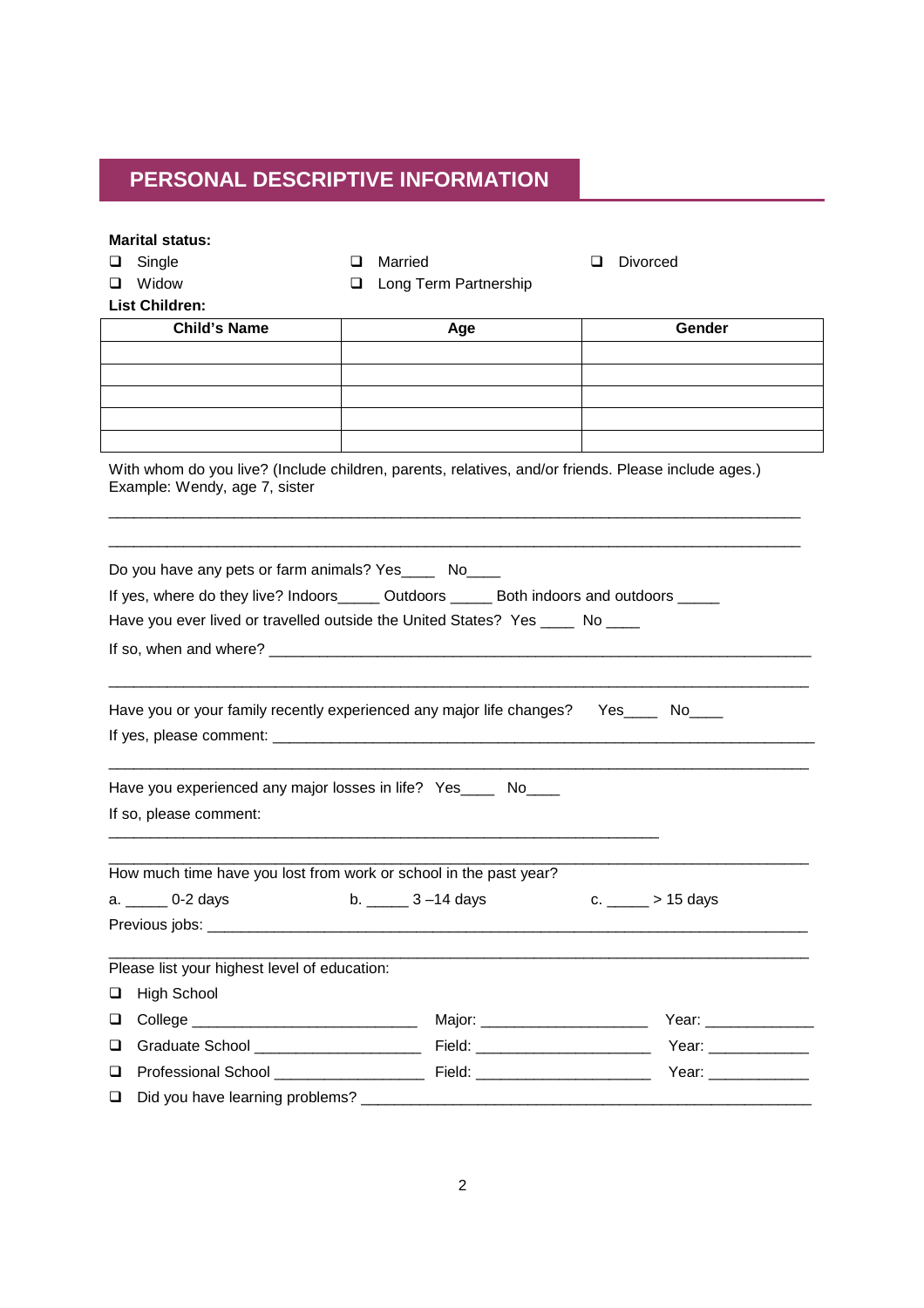# **Functional Diagnostic Medicine Questionnaire**

Please complete the following Functional Medicine Questionnaire to the best of your ability. You may need family members to help supply information. Your thoroughness and accuracy in answering all appropriate questions will help the doctor evaluate the root cause of your health concerns and determine an effective treatment program.

Note that we are interested in so-called minor symptoms as well as major problems. We know that in many doctor's offices there is some tendency not to mention too many symptoms for fear that the doctor will take you for a hypochondriac. The rules in our office are different. We are interested in any odd or unusual message you are getting from your body, even though it may be considered irrelevant to "making a diagnosis" or it may seem to you to be of no consequence to your health. Some such symptoms are useful clues in the kind of "medical detective work" we do. Please include as much information as you can on this form.

**Please print or write legibly.**

### **COMPLAINTS/CONCERNS**

Please list your chief symptoms in order of decreasing severity, starting with the worst one. Please note how long each symptoms has been present.

|    | Problem        | Onset     | Frequency        | <b>Severity</b>          |
|----|----------------|-----------|------------------|--------------------------|
| 1. | e.g. Headaches | June 2007 | 4 times per week | Mild / moderate / severe |
| 2. |                |           |                  |                          |
| 3. |                |           |                  |                          |
| 4. |                |           |                  |                          |
| 5. |                |           |                  |                          |
| 6. |                |           |                  |                          |
| 7. |                |           |                  |                          |

 $\_$  ,  $\_$  ,  $\_$  ,  $\_$  ,  $\_$  ,  $\_$  ,  $\_$  ,  $\_$  ,  $\_$  ,  $\_$  ,  $\_$  ,  $\_$  ,  $\_$  ,  $\_$  ,  $\_$  ,  $\_$  ,  $\_$  ,  $\_$  ,  $\_$  ,  $\_$  ,  $\_$  ,  $\_$  ,  $\_$  ,  $\_$  ,  $\_$  ,  $\_$  ,  $\_$  ,  $\_$  ,  $\_$  ,  $\_$  ,  $\_$  ,  $\_$  ,  $\_$  ,  $\_$  ,  $\_$  ,  $\_$  ,  $\_$  ,  $\_$  ,  $\_$  ,  $\_$  ,  $\_$  ,  $\_$  ,  $\_$  ,  $\_$  ,  $\_$  ,  $\_$  ,  $\_$  ,  $\_$  ,  $\_$  ,  $\_$  ,  $\_$  ,  $\_$  ,  $\_$  ,  $\_$  ,  $\_$  ,  $\_$  ,  $\_$  ,  $\_$  ,  $\_$  ,  $\_$  ,  $\_$  ,  $\_$  ,  $\_$  ,  $\_$  ,  $\_$  ,  $\_$  ,  $\_$  ,  $\_$  ,  $\_$  ,  $\_$  ,  $\_$  ,  $\_$  ,  $\_$  ,  $\_$  , \_\_\_\_\_\_\_\_\_\_\_\_\_\_\_\_\_\_\_\_\_\_\_\_\_\_\_\_\_\_\_\_\_\_\_\_\_\_\_\_\_\_\_\_\_\_\_\_\_\_\_\_\_\_\_\_\_\_\_\_\_\_\_\_\_\_\_\_\_\_\_\_\_\_\_\_\_\_\_\_\_\_\_\_

\_\_\_\_\_\_\_\_\_\_\_\_\_\_\_\_\_\_\_\_\_\_\_\_\_\_\_\_\_\_\_\_\_\_\_\_\_\_\_\_\_\_\_\_\_\_\_\_\_\_\_\_\_\_\_\_\_\_\_\_\_\_\_\_\_\_\_\_\_\_\_\_\_\_\_\_\_\_\_\_\_\_\_\_

 $\_$  ,  $\_$  ,  $\_$  ,  $\_$  ,  $\_$  ,  $\_$  ,  $\_$  ,  $\_$  ,  $\_$  ,  $\_$  ,  $\_$  ,  $\_$  ,  $\_$  ,  $\_$  ,  $\_$  ,  $\_$  ,  $\_$  ,  $\_$  ,  $\_$  ,  $\_$  ,  $\_$  ,  $\_$  ,  $\_$  ,  $\_$  ,  $\_$  ,  $\_$  ,  $\_$  ,  $\_$  ,  $\_$  ,  $\_$  ,  $\_$  ,  $\_$  ,  $\_$  ,  $\_$  ,  $\_$  ,  $\_$  ,  $\_$  ,

\_\_\_\_\_\_\_\_\_\_\_\_\_\_\_\_\_\_\_\_\_\_\_\_\_\_\_\_\_\_\_\_\_\_\_\_\_\_\_\_\_\_\_\_\_\_\_\_\_\_\_\_\_\_\_\_\_\_\_\_\_\_\_\_\_\_\_\_\_\_\_\_\_\_\_\_\_\_\_\_\_\_\_\_

\_\_\_\_\_\_\_\_\_\_\_\_\_\_\_\_\_\_\_\_\_\_\_\_\_\_\_\_\_\_\_\_\_\_\_\_\_\_\_\_\_\_\_\_\_\_\_\_\_\_\_\_\_\_\_\_\_\_\_\_\_\_\_\_\_\_\_\_\_\_\_\_\_\_\_\_\_\_\_\_\_\_\_\_

What diagnosis or explanation have been given to you?

| When was the last time you felt well? |  |
|---------------------------------------|--|
|                                       |  |

Did something trigger your change in health?

What makes you feel **worse**?

What makes you feel **better**?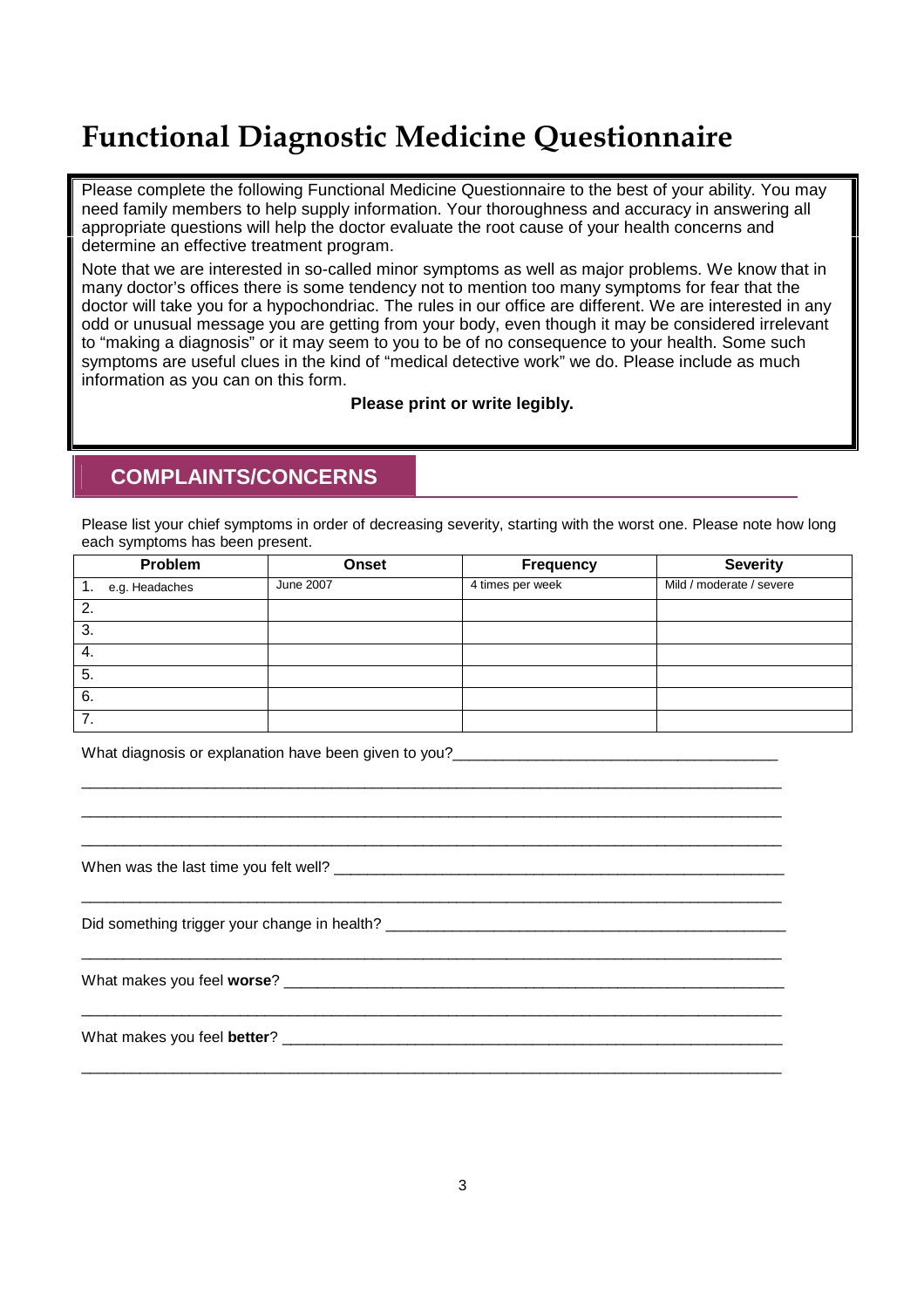Please list all physicians you have seen for the above health conditions:

- $1.$  4.
- $2.5.5.$
- $3.6.$
- Please check all the Alternative Treatments you have tried for your condition(s)
- None
- Chiropractic
- Acupuncture
- Reiki

 Massage □ Rolfing

- **Homeopathy** Biofeedback
- **Light therapy**
- 
- -

□ Yoga □ Hypnosis

- Ayurveda
- Meditation
- □ Biological Dentistry
- IV (chelation) therapy

Environmental medicine

Naturopathic medicine

- □ Iridology Colonics
- 

# **PAST MEDICAL & SURGICAL HISTORY**

| <b>ILLNESSES</b>                                | <b>Date</b> | <b>Date</b>             | <b>Date</b>             | <b>Comments</b> |
|-------------------------------------------------|-------------|-------------------------|-------------------------|-----------------|
| <b>Chicken Pox</b>                              |             | $\overline{\mathsf{x}}$ | $\overline{\mathbf{x}}$ |                 |
| <b>German Measles</b>                           |             | $\overline{\mathbf{x}}$ | $\overline{\mathbf{x}}$ |                 |
| Measles                                         |             | $\overline{\mathsf{x}}$ | $\overline{\mathsf{x}}$ |                 |
| Mononucleosis                                   |             | $\overline{\mathbf{X}}$ | X                       |                 |
| <b>Mumps</b>                                    |             | $\overline{\mathbf{x}}$ | $\overline{\mathbf{x}}$ |                 |
| Whooping cough                                  |             | $\overline{\mathbf{x}}$ | $\overline{\mathbf{X}}$ |                 |
| Anemia                                          |             |                         |                         |                 |
| <b>Arthritis</b>                                |             |                         |                         |                 |
| Asthma                                          |             |                         |                         |                 |
| <b>Bronchitis</b>                               |             |                         |                         |                 |
| Cancer                                          |             |                         |                         |                 |
| <b>Chronic Fatigue</b><br>Syndrome              |             |                         |                         |                 |
| Crohn's Disease or<br><b>Ulcerative Colitis</b> |             |                         |                         |                 |
| <b>Diabetes</b>                                 |             |                         |                         |                 |
| Emphysema                                       |             |                         |                         |                 |
| Epilepsy, convulsions                           |             |                         |                         |                 |
| Gallstones                                      |             |                         |                         |                 |
| Gout                                            |             |                         |                         |                 |
| Heart attack/Angina                             |             |                         |                         |                 |
| <b>Heart failure</b>                            |             |                         |                         |                 |
| <b>Hepatitis</b>                                |             |                         |                         |                 |
| Hugh blood pressure                             |             |                         |                         |                 |
| <b>Irritable bowel</b>                          |             |                         |                         |                 |
| Kidney stones                                   |             |                         |                         |                 |
| Mononucleosis                                   |             |                         |                         |                 |
| Pneumonia                                       |             |                         |                         |                 |
| <b>Rheumatic fever</b>                          |             |                         |                         |                 |
| <b>Sinusitis</b>                                |             |                         |                         |                 |

- 
- 
- □ Nutritional Therapy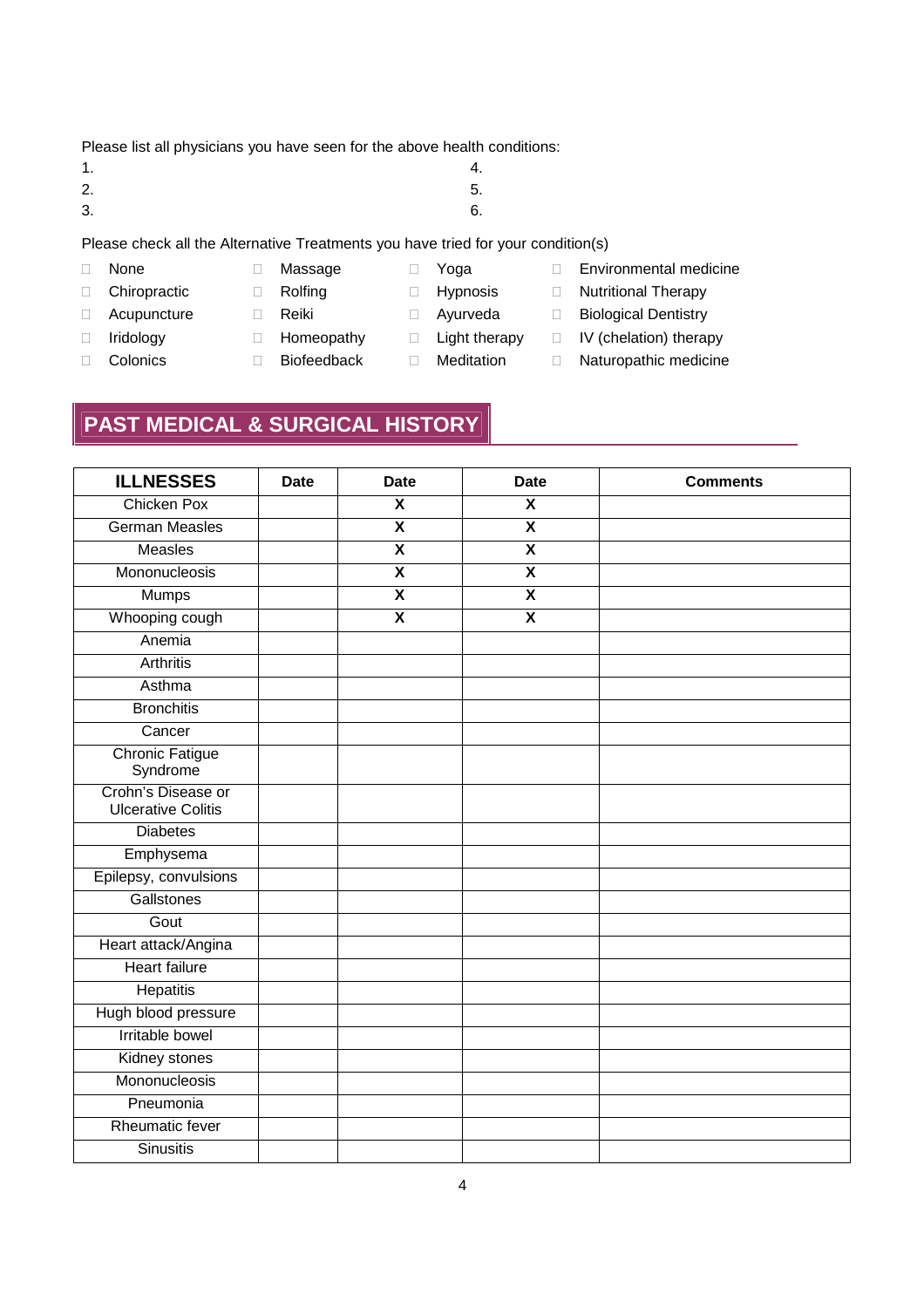| <b>ILLNESSES</b>                    | <b>Date</b> | <b>Date</b>             | <b>Date</b>             | <b>Comments</b> |
|-------------------------------------|-------------|-------------------------|-------------------------|-----------------|
| Sleep apnea                         |             |                         |                         |                 |
| <b>Stroke</b>                       |             |                         |                         |                 |
| Thyroid disease                     |             |                         |                         |                 |
| Other (describe)                    |             |                         |                         |                 |
| <b>INJURIES</b>                     | <b>Date</b> | <b>Date</b>             | <b>Date</b>             | <b>Comments</b> |
| <b>Head Injury</b>                  |             |                         |                         |                 |
| Neck Injury                         |             |                         |                         |                 |
| <b>Back Injury</b>                  |             |                         |                         |                 |
| Fracture                            |             |                         |                         |                 |
| Other (describe)                    |             |                         |                         |                 |
| <b>DIAGNOSTIC</b><br><b>STUDIES</b> | <b>Date</b> | <b>Date</b>             | <b>Date</b>             | <b>Comments</b> |
| Chest X-ray                         |             |                         |                         |                 |
| Mammogram                           |             |                         |                         |                 |
| <b>EKG</b>                          |             |                         |                         |                 |
| Sigmoidoscopy                       |             |                         |                         |                 |
| Colonoscopy                         |             |                         |                         |                 |
| <b>Upper GI Series</b>              |             |                         |                         |                 |
| <b>Barium Enema</b>                 |             |                         |                         |                 |
| CAT scan of Abdomen                 |             |                         |                         |                 |
| CAT scan of brain                   |             |                         |                         |                 |
| CAT scan of spine                   |             |                         |                         |                 |
| Liver scan                          |             |                         |                         |                 |
| Bone scan                           |             |                         |                         |                 |
| Neck X-rays                         |             |                         |                         |                 |
| <b>Back X-rays</b>                  |             |                         |                         |                 |
| <b>MRI</b>                          |             |                         |                         |                 |
| <b>Bone Density Test</b>            |             |                         |                         |                 |
| <b>Carotid Artery</b><br>Ultrasound |             |                         |                         |                 |
| <b>Blood Tests</b>                  |             |                         |                         |                 |
| Other (describe)                    |             |                         |                         |                 |
| <b>OPERATIONS</b>                   | <b>Date</b> | <b>Date</b>             | <b>Date</b>             | <b>Comments</b> |
| Tonsillectomy                       |             | $\overline{\mathbf{x}}$ | $\overline{\mathsf{x}}$ |                 |
| <b>Tubes in Ears</b>                |             |                         |                         |                 |
| Appendectomy                        |             | $\overline{\mathbf{X}}$ | $\overline{\mathbf{x}}$ |                 |
| <b>Gall Bladder</b>                 |             | $\overline{\mathbf{X}}$ | $\overline{\mathsf{x}}$ |                 |
| Hernia                              |             |                         |                         |                 |
| Hysterectomy                        |             | $\overline{\mathbf{x}}$ | $\overline{\mathbf{x}}$ |                 |
| <b>Dental Surgery</b>               |             |                         |                         |                 |
| Other (describe)                    |             |                         |                         |                 |
| Other (describe)                    |             |                         |                         |                 |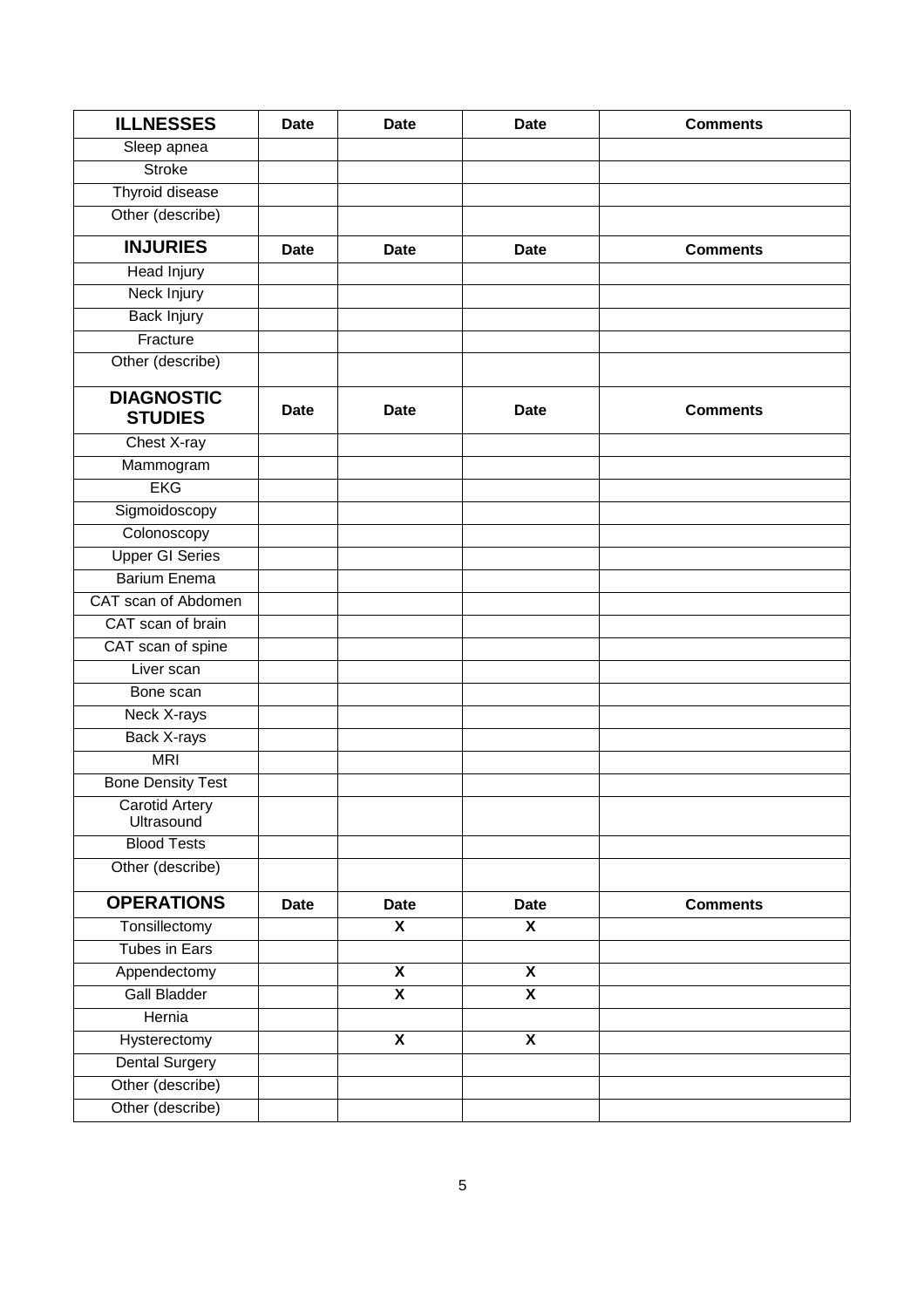# **HOSPITALIZATIONS**

| <b>Where Hospitalized</b> | When | <b>For What Reason</b> |
|---------------------------|------|------------------------|
|                           |      |                        |
|                           |      |                        |
|                           |      |                        |
|                           |      |                        |
|                           |      |                        |
|                           |      |                        |

# **PATIENT BIRTH HISTORY**

| Question                                         | <b>Yes</b> | <b>No</b> | <b>Don't Know</b> | <b>Comment</b> |
|--------------------------------------------------|------------|-----------|-------------------|----------------|
| Were you a full term baby?                       |            |           |                   |                |
| A Preemie?                                       |            |           |                   |                |
| Forcep delivery?                                 |            |           |                   |                |
| Cesarean section?                                |            |           |                   |                |
| Epidural used?                                   |            |           |                   |                |
| Breast fed?                                      |            |           |                   |                |
| Bottle fed?                                      |            |           |                   |                |
| When your mother was pregnant with you, did she: |            |           |                   |                |
| Smoke tobacco?                                   |            |           |                   |                |
| Drink alcohol?                                   |            |           |                   |                |
| Take estrogen?                                   |            |           |                   |                |

| <b>CHILDHOOD HEALTH HISTORY</b>                     |            |           |                   |                |
|-----------------------------------------------------|------------|-----------|-------------------|----------------|
| <b>Question</b>                                     | <b>Yes</b> | <b>No</b> | <b>Don't Know</b> | <b>Comment</b> |
| Did you live in an area with<br>soft water?         |            |           |                   |                |
| Hard water?                                         |            |           |                   |                |
| As a child, did you consume a lot of the following: |            |           |                   |                |
| Sugar?                                              |            |           |                   |                |
| Candy?                                              |            |           |                   |                |
| Sweet foods?                                        |            |           |                   |                |
| Soda?                                               |            |           |                   |                |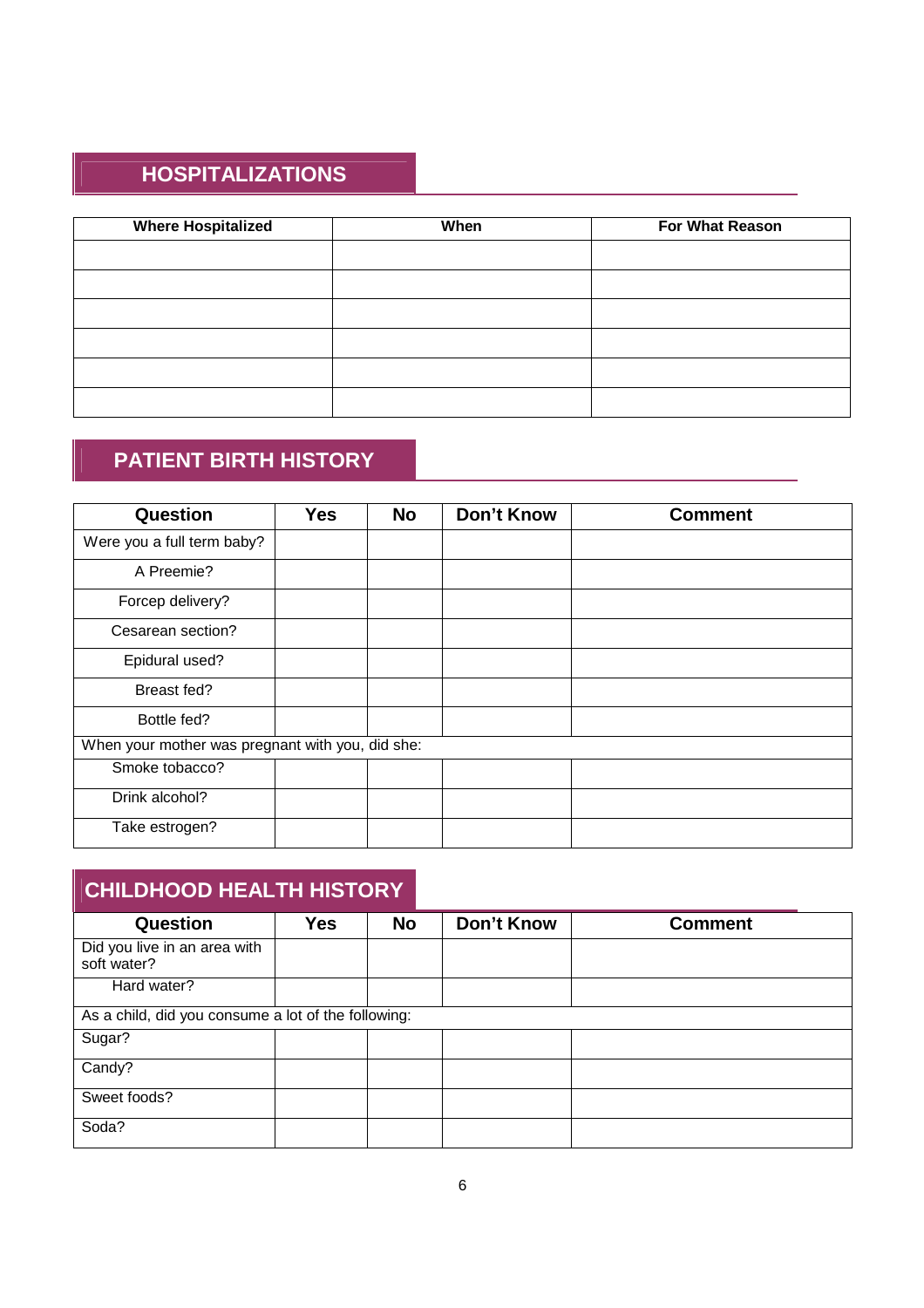| Diet soda?                                         |            |           |                   |                |
|----------------------------------------------------|------------|-----------|-------------------|----------------|
| Question                                           | <b>Yes</b> | <b>No</b> | <b>Don't Know</b> | <b>Comment</b> |
| White bread?                                       |            |           |                   |                |
| Cookies?                                           |            |           |                   |                |
| Ice Cream?                                         |            |           |                   |                |
| Meat, vegetable &<br>potato/rice/pasta diet?       |            |           |                   |                |
| Vegetarian & grain based<br>diet with little meat? |            |           |                   |                |
| Vegetarian diet with milk &<br>eggs?               |            |           |                   |                |
| Vegetarian diet without milk<br>& eggs?            |            |           |                   |                |

As a child, were there any foods that you had to avoid because they gave you symptoms? Yes\_\_\_\_ No\_\_\_\_\_

If yes, please name the food and symptom e.g. wheat – gas and bloating

| Food | Symptom | <b>Other comments</b> |
|------|---------|-----------------------|
|      |         |                       |
|      |         |                       |
|      |         |                       |

#### **AGE OF ONSET OF ILLNESSES**

Please indicate which, if any, of the following problems/conditions developed when you were a child (ages birth to age12) by indicating the approximate age of onset.

| Frequent colds or flu                                                                   | Tonsillitis                 |
|-----------------------------------------------------------------------------------------|-----------------------------|
| <b>Bronchitis</b>                                                                       | Ear Infections              |
| Measles                                                                                 | Mumps                       |
| Chicken Pox                                                                             | __ Whooping Cough           |
| Strep Infections                                                                        | Seasonal allergies          |
| Significant dental work                                                                 | Behavior problems           |
| ADD                                                                                     | _______ Hyperactivity       |
| Difficulty learning:                                                                    | Frequent headaches          |
| High # of absences from school                                                          | Upset stomach, indigestion  |
| Jaundice                                                                                | Colic                       |
| Ear infections                                                                          | Congenital abnormalities    |
| Premature at birth                                                                      | Pneumonia                   |
| Fever blisters                                                                          | Parent (s) smoked           |
| _ Abusive or alcoholic parent (s)                                                       | ___ Skin disorders (eczema) |
| Major illness(s) that required hospitalization.<br>If yes, please explain your illness: |                             |
|                                                                                         |                             |

\_\_\_\_\_\_\_\_\_\_\_\_\_\_\_\_\_\_\_\_\_\_\_\_\_\_\_\_\_\_\_\_\_\_\_\_\_\_\_\_\_\_\_\_\_\_\_\_\_\_\_\_\_\_\_\_\_\_\_\_\_\_\_\_\_\_\_\_\_\_\_\_\_\_\_\_\_\_\_\_\_\_\_\_ \_\_\_\_\_\_\_\_\_\_\_\_\_\_\_\_\_\_\_\_\_\_\_\_\_\_\_\_\_\_\_\_\_\_\_\_\_\_\_\_\_\_\_\_\_\_\_\_\_\_\_\_\_\_\_\_\_\_\_\_\_\_\_\_\_\_\_\_\_\_\_\_\_\_\_\_\_\_\_\_\_\_\_\_ \_\_\_\_\_\_\_\_\_\_\_\_\_\_\_\_\_\_\_\_\_\_\_\_\_\_\_\_\_\_\_\_\_\_\_\_\_\_\_\_\_\_\_\_\_\_\_\_\_\_\_\_\_\_\_\_\_\_\_\_\_\_\_\_\_\_\_\_\_\_\_\_\_\_\_\_\_\_\_\_\_\_\_\_  $\_$  ,  $\_$  ,  $\_$  ,  $\_$  ,  $\_$  ,  $\_$  ,  $\_$  ,  $\_$  ,  $\_$  ,  $\_$  ,  $\_$  ,  $\_$  ,  $\_$  ,  $\_$  ,  $\_$  ,  $\_$  ,  $\_$  ,  $\_$  ,  $\_$  ,  $\_$  ,  $\_$  ,  $\_$  ,  $\_$  ,  $\_$  ,  $\_$  ,  $\_$  ,  $\_$  ,  $\_$  ,  $\_$  ,  $\_$  ,  $\_$  ,  $\_$  ,  $\_$  ,  $\_$  ,  $\_$  ,  $\_$  ,  $\_$  , \_\_\_\_\_\_\_\_\_\_\_\_\_\_\_\_\_\_\_\_\_\_\_\_\_\_\_\_\_\_\_\_\_\_\_\_\_\_\_\_\_\_\_\_\_\_\_\_\_\_\_\_\_\_\_\_\_\_\_\_\_\_\_\_\_\_\_\_\_\_\_\_\_\_\_\_\_\_\_\_\_\_\_\_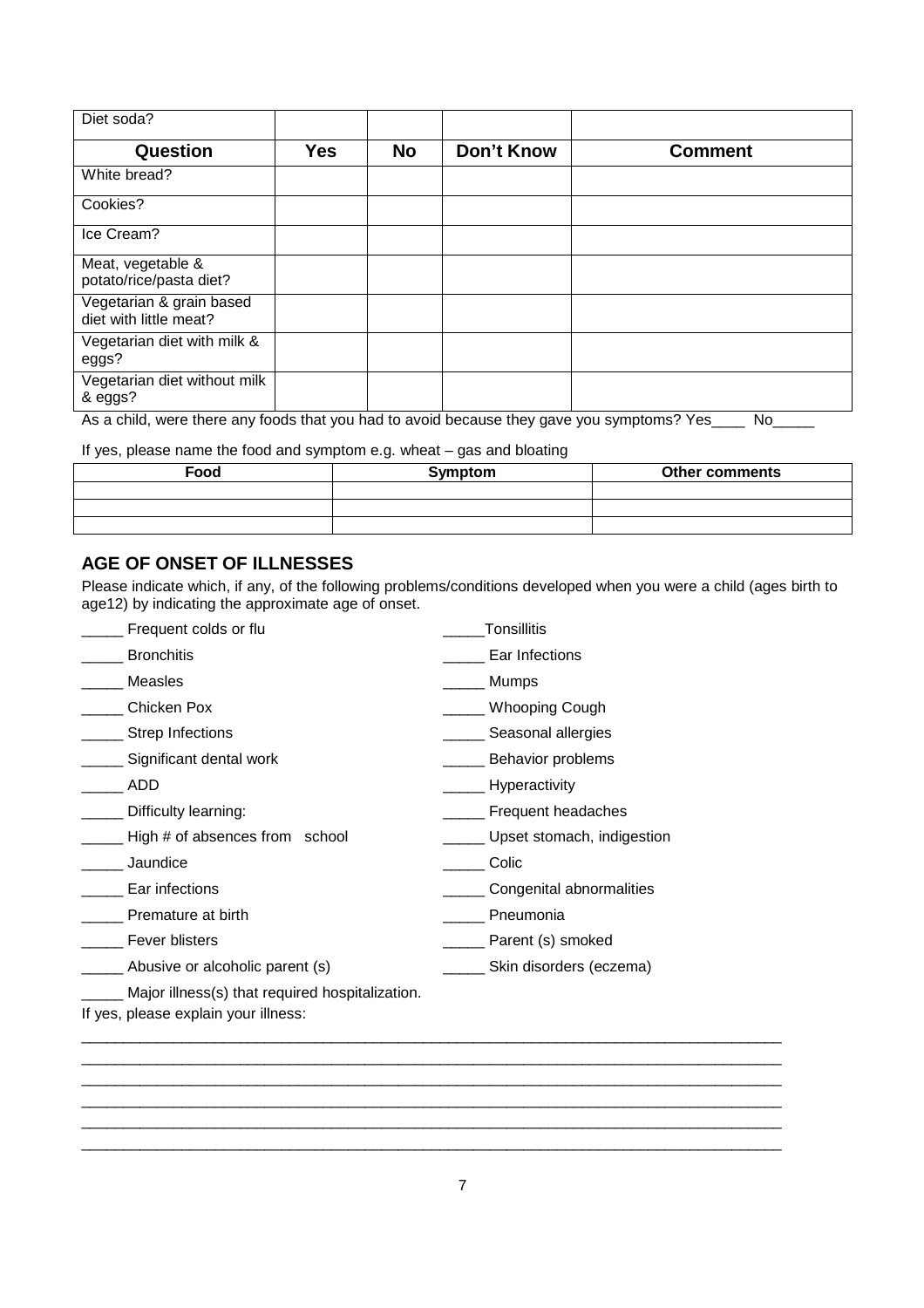#### **IMMUNIZATION HISTORY**

#### **Please indicate if you have been vaccinated against any of the following diseases:**

- □ Smallpox
- $\Box$  Tetanus
- Diphtheria
- **Q** Pertussis
- D Polio (oral)
- **D** Polio (Injection)
- Mumps
- Measles
- □ Rubella (German measles)
- **D** Typhoid
- □ Cholera

#### **Others:** *Communication in the set of the set of the set of the set of the set of the set of the set of the set of the set of the set of the set of the set of the set of the set of the set of the set of the set of the se*

### **FEMALE MEDICAL HISTORY** (for women only) **OBSTETRICS HISTORY** *Check box if yes and provide number of* □ Pregnancies □ Caesarean □ Vaginal deliveries \_\_\_\_\_\_\_\_\_ **Q** Miscarriage \_\_\_\_\_\_\_\_\_\_\_\_\_\_\_ Q Abortion \_\_\_\_\_\_\_\_\_\_\_\_\_\_\_\_ Q Living Children \_\_\_\_\_\_\_\_\_\_\_ Post partum depression Toxemia Gestational diabetes □ Baby over 8 pounds □ Breast feeding For how long?<br>□ Breast feeding For how long? **GYNECOLOGICAL HISTORY** Age at 1<sup>st</sup> period: Menses Frequency: \_\_\_\_\_\_ Length: \_\_\_\_\_\_\_\_ Pain: Yes\_\_\_\_ No \_\_\_ Clotting: Yes \_\_\_\_\_ No \_\_\_\_\_ Has your period skipped? \_\_\_\_\_\_\_ For how long? \_\_\_\_\_\_\_\_\_\_ Last Menstrual Period: Do you currently use contraception? Yes \_\_\_\_\_ No \_\_\_\_\_ If yes, what type do you use? **Q** Condom Q Diaphragm Q IUD Q Partner vasectomy Have you ever used hormonal contraception? Yes \_\_\_\_ No If yes, when \_\_\_\_\_\_\_\_\_\_\_\_\_\_\_\_\_\_\_\_\_\_\_\_\_\_  $\overline{\phantom{a}}$ Use of hormonal contraception:  $\square$  Birth control pills  $\square$  Patch  $\square$  Nuva Ring How long? Are you using the pill now? Yes \_\_\_\_ No \_\_\_\_\_ Did taking the pill agree with you? Yes \_\_\_\_ No \_\_\_\_ In the 2<sup>nd</sup> half of your cycle, do you have symptoms of breast tenderness, water  $\Box$  Yes  $\Box$  No retention, or irritability (PMS)? Last Mammogram \_\_\_\_\_\_\_\_\_\_\_\_\_\_\_\_\_\_\_\_\_\_\_\_\_\_ Breast Biopsy/Date \_\_\_\_\_\_\_\_\_\_\_\_\_\_\_\_\_\_\_\_\_\_\_\_\_\_ Last PAP Test: \_\_\_\_\_\_\_\_\_\_\_\_\_\_\_\_\_\_\_\_\_\_\_\_\_\_\_ Normal \_\_\_\_\_\_\_\_\_\_\_\_\_\_ Abnormal \_\_\_\_\_\_\_\_\_\_\_\_\_\_ Date of last Bone Density: \_\_\_\_\_\_\_\_\_\_\_\_\_\_ Results: High Low Within normal range Are you in menopause? Yes \_\_\_\_\_ No \_\_\_\_\_\_ Age at Menopause \_\_\_\_\_\_\_\_\_\_ Do you take:  $\Box$  Estrogen  $\Box$  Ogen  $\Box$  Estrace  $\Box$  Premarin Other Progesterone Provera Other \_\_\_\_\_\_\_\_\_\_\_\_\_\_\_\_\_\_\_\_\_\_\_\_\_\_\_\_\_\_\_\_\_\_\_\_\_ How long have you been on hormone replacement? \_\_\_\_\_\_\_\_\_\_\_\_\_\_\_\_\_\_\_\_\_\_\_\_\_\_\_\_\_\_\_\_\_

**\_\_\_\_\_\_\_\_\_\_\_\_\_\_\_\_\_\_\_\_\_\_\_\_\_\_\_\_\_\_\_\_\_\_\_\_\_\_\_\_\_\_\_\_\_\_\_\_\_\_\_\_\_\_\_\_\_\_\_\_\_\_\_\_\_\_\_\_\_\_**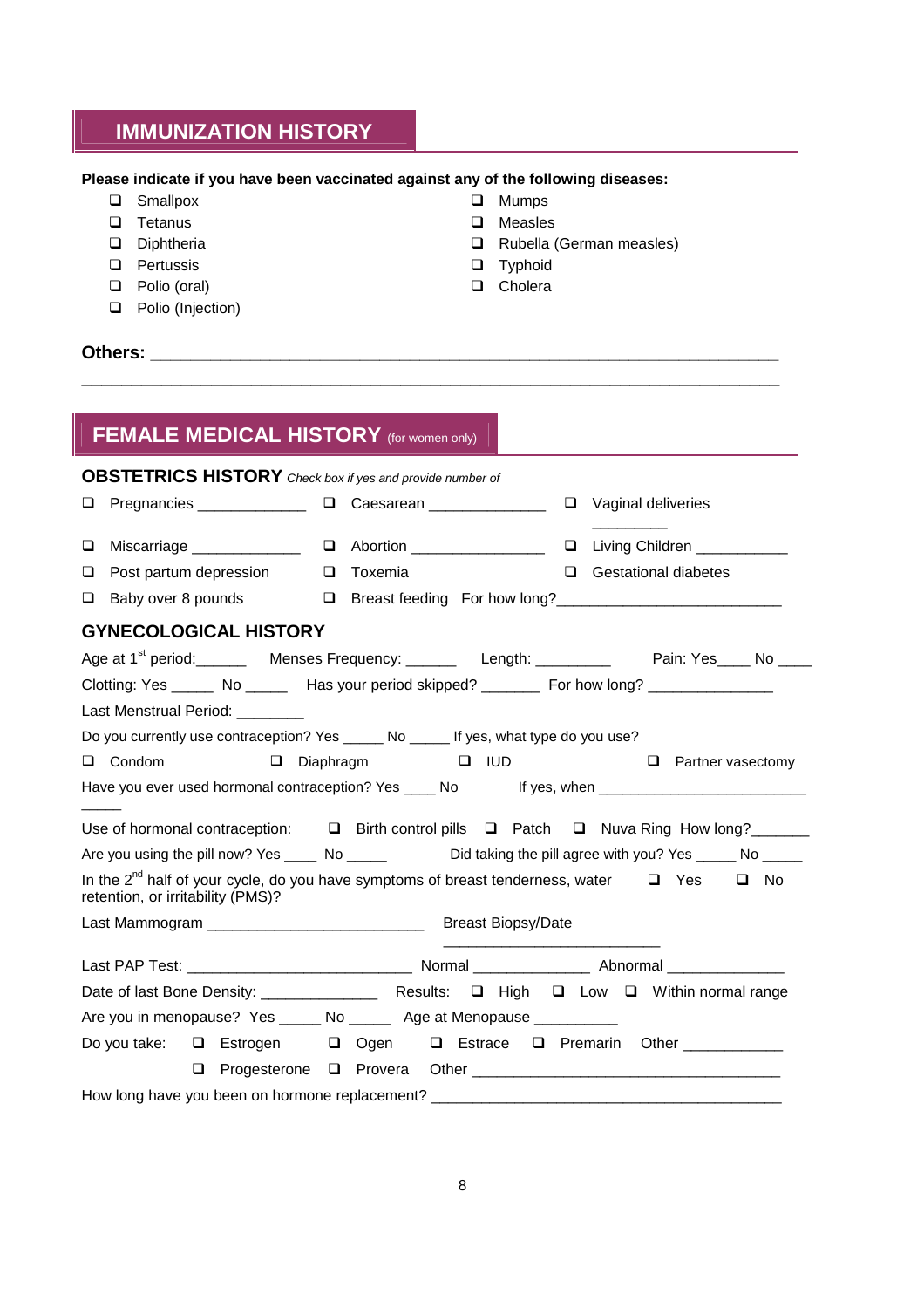# **FAMILY HISTORY**

(Place mark any health problem(s) your family has suffered with either now or in the past)

| <b>Check Family Members that</b><br><b>Apply</b>             | Father | <b>Mother</b> | Brother(s) | Sister(s) | Children | Grandmothe<br><b>Maternal</b><br>$\blacksquare$ | Grandfather<br><b>Maternal</b> | Paternal<br>Grandmothe | Paternal<br>Grandfather | Aunts | Uncles | Other |
|--------------------------------------------------------------|--------|---------------|------------|-----------|----------|-------------------------------------------------|--------------------------------|------------------------|-------------------------|-------|--------|-------|
| Age (if still alive)                                         |        |               |            |           |          |                                                 |                                |                        |                         |       |        |       |
| Age at death (if deceased)                                   |        |               |            |           |          |                                                 |                                |                        |                         |       |        |       |
| <b>Heart Attack</b>                                          |        |               |            |           |          |                                                 |                                |                        |                         |       |        |       |
| <b>Stroke</b>                                                |        |               |            |           |          |                                                 |                                |                        |                         |       |        |       |
| <b>Uterine Cancer</b>                                        |        |               |            |           |          |                                                 |                                |                        |                         |       |        |       |
| <b>Colon Cancer</b>                                          |        |               |            |           |          |                                                 |                                |                        |                         |       |        |       |
| <b>Breast Cancer</b>                                         |        |               |            |           |          |                                                 |                                |                        |                         |       |        |       |
| <b>Ovarian Cancer</b>                                        |        |               |            |           |          |                                                 |                                |                        |                         |       |        |       |
| <b>Prostate Cancer</b>                                       |        |               |            |           |          |                                                 |                                |                        |                         |       |        |       |
| <b>Skin Cancer</b>                                           |        |               |            |           |          |                                                 |                                |                        |                         |       |        |       |
| <b>ADD/ADHD</b>                                              |        |               |            |           |          |                                                 |                                |                        |                         |       |        |       |
| <b>ALS or other Motor Neuron</b><br><b>Diseases</b>          |        |               |            |           |          |                                                 |                                |                        |                         |       |        |       |
| Alzheimer's                                                  |        |               |            |           |          |                                                 |                                |                        |                         |       |        |       |
| Anemia                                                       |        |               |            |           |          |                                                 |                                |                        |                         |       |        |       |
| Anxiety                                                      |        |               |            |           |          |                                                 |                                |                        |                         |       |        |       |
| <b>Arthritis</b>                                             |        |               |            |           |          |                                                 |                                |                        |                         |       |        |       |
| Asthma                                                       |        |               |            |           |          |                                                 |                                |                        |                         |       |        |       |
| Autism                                                       |        |               |            |           |          |                                                 |                                |                        |                         |       |        |       |
| <b>Autoimmune Diseases</b> (such as<br>Lupus)                |        |               |            |           |          |                                                 |                                |                        |                         |       |        |       |
| <b>Bipolar Disease</b>                                       |        |               |            |           |          |                                                 |                                |                        |                         |       |        |       |
| <b>Bladder disease</b>                                       |        |               |            |           |          |                                                 |                                |                        |                         |       |        |       |
| <b>Blood clotting problems</b>                               |        |               |            |           |          |                                                 |                                |                        |                         |       |        |       |
| <b>Celiac disease</b>                                        |        |               |            |           |          |                                                 |                                |                        |                         |       |        |       |
| <b>Dementia</b>                                              |        |               |            |           |          |                                                 |                                |                        |                         |       |        |       |
| <b>Depression</b>                                            |        |               |            |           |          |                                                 |                                |                        |                         |       |        |       |
| <b>Diabetes</b>                                              |        |               |            |           |          |                                                 |                                |                        |                         |       |        |       |
| <b>Eczema</b>                                                |        |               |            |           |          |                                                 |                                |                        |                         |       |        |       |
| Emphysema                                                    |        |               |            |           |          |                                                 |                                |                        |                         |       |        |       |
| <b>Environmental Sensitivities</b>                           |        |               |            |           |          |                                                 |                                |                        |                         |       |        |       |
| <b>Epilepsy</b>                                              |        |               |            |           |          |                                                 |                                |                        |                         |       |        |       |
| <b>Flu</b>                                                   |        |               |            |           |          |                                                 |                                |                        |                         |       |        |       |
| <b>Food Allergies, Sensitivities,</b><br><b>Intolerances</b> |        |               |            |           |          |                                                 |                                |                        |                         |       |        |       |
| <b>Genetic disorders</b>                                     |        |               |            |           |          |                                                 |                                |                        |                         |       |        |       |
| <b>Glaucoma</b>                                              |        |               |            |           |          |                                                 |                                |                        |                         |       |        |       |
| <b>Headache</b>                                              |        |               |            |           |          |                                                 |                                |                        |                         |       |        |       |
| <b>Heart Disease</b>                                         |        |               |            |           |          |                                                 |                                |                        |                         |       |        |       |
| <b>High Blood Pressure</b>                                   |        |               |            |           |          |                                                 |                                |                        |                         |       |        |       |
| <b>High Cholesterol</b>                                      |        |               |            |           |          |                                                 |                                |                        |                         |       |        |       |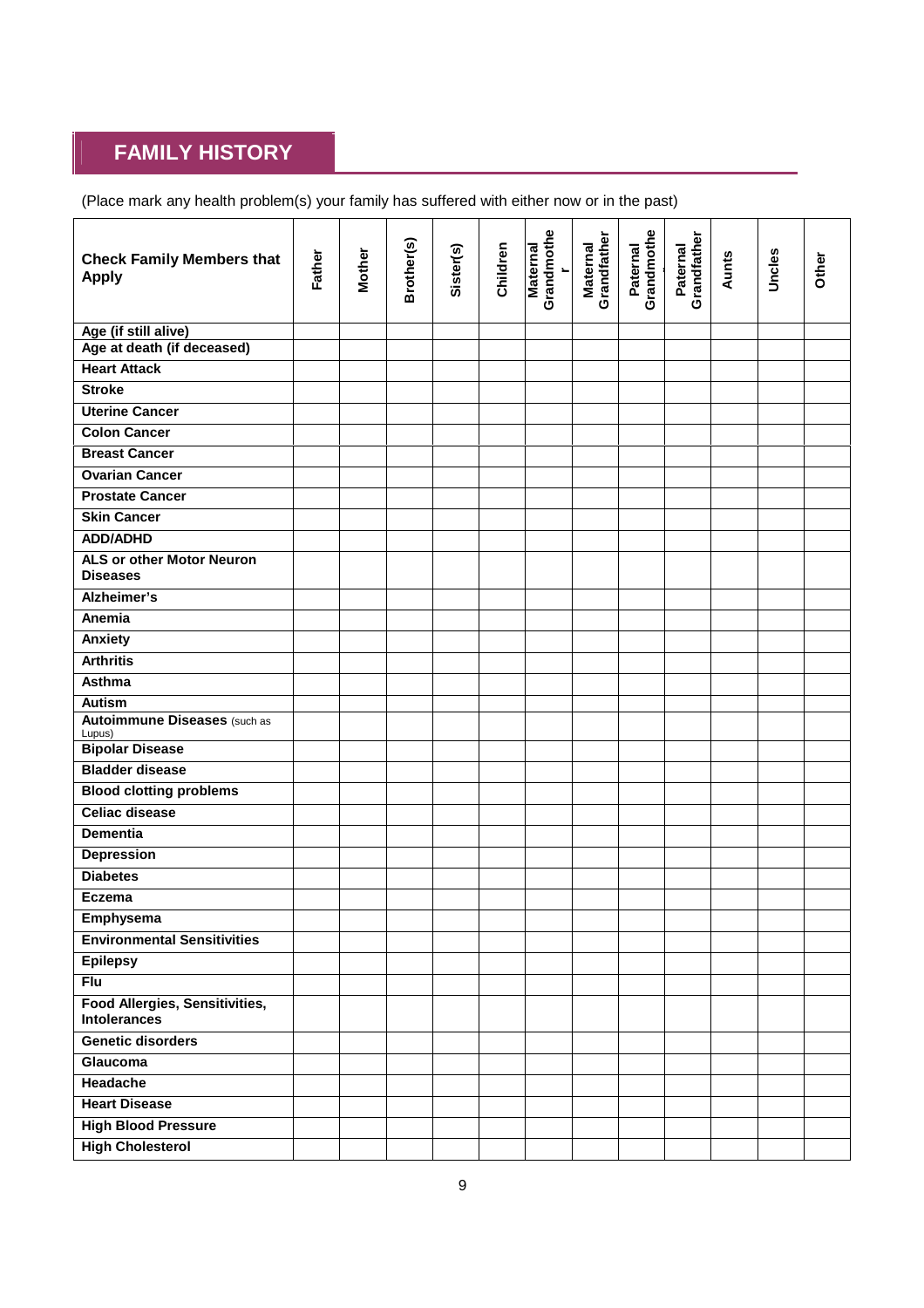| <b>Check Family Members that</b><br><b>Apply</b>                                      | Father | <b>Mother</b> | Brother(s) | Sister(s) | Children | Grandmothe<br><b>Maternal</b><br>$\overline{\phantom{0}}$ | Grandfather<br>Maternal | Grandmothe<br>Paternal | Paternal<br>Grandfather | Aunts | Uncles | Other |
|---------------------------------------------------------------------------------------|--------|---------------|------------|-----------|----------|-----------------------------------------------------------|-------------------------|------------------------|-------------------------|-------|--------|-------|
| <b>Inflammatory Arthritis</b><br>(Rheumatoid, Psoriatic, Ankylosing<br>spondylitis)   |        |               |            |           |          |                                                           |                         |                        |                         |       |        |       |
| <b>Inflammatory Bowel Disease</b>                                                     |        |               |            |           |          |                                                           |                         |                        |                         |       |        |       |
| Insomnia                                                                              |        |               |            |           |          |                                                           |                         |                        |                         |       |        |       |
| <b>Irritable Bowel Syndrome</b>                                                       |        |               |            |           |          |                                                           |                         |                        |                         |       |        |       |
| <b>Kidney disease</b>                                                                 |        |               |            |           |          |                                                           |                         |                        |                         |       |        |       |
| <b>Multiple Sclerosis</b>                                                             |        |               |            |           |          |                                                           |                         |                        |                         |       |        |       |
| Nervous breakdown                                                                     |        |               |            |           |          |                                                           |                         |                        |                         |       |        |       |
| <b>Obesity</b>                                                                        |        |               |            |           |          |                                                           |                         |                        |                         |       |        |       |
| <b>Osteoporosis</b>                                                                   |        |               |            |           |          |                                                           |                         |                        |                         |       |        |       |
| Other                                                                                 |        |               |            |           |          |                                                           |                         |                        |                         |       |        |       |
| Parkinson's                                                                           |        |               |            |           |          |                                                           |                         |                        |                         |       |        |       |
| <b>Pneumonia/Bronchitis</b>                                                           |        |               |            |           |          |                                                           |                         |                        |                         |       |        |       |
| <b>Psoriasis</b>                                                                      |        |               |            |           |          |                                                           |                         |                        |                         |       |        |       |
| <b>Psychiatric disorders</b>                                                          |        |               |            |           |          |                                                           |                         |                        |                         |       |        |       |
| Schizophrenia                                                                         |        |               |            |           |          |                                                           |                         |                        |                         |       |        |       |
| <b>Sleep Apnea</b>                                                                    |        |               |            |           |          |                                                           |                         |                        |                         |       |        |       |
| <b>Smoking addiction</b>                                                              |        |               |            |           |          |                                                           |                         |                        |                         |       |        |       |
| <b>Stroke</b>                                                                         |        |               |            |           |          |                                                           |                         |                        |                         |       |        |       |
| Substance abuse (such as<br>alcoholism)                                               |        |               |            |           |          |                                                           |                         |                        |                         |       |        |       |
| <b>Ulcers</b>                                                                         |        |               |            |           |          |                                                           |                         |                        |                         |       |        |       |
| Any other family history we should know about? Yes _____<br>If yes, please comment: _ |        |               |            |           |          |                                                           |                         |                        |                         |       |        |       |

\_\_\_\_\_\_\_\_\_\_\_\_\_\_\_\_\_\_\_\_\_\_\_\_\_\_\_\_\_\_\_\_\_\_\_\_\_\_\_\_\_\_\_\_\_\_\_\_\_\_\_\_\_\_\_\_\_\_\_\_\_\_\_\_\_\_\_\_\_\_\_\_\_\_\_\_\_\_\_\_\_\_\_\_

What is the attitude of those close to you about your illness?  $\square$  Supportive  $\square$  Non-supportive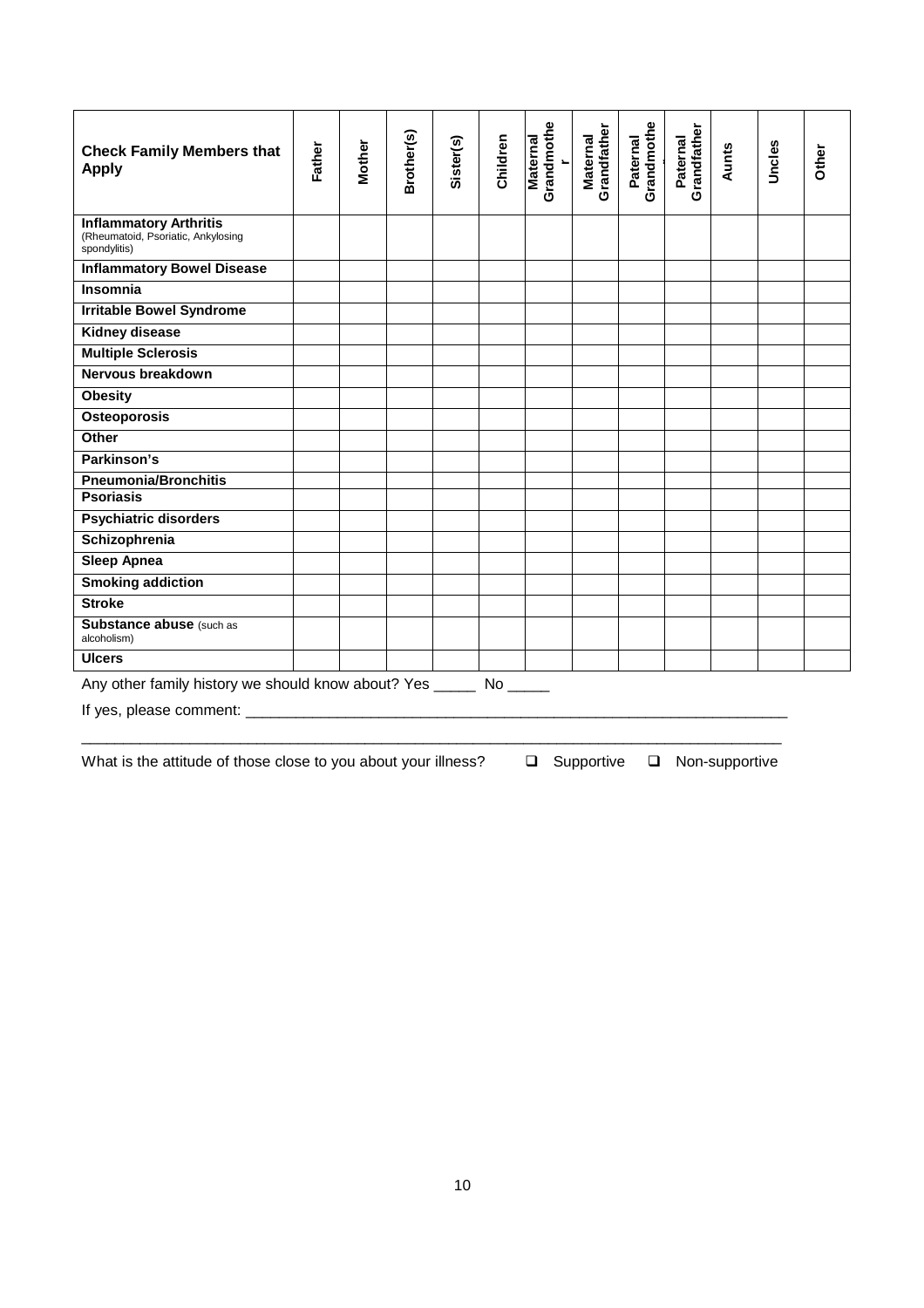### **ESTABLISHING HEALTH GOALS**

#### **Personal Message**

Before we begin our journey together, I would like to discuss something very important that will have a major impact on your ability to recover and achieve maximum improvement. After some years in private practice, I have had the opportunity to work with hundreds of patients and have seen many patients achieve significant improvement while others have become frustrated and failed in their attempt to get well. After careful review, I have discovered the reasons why some people succeed and why others fail. This questionnaire is about much more than eliminating your symptoms – it's about living a life of vibrant health.

I've discovered that any discussion of the correct way to achieve health and stay healthy is, in actuality; a discussion of how you have lived your life up to this point and how you will live it in the future.

Therefore, to help you make significant changes in your present health, I want to ask you a few very important questions. I want you to be honest with yourself and really dig deep inside yourself for the answers.

What do you hope to achieve in your visit with us? \_\_\_\_\_\_\_\_\_\_\_\_\_\_\_\_\_\_\_\_\_\_\_\_\_\_\_\_\_\_\_\_\_\_\_\_\_\_\_\_\_\_\_\_\_\_\_\_\_\_\_\_\_\_\_\_\_\_\_\_\_\_\_\_\_\_\_\_\_\_\_\_\_\_\_\_\_\_\_\_\_\_\_\_

If you had a magic wand and could erase three problems, what would they be?

| ⌒<br><u>.</u> |  |
|---------------|--|
| 2<br>ັ        |  |

#### **Have you made the decision to change? To do what it takes to get well?**

**Yes\_\_\_\_\_\_\_\_\_\_\_\_ No\_\_\_\_\_\_\_\_\_\_\_\_**

I have read something interesting: *"The definition of insanity is to keep doing the same thing and expecting different results".* If you keep following the same course of treatment you have been following will your results really change? Have you ever wondered if you are on the right path to achieving optimal health? Sometimes it requires taking a new and improved road to reach your destination.

Most people I ask tell me they're made the decision to change. But how many people have truly decided to change? Very few! Why? Because there is a big difference between deciding something and having "reasons" to actually do it.

When you have made a decision to make a change and you know your reasons, you create an internal power that can propel you to achieving health and wellness. So now I ask:

#### **List up to 5 things that you have** *been unable* **to do as a result of your present symptoms. Please be specific. (Use extra pages if necessary)** \_\_\_\_\_\_\_\_\_\_\_\_\_\_\_\_\_\_\_\_\_\_\_\_\_\_\_\_\_\_\_\_\_\_\_\_\_\_\_\_\_\_\_\_\_\_\_\_\_\_\_\_\_\_\_\_\_\_\_\_\_\_\_\_\_\_\_\_\_\_\_\_\_\_\_\_\_\_\_\_\_\_\_\_

 $\_$  ,  $\_$  ,  $\_$  ,  $\_$  ,  $\_$  ,  $\_$  ,  $\_$  ,  $\_$  ,  $\_$  ,  $\_$  ,  $\_$  ,  $\_$  ,  $\_$  ,  $\_$  ,  $\_$  ,  $\_$  ,  $\_$  ,  $\_$  ,  $\_$  ,  $\_$  ,  $\_$  ,  $\_$  ,  $\_$  ,  $\_$  ,  $\_$  ,  $\_$  ,  $\_$  ,  $\_$  ,  $\_$  ,  $\_$  ,  $\_$  ,  $\_$  ,  $\_$  ,  $\_$  ,  $\_$  ,  $\_$  ,  $\_$  ,  $\_$  ,  $\_$  ,  $\_$  ,  $\_$  ,  $\_$  ,  $\_$  ,  $\_$  ,  $\_$  ,  $\_$  ,  $\_$  ,  $\_$  ,  $\_$  ,  $\_$  ,  $\_$  ,  $\_$  ,  $\_$  ,  $\_$  ,  $\_$  ,  $\_$  ,  $\_$  ,  $\_$  ,  $\_$  ,  $\_$  ,  $\_$  ,  $\_$  ,  $\_$  ,  $\_$  ,  $\_$  ,  $\_$  ,  $\_$  ,  $\_$  ,  $\_$  ,  $\_$  ,  $\_$  ,  $\_$  ,  $\_$  ,  $\_$  , \_\_\_\_\_\_\_\_\_\_\_\_\_\_\_\_\_\_\_\_\_\_\_\_\_\_\_\_\_\_\_\_\_\_\_\_\_\_\_\_\_\_\_\_\_\_\_\_\_\_\_\_\_\_\_\_\_\_\_\_\_\_\_\_\_\_\_\_\_\_\_\_\_\_\_\_\_\_\_\_\_\_\_\_ \_\_\_\_\_\_\_\_\_\_\_\_\_\_\_\_\_\_\_\_\_\_\_\_\_\_\_\_\_\_\_\_\_\_\_\_\_\_\_\_\_\_\_\_\_\_\_\_\_\_\_\_\_\_\_\_\_\_\_\_\_\_\_\_\_\_\_\_\_\_\_\_\_\_\_\_\_\_\_\_\_\_\_\_ \_\_\_\_\_\_\_\_\_\_\_\_\_\_\_\_\_\_\_\_\_\_\_\_\_\_\_\_\_\_\_\_\_\_\_\_\_\_\_\_\_\_\_\_\_\_\_\_\_\_\_\_\_\_\_\_\_\_\_\_\_\_\_\_\_\_\_\_\_\_\_\_\_\_\_\_\_\_\_\_\_\_\_\_ \_\_\_\_\_\_\_\_\_\_\_\_\_\_\_\_\_\_\_\_\_\_\_\_\_\_\_\_\_\_\_\_\_\_\_\_\_\_\_\_\_\_\_\_\_\_\_\_\_\_\_\_\_\_\_\_\_\_\_\_\_\_\_\_\_\_\_\_\_\_\_\_\_\_\_\_\_\_\_\_\_\_\_\_ \_\_\_\_\_\_\_\_\_\_\_\_\_\_\_\_\_\_\_\_\_\_\_\_\_\_\_\_\_\_\_\_\_\_\_\_\_\_\_\_\_\_\_\_\_\_\_\_\_\_\_\_\_\_\_\_\_\_\_\_\_\_\_\_\_\_\_\_\_\_\_\_\_\_\_\_\_\_\_\_\_\_\_\_ \_\_\_\_\_\_\_\_\_\_\_\_\_\_\_\_\_\_\_\_\_\_\_\_\_\_\_\_\_\_\_\_\_\_\_\_\_\_\_\_\_\_\_\_\_\_\_\_\_\_\_\_\_\_\_\_\_\_\_\_\_\_\_\_\_\_\_\_\_\_\_\_\_\_\_\_\_\_\_\_\_\_\_\_ \_\_\_\_\_\_\_\_\_\_\_\_\_\_\_\_\_\_\_\_\_\_\_\_\_\_\_\_\_\_\_\_\_\_\_\_\_\_\_\_\_\_\_\_\_\_\_\_\_\_\_\_\_\_\_\_\_\_\_\_\_\_\_\_\_\_\_\_\_\_\_\_\_\_\_\_\_\_\_\_\_\_\_\_ \_\_\_\_\_\_\_\_\_\_\_\_\_\_\_\_\_\_\_\_\_\_\_\_\_\_\_\_\_\_\_\_\_\_\_\_\_\_\_\_\_\_\_\_\_\_\_\_\_\_\_\_\_\_\_\_\_\_\_\_\_\_\_\_\_\_\_\_\_\_\_\_\_\_\_\_\_\_\_\_\_\_\_\_ \_\_\_\_\_\_\_\_\_\_\_\_\_\_\_\_\_\_\_\_\_\_\_\_\_\_\_\_\_\_\_\_\_\_\_\_\_\_\_\_\_\_\_\_\_\_\_\_\_\_\_\_\_\_\_\_\_\_\_\_\_\_\_\_\_\_\_\_\_\_\_\_\_\_\_\_\_\_\_\_\_\_\_\_ \_\_\_\_\_\_\_\_\_\_\_\_\_\_\_\_\_\_\_\_\_\_\_\_\_\_\_\_\_\_\_\_\_\_\_\_\_\_\_\_\_\_\_\_\_\_\_\_\_\_\_\_\_\_\_\_\_\_\_\_\_\_\_\_\_\_\_\_\_\_\_\_\_\_\_\_\_\_\_\_\_\_\_\_ \_\_\_\_\_\_\_\_\_\_\_\_\_\_\_\_\_\_\_\_\_\_\_\_\_\_\_\_\_\_\_\_\_\_\_\_\_\_\_\_\_\_\_\_\_\_\_\_\_\_\_\_\_\_\_\_\_\_\_\_\_\_\_\_\_\_\_\_\_\_\_\_\_\_\_\_\_\_\_\_\_\_\_\_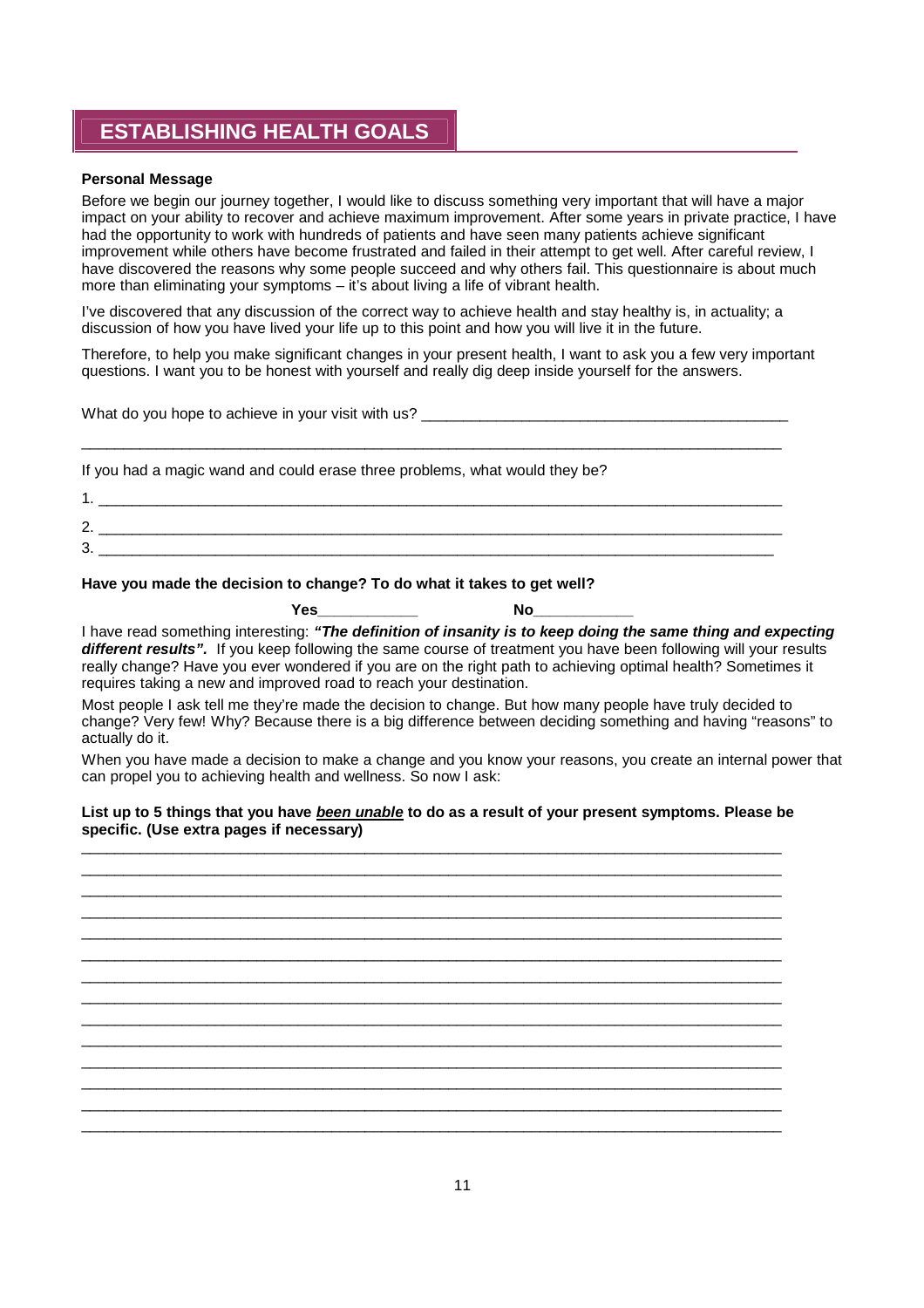List up to 5 things that you plan to do once you are feeling better. Please be specific. (Use extra pages if necessary)

Are there any other health goals you want to achieve?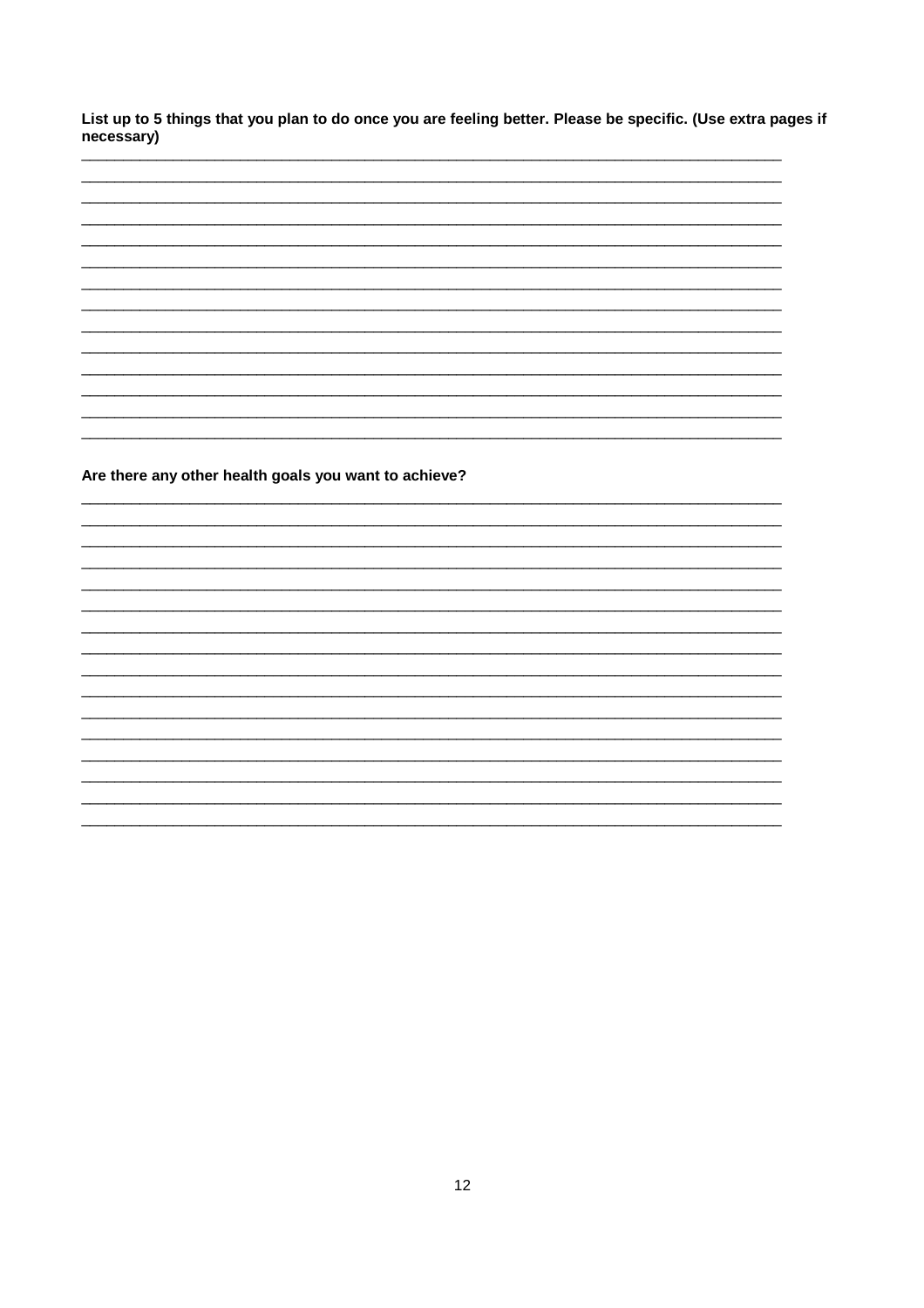

# **HAVE YOU COMPLETED THE LAST SECTION?**

# **IF NOT, PLEASE GO BACK AND ANSWER ALL THE QUESTIONS!**

# **PLEASE COMPLETE THIS SECTION!**

## **GIVE CAREFUL THOUGHT TO WHY YOU WANT TO GET BETTER AND HOW IT WOULD AFFECT YOUR LIFE!**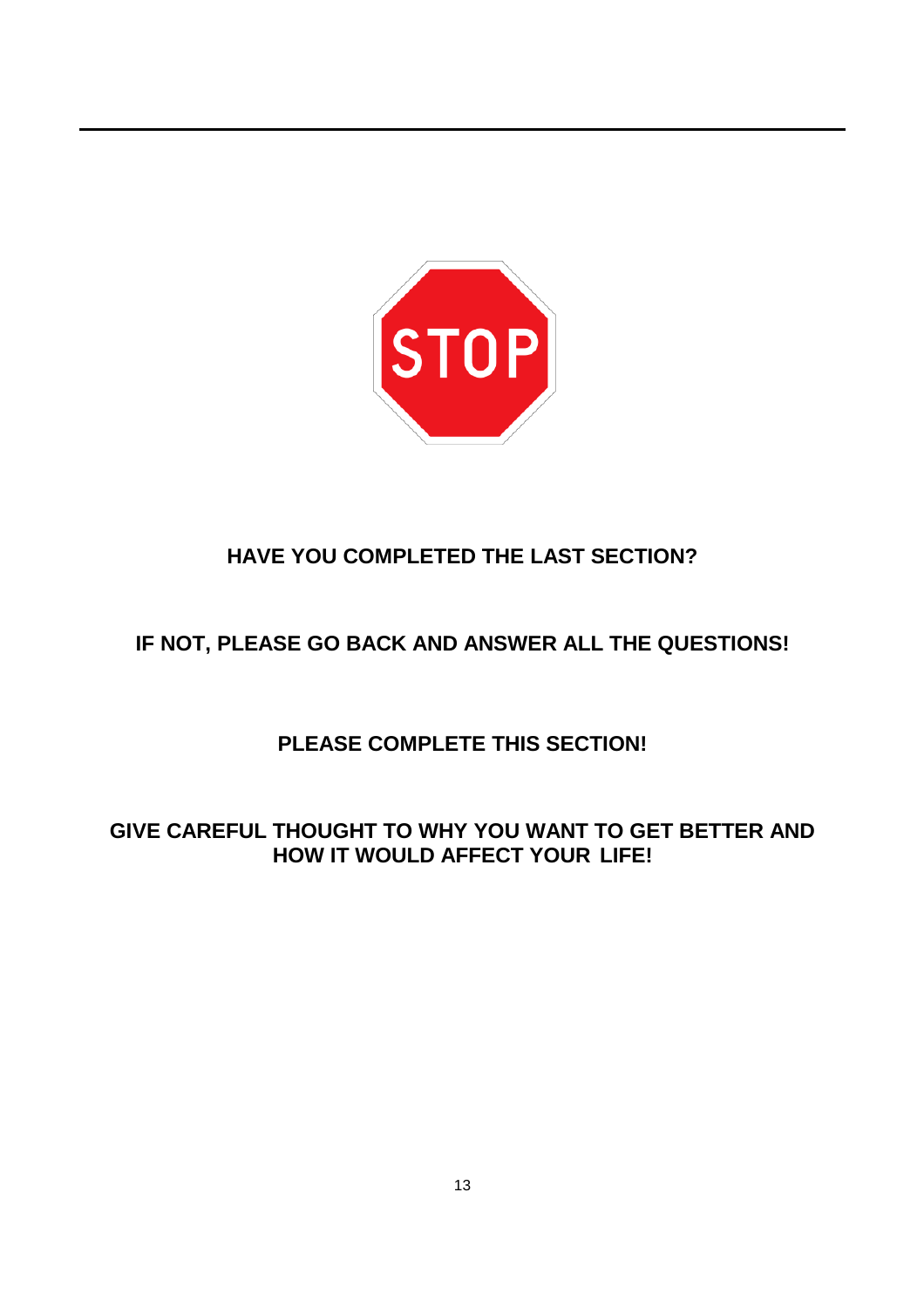#### **REVIEW OF SYSTEMS**

Check only those items with which you identify, *past or present*. Ignore anything that does not apply to you.

#### *GENERAL*

- Fever
- □ Chills/Cold all over
- Aches/Pains
- □ General Weakness
- Difficulty sweating
- **Excessive Sweating**
- □ Swollen Glands
- Cold hands & Feet
- **D** Fatigue
- Difficulty falling asleep
- □ Night Walker
- □ Nightmares
- No dream recall
- □ Early waking
- Daytime sleepiness
- Distorted Vision

#### *SKIN:*

- □ Cuts Heal slowly
- □ Bruise Easily
- n Rash
- D Pigmentation
- □ Changing Moles
- Calluses
- D Eczema
- **D** Psoriasis
- Dryness
- o Oiliness
- ltching
- a Acne
- Boils
- D Hives
- Fungus on Nails
- D Peeling Skin
- □ Cracking skin
- Shingles
- D Nails Split
- White Spots/Lines on Nails
- □ Crawling Sensation
- Burning on Bottom of Feet
- Athletes Foot
- D Cellulite
- Bugs love to bite you
- □ Have bumps on the

back of arms and front of thighs

- □ Skin Cancer
- Strong body odor

#### **Is you skin sensitive to the:**

- - D<sub>B</sub> Sun **D** Fabrics
	- \_\_\_\_\_\_\_\_\_\_\_\_\_\_
	- Detergents

\_\_\_\_\_\_\_\_\_\_\_\_\_\_

#### *HEAD:*

- **Poor Concentration**
- □ Confusion
- **D** Headaches:
- After Meals
- □ Severe
- **D** Migraine
- Frontal
- Afternoon
- o Occipital
- □ Afternoon
- Davtime
- □ Relieved by:
- Eating Sweets
- Concussion/Whiplas h
- Mental Sluggishness
- **D** Forgetfulness
- ndecisive
- □ Face Twitch
- Poor Memory
- □ Hair Loss

#### *EYES:*

- □ Sand in Eves
- Double Vision
- **Blurred Vision**
- □ Poor Night Vision
- Bright Flashes
- □ Halo around Lights
- D Eve Pains
- Dark Circles under Eyes
- □ Strong Light Irritates
- □ Cataracts
	- 14
- **D** Floaters in Eves
- Visual hallucinations

#### *EARS:*

- Aches
- Discharge/Conjunctiv itis
- D Pains
- □ Ringing
- Deafness/Hearing loss
- ltching
- D Pressure
- Wear a hearing aid
- **D** Frequent infections

**Hallucinations** 

□ Tubes in ears □ Sensitive to loud

*NOSE/SINUSES*

□ Sneezing spells Post nasal drip No sense of smell Does the change of seasons tend to make your

symptoms worse?

Yes / No **If yes, is it worse in**

> □ Spring Summer Fall **D** Winter

**the:**

noises □ Hearing

□ Stuffv D Bleeding □ Running Discharge ■ Watery Nose □ Congested o Infection D Polyps Acute smell Drainage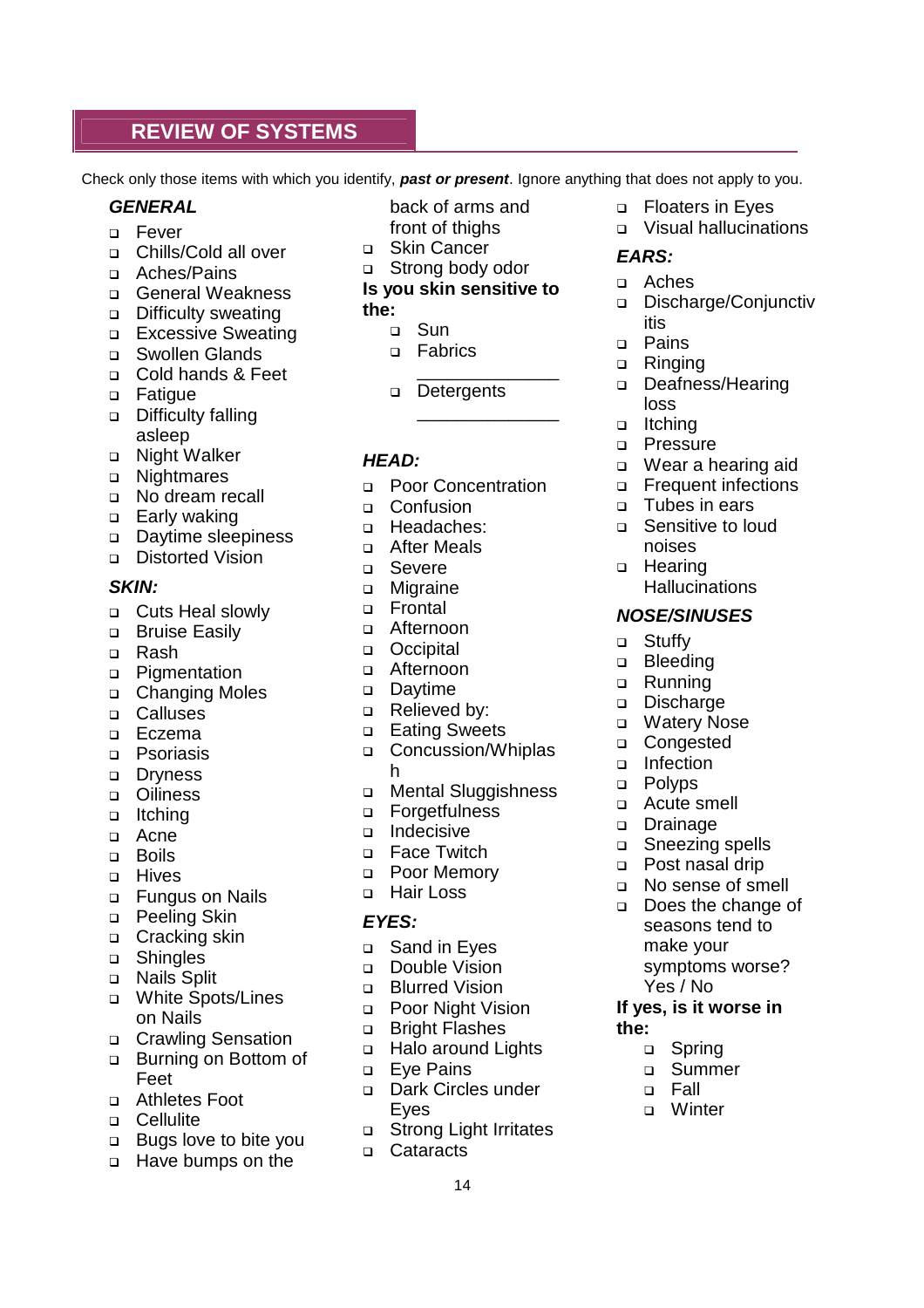#### *MOUTH:*

- Coated Tongue
- □ Sore Tongue
- Teeth Problems
- Bleeding Gums
- Canker Sores
- TMJ
- Cracked lips/ corners
- □ Chapped lips
- □ Fever blisters
- Wear dentures
- □ Grind teeth when sleeping
- □ Bad breath
- □ Dry mouth

#### *THROAT:*

- D Mucus
- Difficulty Swallowing
- □ Frequent Hoarseness
- D Tonsillitis
- □ Enlarged Glands
- Constant clearing of throat
- □ Throat closes up

#### *NECK:*

- Stiffness
- Swelling
- **Lumps**
- Neck glands swell

#### *CIRCULATION/RESPIR ATION:*

- Swollen Ankles
- Sensitive to Hot
- Sensitive to Cold
- Extremities Cold or Clammy
- Hands/Feet go to sleep/numb
- High Blood Pressure
- □ Chest Pain
- Pain between shoulders
- □ Dizziness upon standing
- □ Fainting Spells
- □ High Cholesterol
- **High Triglycerides**
- □ Wheezing
- Irregular Heartbeat
- D Palpitations
- **Low exercise** tolerance
- □ Frequent coughs
- **Breathing heavily**
- Frequently Sighing
- □ Shortness of breath
- □ Night Sweats
- Varicose Veins
- Mitral valve prolapse
- **D** Murmurs
- Skipped heartbeat
- □ Heart enlargement
- Angina pain
- Bronchitis/Pneumoni a
- **Emphysema**
- n Croup
- Frequent colds
- □ Heavy/tight chest
- □ Past Heart Attack ?? When
- D Phlebitis
- Spider Veins

#### *GASTROINTESTINAL/ DIGESTION*

- Peptic/Duodenal **Ulcer**
- □ Poor Appetite
- Excessive Appetite
- □ Gallstones
- Gallbladder pain
- Nervous Stomach
- Full Feeling after meal
- Indigestion
- □ Heartburn
- □ Acid Reflux
- Hiatal Hernia
- Nausea
- □ Vomiting
- Vomiting Blood
- Abdominal
- Pains/Cramps Gas
- Diarrhea
- **Constipation**
- Changes in Bowels

15

- □ Rectal Bleeding
- □ Tarry Stools
- □ Rectal Itching
- **D** Use laxatives
- □ Bloating
- □ Belch frequently
- □ Anal itching
- Anal fissures
- □ Bloody stools
- □ Undigested food in stools

#### *KIDNEY/URINARY TRACT:*

- □ Burning
- Frequent Urination
- Blood in Urine
- Night time Urination
- **D** Problem Passing Urine

□ Painful Urination **Bladder infections** Kidney infections

 Have trichomonas *WOMEN'S HISTORY (for women only)* □ Fibrocystic Breasts □ Lumps in breast

Tumors/Breast

Tumors/Uterus □ Painful periods □ Change in period □ Breast soreness before period □ Endometriosis

 Non-period bleeding □ Breast soreness during period Vaginal Dryness □ Vaginal discharge □ Had partial/total hysterectomy

□ Heavy Periods

□ Kidney Pain Kidney Stones

□ Syphilis □ Bedwetting

□ Fibroid

□ Spotting

□ Fibroid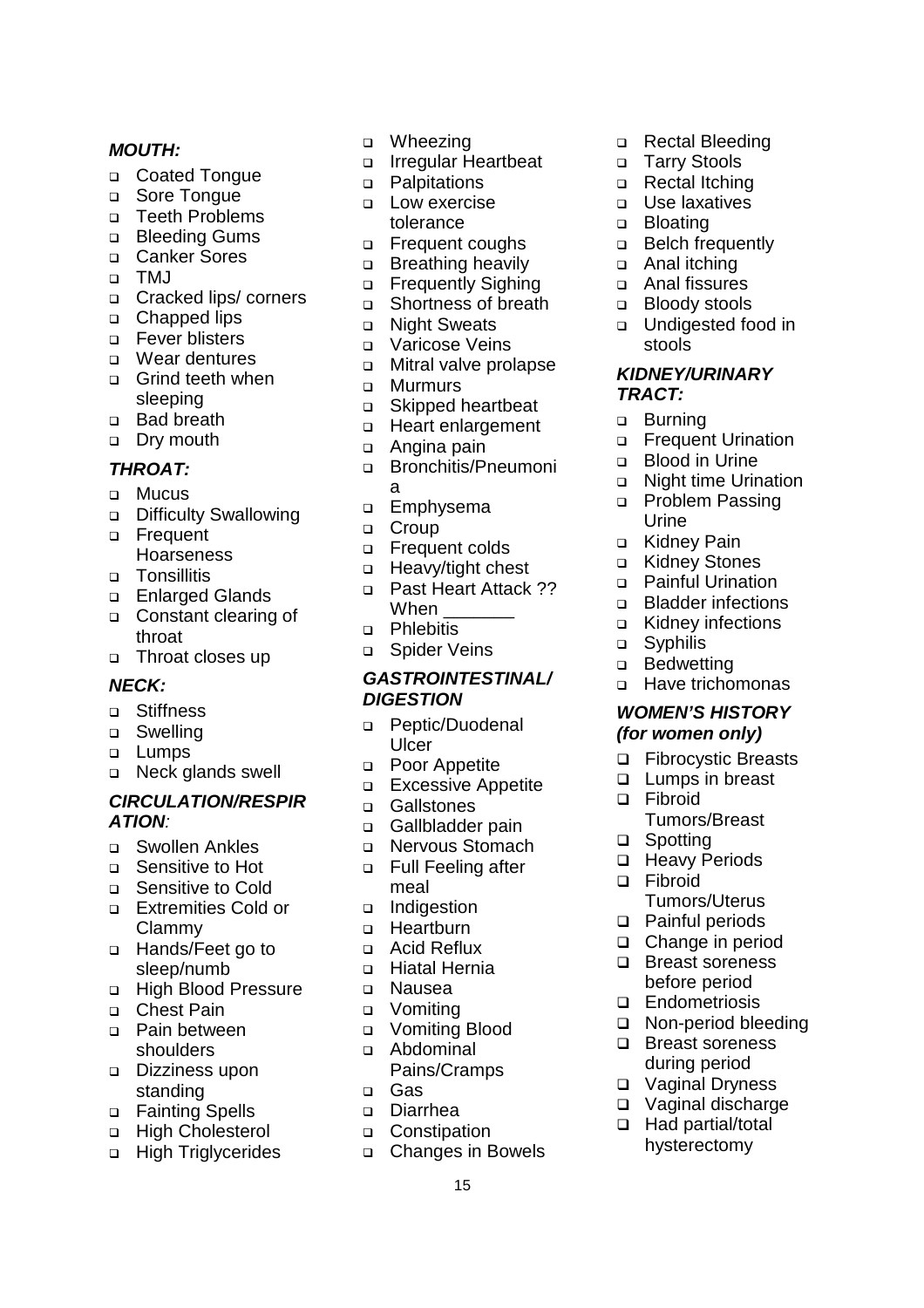- □ Hot Flashes
- □ Mood Swings
- □ Concentration/Memo ry Problems
- □ Breast cancer
- □ Ovarian cysts
- □ Pregnant
- □ Infertility
- Decreased Libido
- □ Heavy Bleeding
- □ Joint Pains
- □ Headaches
- □ Weight Gain
- Loss of Control of Urine
- □ Palpitations

#### *MEN'S HISTORY (for men only)*

Have you had a PSA done? Yes \_\_\_\_\_\_ No \_\_\_\_\_\_ PSA Level:  $0 - 2$  $-2 - 4$ 

- $-4 10$
- $\square$  >10
- 
- □ Prostate enlargement
- □ Prostate infection
- □ Change in libido
- □ Impotence
- Diminished libido
- Poor libido
- $\Box$  Infertility
- **Lumps in testicles**
- □ Sore on penis
- Genital pain
- □ Hernia
- □ Prostate cancer
- □ Low sperm count □ Difficulty Obtaining Erection
- □ Difficulty Maintaining an Erection
- □ Nocturia (urination at night)
- $\Box$  How many times at night? \_\_\_\_\_\_\_\_\_
- Urgency/Hesitancy/C hange in Urinary Stream
- Loss of Control of Urine

#### *JOINT/MUSCLES/TEN DONS*

- Pain wakes me up
- Weakness in Legs and arms
- Balance problems
- □ Muscle cramping
- □ Head injury
- Muscle Stiffness in Morning
- Damp weather bothers you

#### *EMOTIONAL:*

- □ Convulsions
- Dizziness
- □ Fainting Spells
- □ Blackouts
- Amnesia
- □ Had shock therapy
- Frequently keyed up and jittery
- □ Shaky
- □ Startled by sudden noises
- □ Often feel suddenly scared
- Go to pieces easily
- □ Forgetful
- **D** Listless
- Withdrawn feeling
- Feel "lost" in time
- □ Had nervous breakdown
- Had "burnout"
- □ Feel groggy
- Unable to concentrate
- □ Short attention span
- Vision changes
- Unable to reason
- Considered a nervous person
- Worried over little things

16

- □ Anxiety
- Unusual tension
- **D** Frustration
- **D** Numbness
- Often break out in cold sweats
- □ Profuse sweating
- Depressed
- Been admitted for psychiatric care
- □ Often awakened by frightening dreams
- Family member had nervous breakdown
- Use tranquilizers
- □ Aggressive
- □ Misunderstood by others
- n Irritable
- □ Easily flare in anger
- □ Feeling of hostility
- **D** Fatigue
- **D** Hyperactive
- □ Restless leg syndrome
- Considered clumsy
- □ Unable to coordinate muscles
- □ Have difficulty falling asleep
- □ Have difficulty staying asleep
- Daytime sleepiness
- Am a workaholic Have had
- hallucinations
- Have considered suicide
- $\Box$
- Have overused alcohol
- Family history of overused alcohol □ Cry often

Been addicted to

 Feel insecure Have overused drugs

drugs □ Extremely shy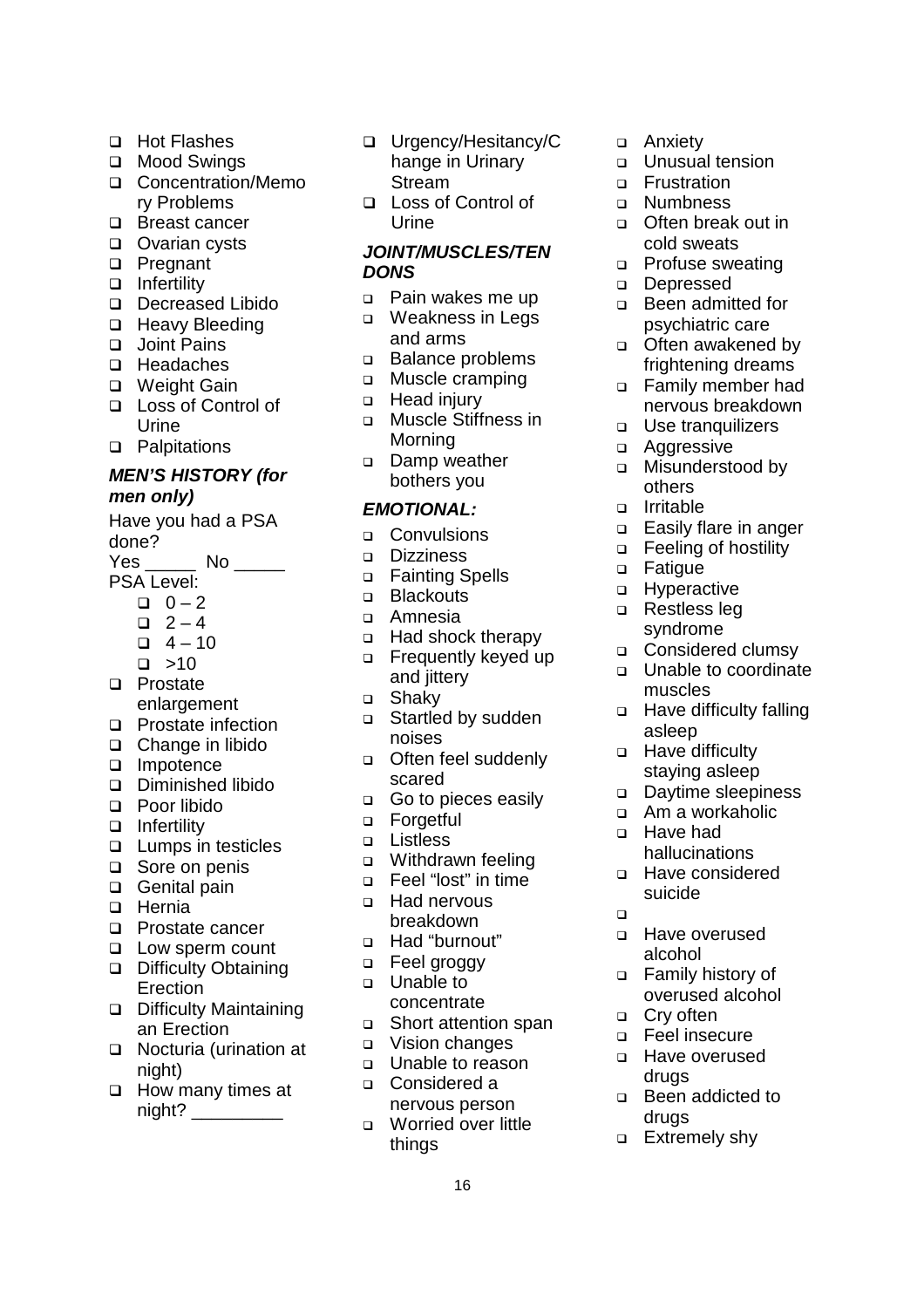#### **DENTAL HISTORY**

Have you had sore gums (gingivitis) often over the years? Yes \_\_\_\_ No \_\_\_\_\_ Has ringing in the ears (tinnitus) been present? Yes \_\_\_\_ No \_\_\_\_\_ Have TMJ (temporal mandibular joint) problems been a concern? Yes \_\_\_\_ No \_\_\_\_ Do you often have a 'metallic' taste in your mouth? Yes No Do you have a lot of bad breath (halitosis) or white tongue (thrush)? Yes No Have you worn or do you presently wear braces? Yes \_\_\_\_ No \_\_\_\_\_ Do you have problems chewing? Yes \_\_\_\_ No \_\_\_\_\_ Do you floss regularly? Yes \_\_\_\_\_\_ No \_\_\_\_\_ Did your mother have dental fillings prior to giving birth to you? Yes \_\_\_\_ No \_\_\_\_\_ Did you have fillings as a child? Yes \_\_\_\_ No \_\_\_\_\_ If yes, about how many fillings did you have up to 18 yrs? \_\_\_\_\_\_ Did you have dental fillings as an adult? Yes \_\_\_\_\_ No \_\_\_\_ If yes, about how many fillings did you have after to 18 yrs? How many amalgam fillings do you have now? Did you play with mercury as a child or adult? Yes No Have you eaten a lot of fish in your life? Yes \_\_\_\_ No \_\_\_\_\_

List the approximate age and the type of dental work done from childhood until present:

| Age | <b>Describe Dental Work</b> | Health Problems following dental work? (describe) |
|-----|-----------------------------|---------------------------------------------------|
|     |                             |                                                   |
|     |                             |                                                   |
|     |                             |                                                   |
|     |                             |                                                   |
|     |                             |                                                   |
|     |                             |                                                   |
|     |                             |                                                   |
|     |                             |                                                   |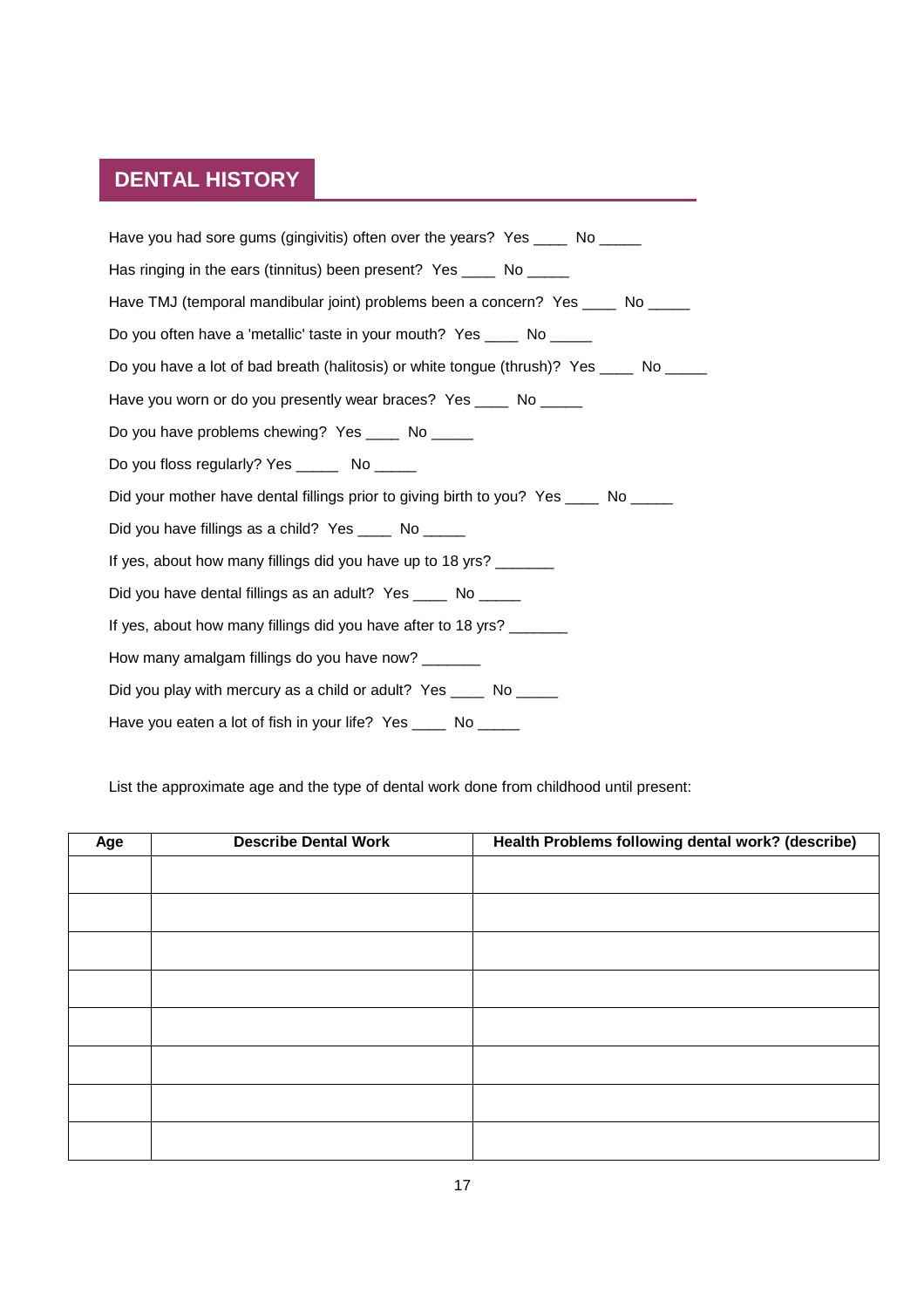Please circle the tooth or teeth you have had or still have problems with. Please state what type of problem you have had, for example: root canal, crown, abscessed tooth, partials, etc. and indicate which teeth have fillings.



### **MEDICATIONS & SUPPLEMENTS**

#### **ANTIBIOTIC USE**

#### **Antibiotics: How often have you taken antibiotics?**

|                   | $< 5$ times | > 5 times |
|-------------------|-------------|-----------|
| Infancy/Childhood |             |           |
| Teen              |             |           |
| Adulthood         |             |           |

#### **STEROID USE**

#### **Oral Steroids: How often have you taken oral steroids (e.g. Prednisone, Cortisone, etc.)?**

|                   | $< 5$ times | > 5 times |
|-------------------|-------------|-----------|
| Infancy/Childhood |             |           |
| Teen              |             |           |
| Adulthood         |             |           |

#### **Indicate any medications you're currently taking or have taken in the last month:**

- **□** Acid Blocking Drugs<br>□ Anti-anxiety medicat
- Anti-anxiety medications
- □ Antibiotics<br>□ Anticonvul
- Anticonvulsants
- Antidepressants
- Anti-fungals
- □ Aspirin/Ibuprofen
- □ Asthma inhalers
- $\Box$  Beta blockers
- $\Box$  Birth control pills/implant contraceptives
- Diuretics
- □ Estrogen or progesterone (pharmaceutical, prescription)
- $\Box$  Estrogen or progesterone (natural)
- $\Box$  Heart medications
- $\Box$  High blood pressure medications
- **Laxatives**
- Relaxants/Sleeping pills
- □ Testosterone (natural or prescription)
- **D** Thyroid medication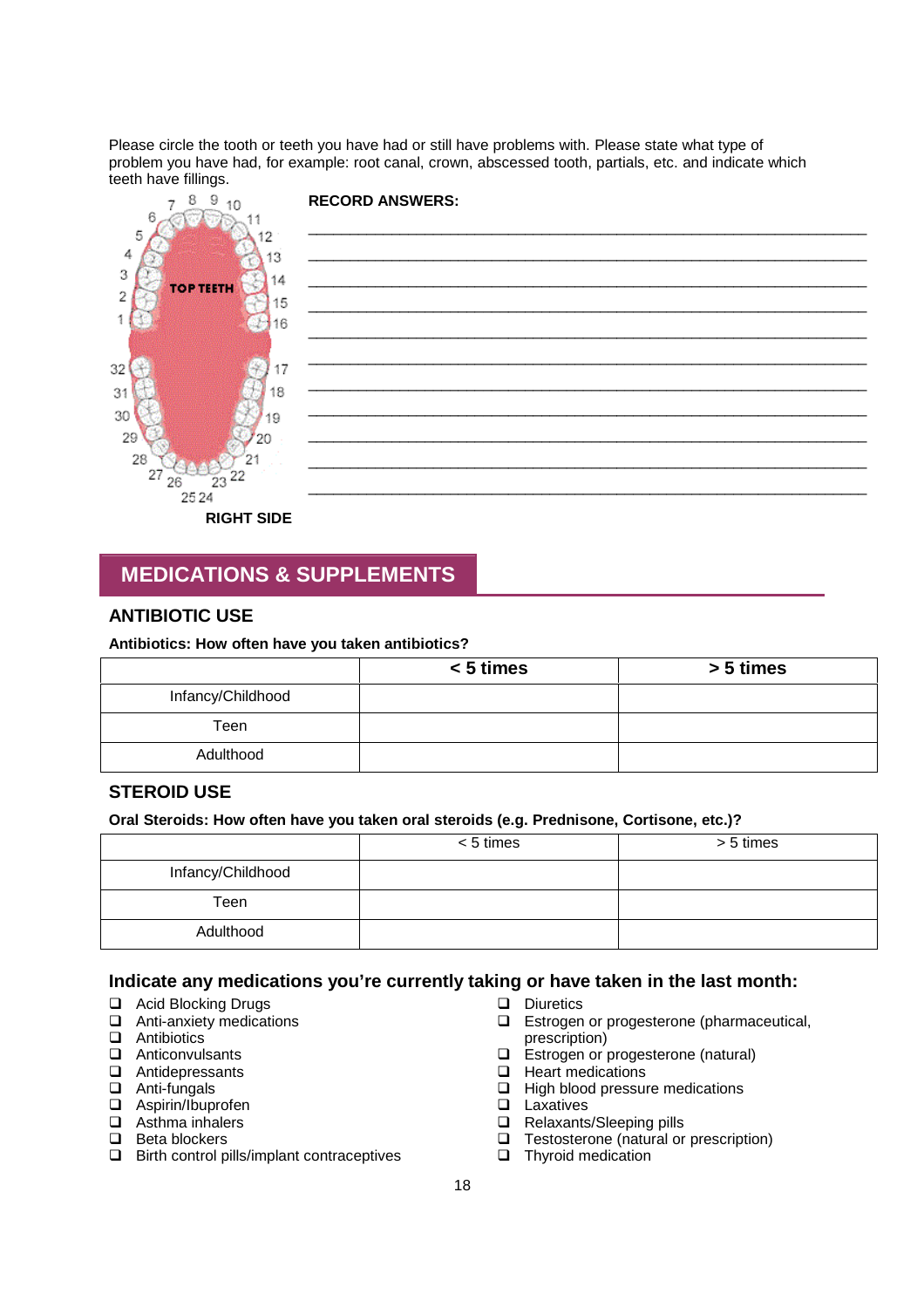- **Q** Chemotherapy
- $\Box$  Cholesterol lowering medications
- □ Cortisone/steroids
- D Diabetic medications/insulin
- Acetaminophen (Tylenol)
- **Ulcer medications**
- □ Sildenafil citrate (Viagra or similar)

#### **MEDICATION LOG**

**Please indicate the type of medications you are taking now. Please include non-prescription drugs.**

| <b>Medication Name</b> | Date started | <b>Dated Stopped</b> | <b>Dosage</b> | # per day |
|------------------------|--------------|----------------------|---------------|-----------|
|                        |              |                      |               |           |
|                        |              |                      |               |           |
|                        |              |                      |               |           |
|                        |              |                      |               |           |
|                        |              |                      |               |           |
|                        |              |                      |               |           |
|                        |              |                      |               |           |
|                        |              |                      |               |           |
|                        |              |                      |               |           |
|                        |              |                      |               |           |
|                        |              |                      |               |           |
|                        |              |                      |               |           |
|                        |              |                      |               |           |
|                        |              |                      |               |           |
|                        |              |                      |               |           |

Have your medications ever caused you unusual side effect(s) or problem(s)?

Yes \_\_\_\_ No \_\_\_\_\_ If yes, please describe:\_\_\_\_\_\_\_\_\_\_\_\_\_\_\_\_\_\_\_\_\_\_\_\_\_\_\_\_\_\_\_\_\_\_\_\_\_\_\_\_\_\_\_\_\_\_\_\_\_

 $\_$  , and the set of the set of the set of the set of the set of the set of the set of the set of the set of the set of the set of the set of the set of the set of the set of the set of the set of the set of the set of th \_\_\_\_\_\_\_\_\_\_\_\_\_\_\_\_\_\_\_\_\_\_\_\_\_\_\_\_\_\_\_\_\_\_\_\_\_\_\_\_\_\_\_\_\_\_\_\_\_\_\_\_\_\_\_\_\_\_\_\_\_\_\_\_\_\_\_\_\_\_\_\_\_\_\_\_\_\_\_\_\_\_\_\_

\_\_\_\_\_\_\_\_\_\_\_\_\_\_\_\_\_\_\_\_\_\_\_\_\_\_\_\_\_\_\_\_\_\_\_\_\_\_\_\_\_\_\_\_\_\_\_\_\_\_\_\_\_\_\_\_\_\_\_\_\_\_\_\_\_\_\_\_\_\_\_\_\_\_\_\_\_\_\_\_\_\_\_\_

\_\_\_\_\_\_\_\_\_\_\_\_\_\_\_\_\_\_\_\_\_\_\_\_\_\_\_\_\_\_\_\_\_\_\_\_\_\_\_\_\_\_\_\_\_\_\_\_\_\_\_\_\_\_\_\_\_\_\_\_\_\_\_\_\_\_\_\_\_\_\_\_\_\_\_\_\_\_\_\_\_\_\_\_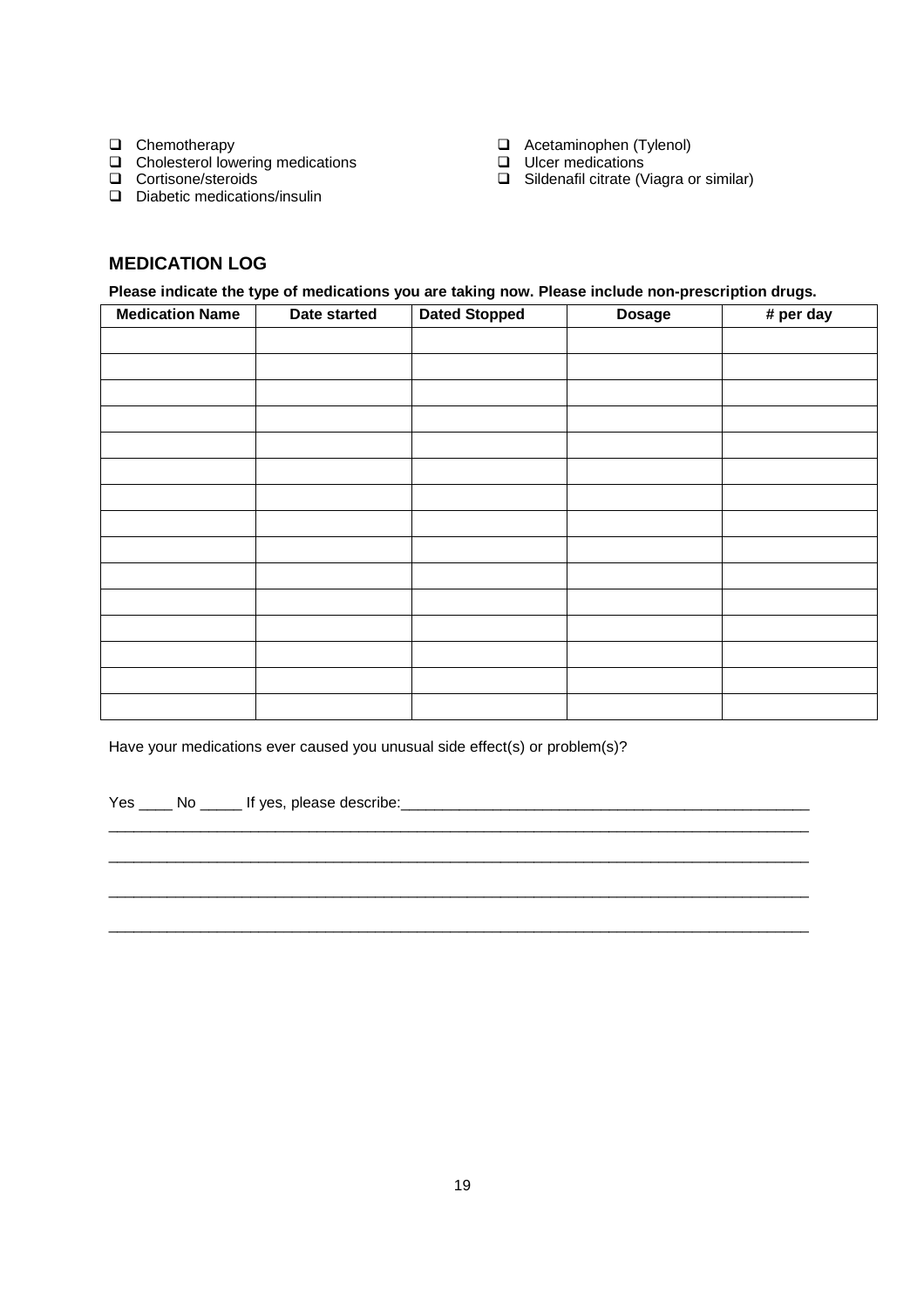#### **SUPPLEMENT LOG**

#### Supplements: List all vitamins, minerals and other nutritional supplements

| Supplement<br>Name/Brand | <b>Dose</b> | Frequency | <b>Dated Started</b> | Reason for use |
|--------------------------|-------------|-----------|----------------------|----------------|
|                          |             |           |                      |                |
|                          |             |           |                      |                |
|                          |             |           |                      |                |
|                          |             |           |                      |                |
|                          |             |           |                      |                |
|                          |             |           |                      |                |
|                          |             |           |                      |                |
|                          |             |           |                      |                |
|                          |             |           |                      |                |
|                          |             |           |                      |                |
|                          |             |           |                      |                |
|                          |             |           |                      |                |

Have your supplements ever caused you unusual side effect(s) or problem(s)?

# ALLERGIES

| Medication/Supplement/Food | <b>Reaction</b> |
|----------------------------|-----------------|
|                            |                 |
|                            |                 |
|                            |                 |
|                            |                 |
|                            |                 |
|                            |                 |
|                            |                 |
|                            |                 |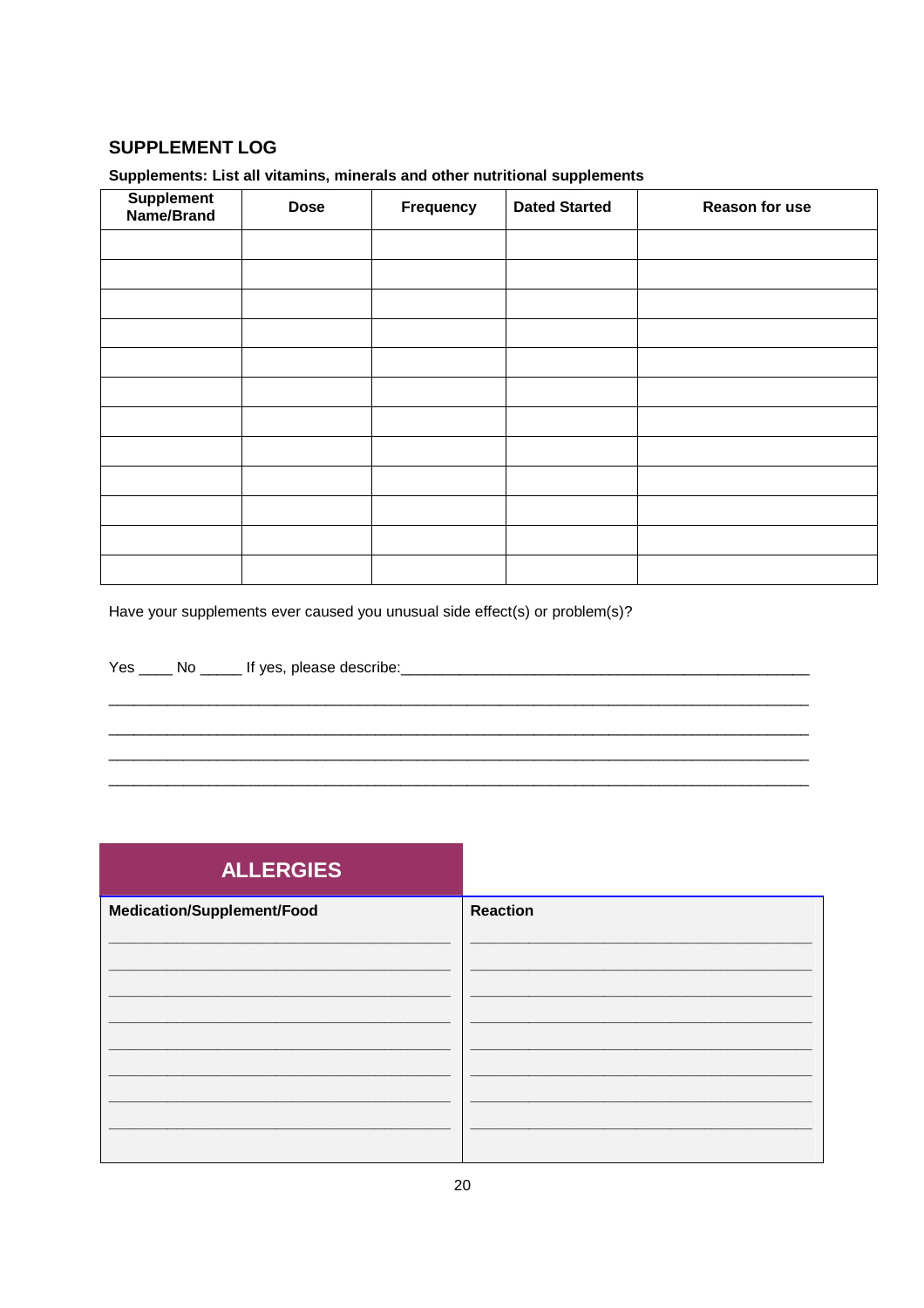# **NUTRITION & LIFESTYLE HISTORY**

|                                                                                            | Have you made any changes in your eating habits because of your health? Yes _____ No                     |                                |                                                                   |                                              |        |                                            |  |
|--------------------------------------------------------------------------------------------|----------------------------------------------------------------------------------------------------------|--------------------------------|-------------------------------------------------------------------|----------------------------------------------|--------|--------------------------------------------|--|
|                                                                                            | Do you currently follow a special diet or nutritional program? Yes ____ No_____<br>Check all that apply: |                                |                                                                   |                                              |        |                                            |  |
| $\Box$ Low fat<br>$\Box$ Gluten restricted<br>Mixed food diet (animal<br>$\Box$ Low sodium |                                                                                                          |                                |                                                                   |                                              | □<br>u | The Zone Diet<br>Total calorie restriction |  |
|                                                                                            | and vegetable sources)                                                                                   | $\Box$ Fat restriction         |                                                                   |                                              |        | Ovo-lacto diet                             |  |
|                                                                                            | $\Box$ High protein<br>$\Box$ Vegetarian                                                                 |                                | $\Box$ Low starch/carbohydrate<br>□<br>$\Box$ The Blood type Diet |                                              |        | Diabetic<br>$\Box$ No dairy                |  |
|                                                                                            | $\Box$ Vegan                                                                                             | <b>Q</b> Metabolic Typing Diet |                                                                   |                                              |        | $\Box$ No wheat                            |  |
| □ Specific Program for Weight Loss/Maintenance Type: __________________________            |                                                                                                          |                                |                                                                   |                                              |        |                                            |  |
|                                                                                            | Please check any specific food restrictions you have:                                                    |                                |                                                                   |                                              |        |                                            |  |
|                                                                                            | Dairy                                                                                                    |                                | $\Box$ Wheat<br>$\Box$ Corn                                       |                                              |        | Eggs                                       |  |
|                                                                                            | $\Box$ Soy<br>$\Box$ Other $\Box$                                                                        |                                |                                                                   |                                              |        | $\Box$ All gluten                          |  |
|                                                                                            | Is there anything special about your diet that I should know?                                            |                                |                                                                   |                                              |        |                                            |  |
|                                                                                            |                                                                                                          |                                |                                                                   |                                              |        |                                            |  |
|                                                                                            |                                                                                                          |                                |                                                                   |                                              |        |                                            |  |
|                                                                                            |                                                                                                          |                                |                                                                   |                                              |        |                                            |  |
|                                                                                            | Usual weight range +/- 5 lbs______________________                                                       |                                |                                                                   |                                              |        |                                            |  |
|                                                                                            |                                                                                                          |                                |                                                                   |                                              |        |                                            |  |
|                                                                                            | Weight fluctuations (>10lbs) Yes_____ No _____ Body Fat % ______________________                         |                                |                                                                   |                                              |        |                                            |  |
|                                                                                            | How often do you weigh yourself? Daily_____ Weekly _____ Monthly _____ Rarely _____ Never _____          |                                |                                                                   |                                              |        |                                            |  |
|                                                                                            | Are there any foods that you avoid because they give you symptoms? Yes____ No_____                       |                                |                                                                   |                                              |        |                                            |  |
|                                                                                            | If yes, please name the food and symptom e.g. wheat – gas and bloating                                   |                                |                                                                   |                                              |        |                                            |  |
|                                                                                            | Food                                                                                                     |                                |                                                                   | Symptom                                      |        | <b>Other comments</b>                      |  |
|                                                                                            |                                                                                                          |                                |                                                                   |                                              |        |                                            |  |
|                                                                                            |                                                                                                          |                                |                                                                   |                                              |        |                                            |  |
|                                                                                            |                                                                                                          |                                |                                                                   |                                              |        |                                            |  |
|                                                                                            |                                                                                                          |                                |                                                                   |                                              |        |                                            |  |
|                                                                                            |                                                                                                          |                                |                                                                   |                                              |        |                                            |  |
|                                                                                            | Do you personally grocery Shop? Yes ______ No ______ If no, who does the shopping? ________________      |                                |                                                                   |                                              |        |                                            |  |
|                                                                                            | When you shop do you purchase the following?                                                             |                                |                                                                   |                                              |        |                                            |  |
|                                                                                            | Organic Foods                                                                                            |                                |                                                                   | $\Box$ Hormone free and antibiotic free meat |        |                                            |  |
|                                                                                            | Do you read food labels? Yes _____ No _____                                                              |                                |                                                                   |                                              |        |                                            |  |
|                                                                                            | Do you Cook? Yes _____ No _____ If no, who does the cooking?                                             |                                |                                                                   |                                              |        |                                            |  |
|                                                                                            | How many meals do you eat out per week? 0-1_______ 1-3_                                                  |                                |                                                                   | $3-5$ <sub>____</sub>                        |        | >5                                         |  |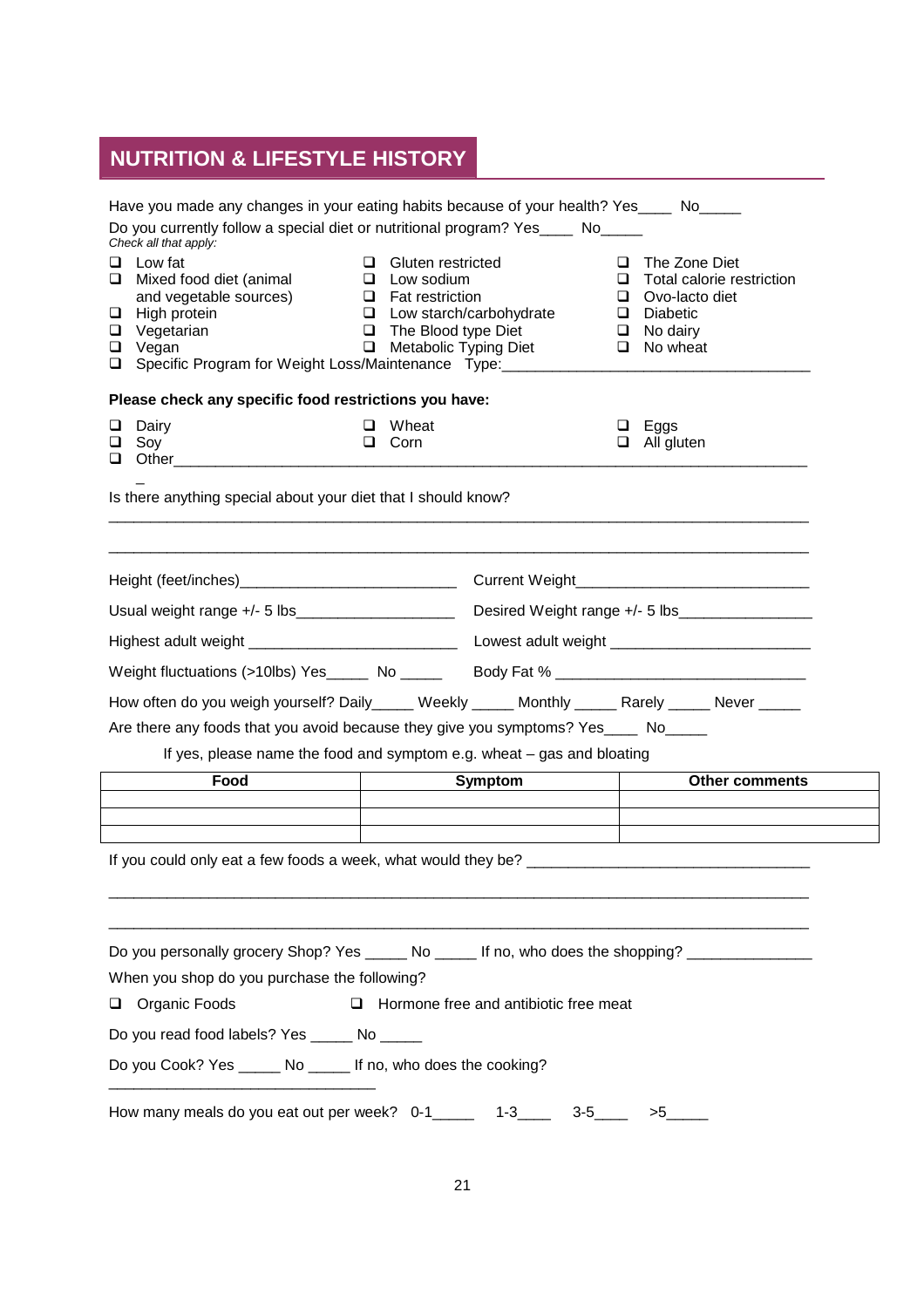Check all the factors that apply to our current lifestyle and eating habits:

- □ Fast eater
- $\Box$  Erratic eating habits
- $\Box$  Eat too much
- $\Box$  Late night eater
- Dislike health food
- $\Box$  Time constraints
- $\Box$  Eat more than 50% of meals away from home
- $\Box$  Travel frequently
- $\Box$  Non-availability of healthy foods
- $\Box$  Do not plan meals or menus
- Reliance on convenience items
- **D** Poor snack choices
- $\Box$  Significant other/family don't like healthy foods
- $\Box$  Significant other or family members have special dietary needs of food preferences
- $\Box$  Love to eat
- □ Eat because I have to
- $\Box$  Have a negative relationship to food
- $\Box$  Struggle with eating issues
- $\Box$  Emotional eater (eat when sad, lonely, depressed, bored)
- $\Box$  Eat too much under stress
- $\Box$  Eat too little under stress
- Don't care to cook
- $\Box$  Eating in the middle of the night
- □ Confused about nutritional advise
- $\Box$  Diet often for weight control

#### **FOOD DIARY -** Please check the food/drink that applies to your current diet. (List continues on next page.)

|   | <b>Usual Breakfast</b> |        | <b>Usual Lunch</b>  |                | <b>Usual Dinner</b> |  |
|---|------------------------|--------|---------------------|----------------|---------------------|--|
| ❏ | None                   | ❏      | None                | None<br>$\Box$ |                     |  |
| ❏ | Bacon/Sausage          | $\Box$ | <b>Butter</b>       | $\Box$         | Beans (legumes)     |  |
| ❏ | Bagel                  | $\Box$ | Coffee              | $\Box$         | Brown rice          |  |
| ❏ | <b>Butter</b>          | □      | Eat in a cafeteria  | $\Box$         | <b>Butter</b>       |  |
| ❏ | Cereal                 | $\Box$ | Eat in restaurant   | $\Box$         | Carrots             |  |
| ❏ | Coffee                 | □      | Fish sandwich       | $\Box$         | Coffee              |  |
| ❏ | Donut                  | $\Box$ | Fried foods         | $\Box$         | Fish                |  |
| ❏ | Eggs                   | □      | Hamburger           | $\Box$         | Green vegetables    |  |
| ❏ | Fruit                  | $\Box$ | Hot dogs            | $\Box$         | Juice               |  |
| □ | Juice                  | $\Box$ | Juice               | $\Box$         | Margarine           |  |
| ❏ | Margarine              | □      | Leftovers           | $\Box$         | Milk                |  |
| ❏ | Milk                   | $\Box$ | Lettuce             | $\Box$         | Pasta               |  |
| ❏ | Oat bran               | ❏      | Margarine           | $\Box$         | Potato              |  |
| ❏ | Sugar                  | $\Box$ | Mayo                | $\Box$         | Poultry             |  |
| ❏ | Sweet roll             | □      | Meat sandwich       | $\Box$         | Red meat            |  |
| □ | Sweetener              | □      | Milk                | $\Box$         | Rice                |  |
| □ | Tea                    | $\Box$ | Pizza               | $\Box$         | Salad               |  |
| □ | Toast                  | ❏      | Potato chips        | $\Box$         | Salad dressing      |  |
| ❏ | Water                  | $\Box$ | Salad               | $\Box$         | Soda                |  |
| ❏ | Wheat bran             | ❏      | Salad dressing      | $\Box$         | Sugar               |  |
| ❏ | Yogurt                 | □      | Soda                | $\Box$         | Sweetener           |  |
| ❏ | Oat meal               | ❏      | Soup                | $\Box$         | Tea                 |  |
| ❏ | Protein shake          | $\Box$ | Sugar               | $\Box$         | Vinegar             |  |
| ❏ | Slim fast              | $\Box$ | Sweetener           | $\Box$         | Water               |  |
| ❏ | <b>Carnation shake</b> | $\Box$ | Tea                 | $\Box$         | White rice          |  |
| ❏ | Soy protein            | $\Box$ | Tomato              | $\Box$         | Yellow vegetables   |  |
| ❏ | Whey protein           | ❏      | Vegetables          | $\Box$         | Other: (List below) |  |
| ❏ | Rice protein           | □      | Water               |                |                     |  |
| ❏ | Other: (List below)    | ❏      | Other: (List Below) |                |                     |  |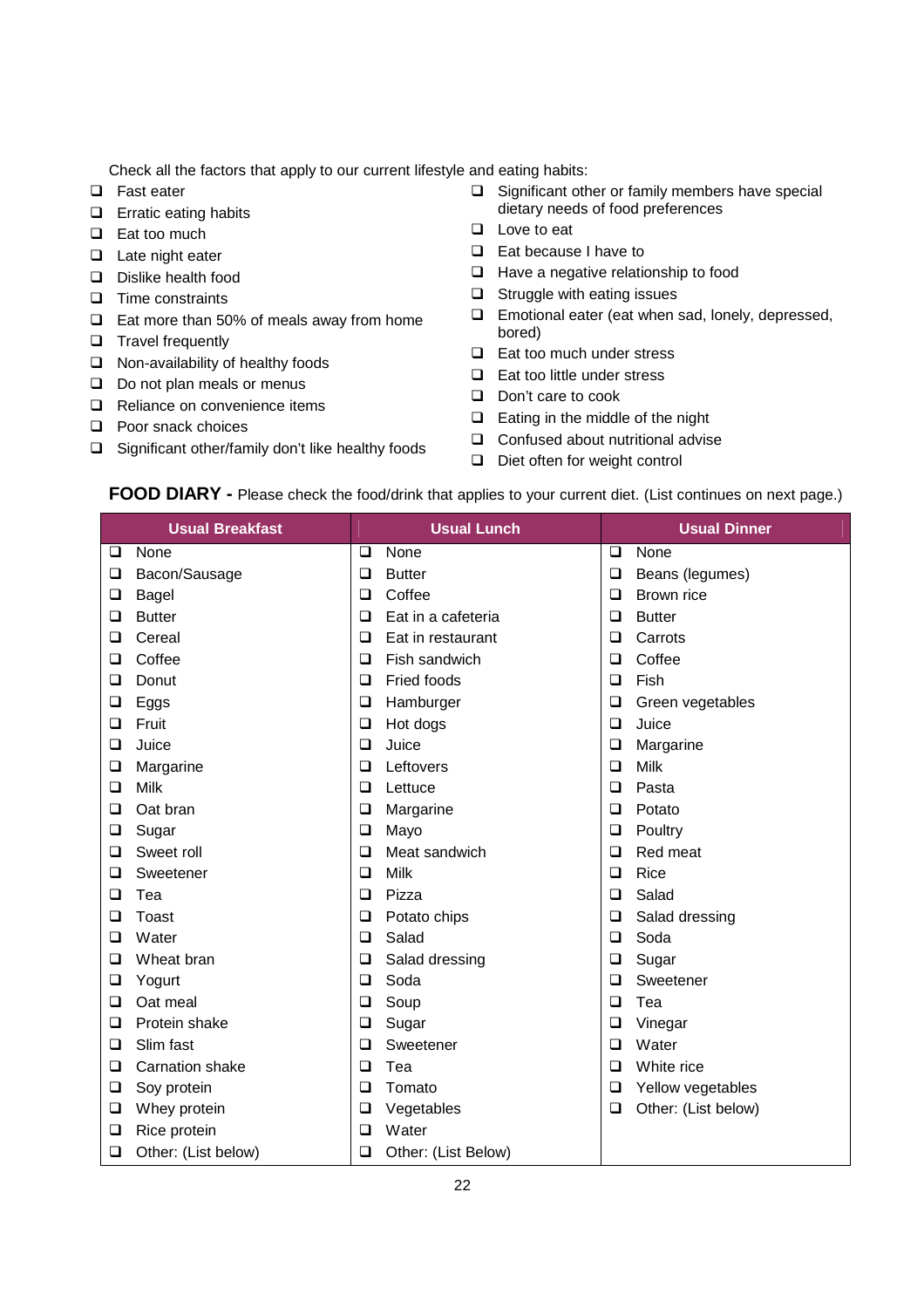#### **Check foods/drinks that you consume a minimum of 3 days or more each week.**

□ Milk, Rice<br>□ Milk, Almo Milk, Almond

□ Milk, Soy<br>□ Mexican F □ Mexican Food<br>□ Malt

 Oatmeal, Regular □ Oatmeal, Instant<br>□ Olive **Olive**  $\Box$  Onion<br> $\Box$  Orang Orange Juice Oregano<br>
Ovster **Oyster**  Orange Papaya □ Parsley<br>□ PopTart PopTarts  $\Box$  Peanuts<br> $\Box$  Peanut b  $\Box$  Peanut butter Peas  $\Box$  Peach<br> $\Box$  Pecan Pecan  $\Box$  Pepper<br> $\Box$  Pepper

**□** Soft Drinks<br>□ Sole □ Sole<br>□ Sour □ Sour cream<br>□ Sovbean Soybean **□** Spinach<br>□ Strawbe □ Strawberry<br>□ Sucralose □ Sucralose **Sugar** □ Sunflower<br>□ Salad Bar □ Salad Bar<br>□ Sardines  $\Box$  Sardines<br> $\Box$  Squash  $\Box$  Squash<br> $\Box$  Taco be  $\Box$  Taco bell food<br> $\Box$  Tea Black Tea, Black

 $\Box$  Tea,

□ Thai food □ Tomato  $\Box$  Trout **Q** Tuna  $\Box$  Turkey □ Tangerine<br>□ Vinegar Vinegar **Q** Walnut □ Waffles **Q** Whitefish **D** Wheat Wendy's food □ Yeast, Bakers □ Yeast. **Brewers** □ Yogurt □ Yam **Q** Zucchini

Decaffeinated

Pepper, Green

Protein Shakes,

 $\Box$  Perch Pineapple □ Pancakes<br>□ Protein Sh

Soy **D** Protein Shakes,

Milk **Q** Protein Shakes, **Whey Q** Protein Shakes,  $\overline{\phantom{a}}$ **D** Protein Shakes,  $\overline{\phantom{a}}$ 

 $\Box$  Plum  $\Box$  Pork<br> $\Box$  Pean Peanut  $\Box$  Potato, sweet  $\Box$  Potato, White  $\Box$  Pumpkin Quinoa  $\Box$  Radish<br> $\Box$  Rve Rye □ Safflower Sage □ Salt<br>□ Saln  $\square$  Salmon<br> $\square$  Scallops  $\Box$  Scallops<br> $\Box$  Sausage Sausage □ Slim Fast<br>□ Sweet & L Sweet & Low

□ Sesame  $\square$  Shrimp<br> $\square$  Snappe Snapper

 $\Box$  Malt<br> $\Box$  Nutn Nutmeg □ NutriSweet<br>□ Oatmeal R

- □ Almonds
- **Q** Almond
- **Butter**
- Alcohol
- **Q** Apples
- Avocado
- $\Box$  Asparagus<br> $\Box$  Bagels
- Bagels
- □ Barley<br>□ Banan
- Banana
- □ Burger King<br>□ Bacon
- $\Box$  Bacon<br> $\Box$  Bean.
- 
- $\Box$  Bean, Lima<br> $\Box$  Bread White Bread, White
- □ Bread, Wheat
- □ Bread, Rye
- **Q** Bagels
- **D** Biscuits
- 
- □ Bean, Pinto<br>□ Bean, String Bean, String
- 
- **D** Broccoli
- **D** Brazil Nuts
- □ Brussels
- **Sprouts**
- D Blueberries
- **D** Butter
- □ Cabbage
- □ Cereal,
- Special K
- Cereal, Bran flakes
- D Cereal. Cornflakes
- □ Cereal,  $\overline{\phantom{a}}$
- □ Cereal,
- $\overline{\phantom{a}}$  $\Box$  Celery
- $\Box$  Cantaloupe
- □ Candv
- □ Chinese Food
- □ Cream
- Cheese
- **Q** Carrot
- □ Chicken
- Chili Pepper
- $\Box$  Cinnamon
- **Q** Clam
- **D** Cloves
- Cocoa-
- **Chocolate Q** Carnation
- Drink
- **Q** Chewing gum,
- sweetened □ Chewing gum, sugar
- free **Q** Coconut
- □ Cod
- □ Coffee
- □ Corn
- □ Crab
- 
- □ Cranberry<br>□ Cashew Cashew
- 
- □ Cheese<br>□ Cucumb
- Cucumber
- Deli Meats
- Desserts
- Deli Sandwich
- **Eggplant**
- **D** Ensure
- **D** Flounder
- □ Fried Foods
- **D** French Fries
- **D** French Toast
- **Q** Garlic
- □ Ginger<br>□ Grape
- □ Grape<br>□ Grits
- Grits
- □ Greek Food<br>□ Grapefruit
- **Grapefruit**
- $\Box$  Grape nuts<br> $\Box$  Haddock
- $\Box$  Haddock<br> $\Box$  Ham
- $\Box$  Ham<br> $\Box$  Halib
- Halibut
- $\Box$  Herring<br> $\Box$  Hot Doc
- Hot Dogs, Pork
- **Hot Dogs, Beef**
- **Hamburgers**
- □ Hardies Food
- $\Box$  Honey<br> $\Box$  Italian
- □ Italian Food<br>□ Ice Cream
- Ice Cream
- $\Box$  Indian Food
- Jack in the box food
- □ Japanese Food

23

- $\Box$  Jelly<br> $\Box$  Ketcl
- $\Box$  Ketchup
- Lamb
- $\Box$  Lemon
- □ Lentil
- **Lettuce Lime**
- **Lobster**
- Mackerel

□ Margarine<br>□ McDonalds □ McDonalds Food Millet □ Mung Bean<br>□ Mushroom Mushroom **D** Mustard  $\Box$  Milk, Cow<br> $\Box$  Milk, Goat Milk, Goat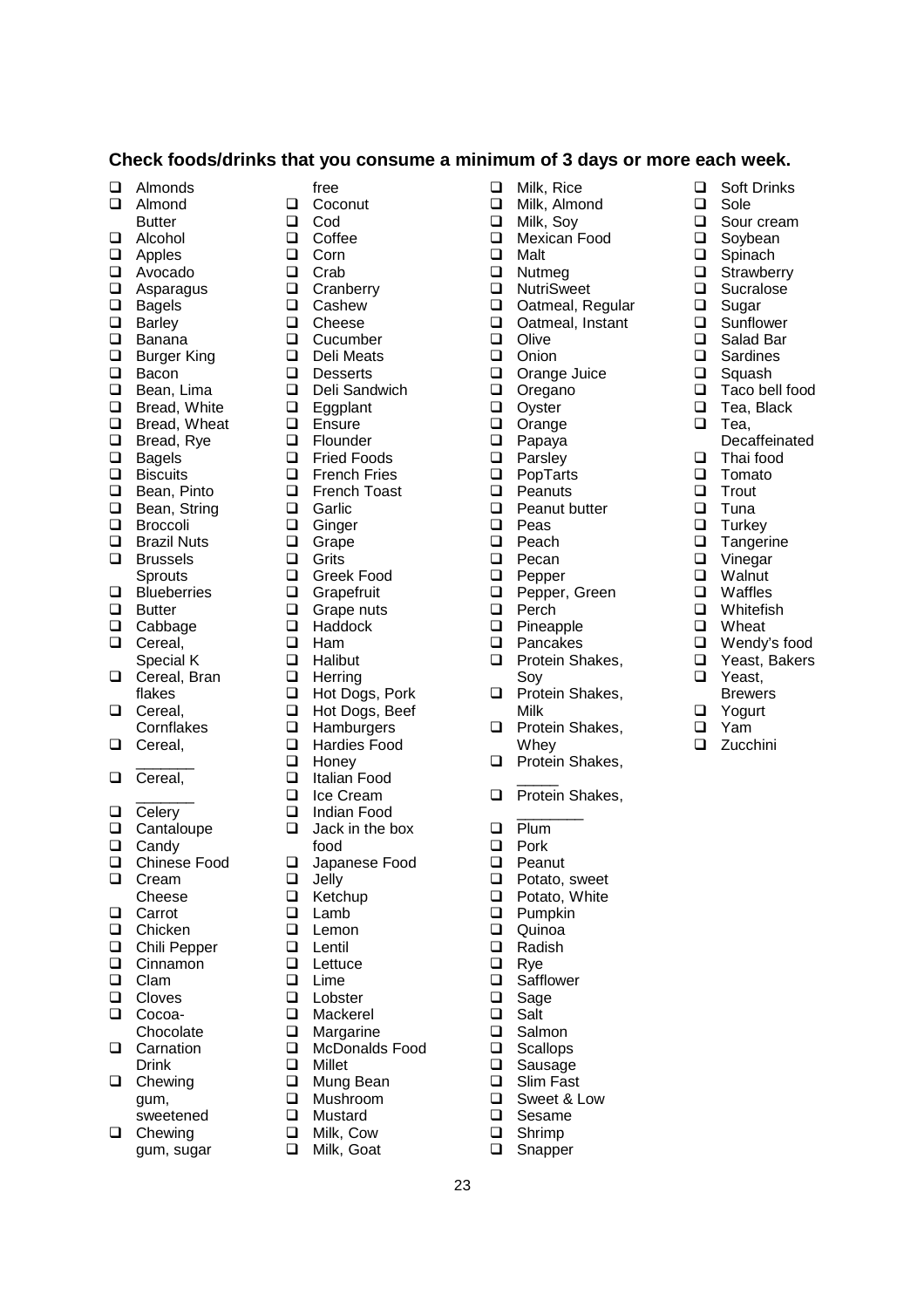#### **What snacks do you eat or drink between:**

Breakfast & Lunch:

| Lunch<br>~ |
|------------|
|------------|

\_\_\_\_\_\_\_\_\_\_\_\_\_\_\_\_\_\_\_\_\_\_\_\_\_\_\_\_\_\_\_\_\_\_\_\_\_\_\_\_\_\_\_\_\_\_\_\_\_\_\_\_\_\_\_\_\_\_\_\_\_\_\_\_\_\_\_\_\_

After Dinner: \_\_\_\_\_\_\_\_\_\_\_\_\_\_\_\_\_\_\_\_\_\_\_\_\_\_\_\_\_\_\_\_\_\_\_\_\_\_\_\_\_\_\_\_\_\_\_\_\_\_\_\_\_\_\_\_\_\_\_\_\_\_\_\_\_\_\_\_\_\_\_\_\_\_

#### **How much of the following do you consume each day/week?**

| <b>ITEM</b>                                  | <b>Daily</b> | Weekly | <b>Favorite Type</b> |
|----------------------------------------------|--------------|--------|----------------------|
| Candy                                        |              |        |                      |
| Cheese                                       |              |        |                      |
| Chocolate                                    |              |        |                      |
| Cups of caffeine containing coffee           |              |        |                      |
| Cups of decaffeinated coffee or tea          |              |        |                      |
| Cups of hot chocolate                        |              |        |                      |
| Cups of caffeine containing tea              |              |        |                      |
| Diet sodas (12-ounce can/bottle)             |              |        |                      |
| Sodas with caffeine (12-ounce can/bottle)    |              |        |                      |
| Sodas without caffeine (12-ounce can/bottle) |              |        |                      |
| Energy Drinks (12-ounce can/bottle)          |              |        |                      |
| Ice cream                                    |              |        |                      |
| Salty foods                                  |              |        |                      |
| Slices of white bread (rolls/bagels)         |              |        |                      |

**Water:** Glasses/day\_\_\_ **Type**: Tap:\_\_\_ Distilled:\_\_\_ Spring:\_\_\_ Well:\_\_\_ Reverse Osmosis:\_\_\_

Do you have symptoms **immediately after** eating, such as belching, bloating, sneezing, hives, etc.?

Yes \_\_\_\_\_\_ No \_\_\_\_\_ If yes, please explain:

If yes, are these symptoms associated with a particular food or supplement(s)? Yes \_\_\_\_\_ No \_\_\_\_\_

 $\_$  , and the set of the set of the set of the set of the set of the set of the set of the set of the set of the set of the set of the set of the set of the set of the set of the set of the set of the set of the set of th

If yes, please name the food and symptom e.g. wheat – gas and bloating

| Food | Symptom | <b>Other comments</b> |  |  |  |
|------|---------|-----------------------|--|--|--|
|      |         |                       |  |  |  |
|      |         |                       |  |  |  |
|      |         |                       |  |  |  |

Do you feel you have **delayed** symptoms after eating certain foods (symptoms may not be evident for 24 hours or more), such as fatigue, muscle aches, sinus congestion, etc.? Yes \_\_\_\_\_ No \_\_\_\_\_

Do you feel **worse** when you eat a lot of:

- $\Box$  High fat foods
- $\Box$  High protein foods
- $\Box$  High carbohydrate foods (breads, pasta, potatoes)

Do you feel **better** when you eat a lot of:

- $\Box$  High fat foods
- $\Box$  High protein foods
- $\Box$  High carbohydrate foods (breads, pasta, potatoes)
- $\Box$  Refined sugar (junk food)
- □ Fried foods
- $\Box$  1 or 2 alcoholic drinks
- $\Box$  Other
- Refined sugar (junk food)
- □ Fried foods
- $\Box$  1 or 2 alcoholic drinks
- Other\_\_\_\_\_\_\_\_\_\_\_\_\_\_\_\_\_\_\_\_\_\_\_\_

Does skipping meals greatly affect your symptoms? Yes \_\_\_\_\_ No \_\_\_\_\_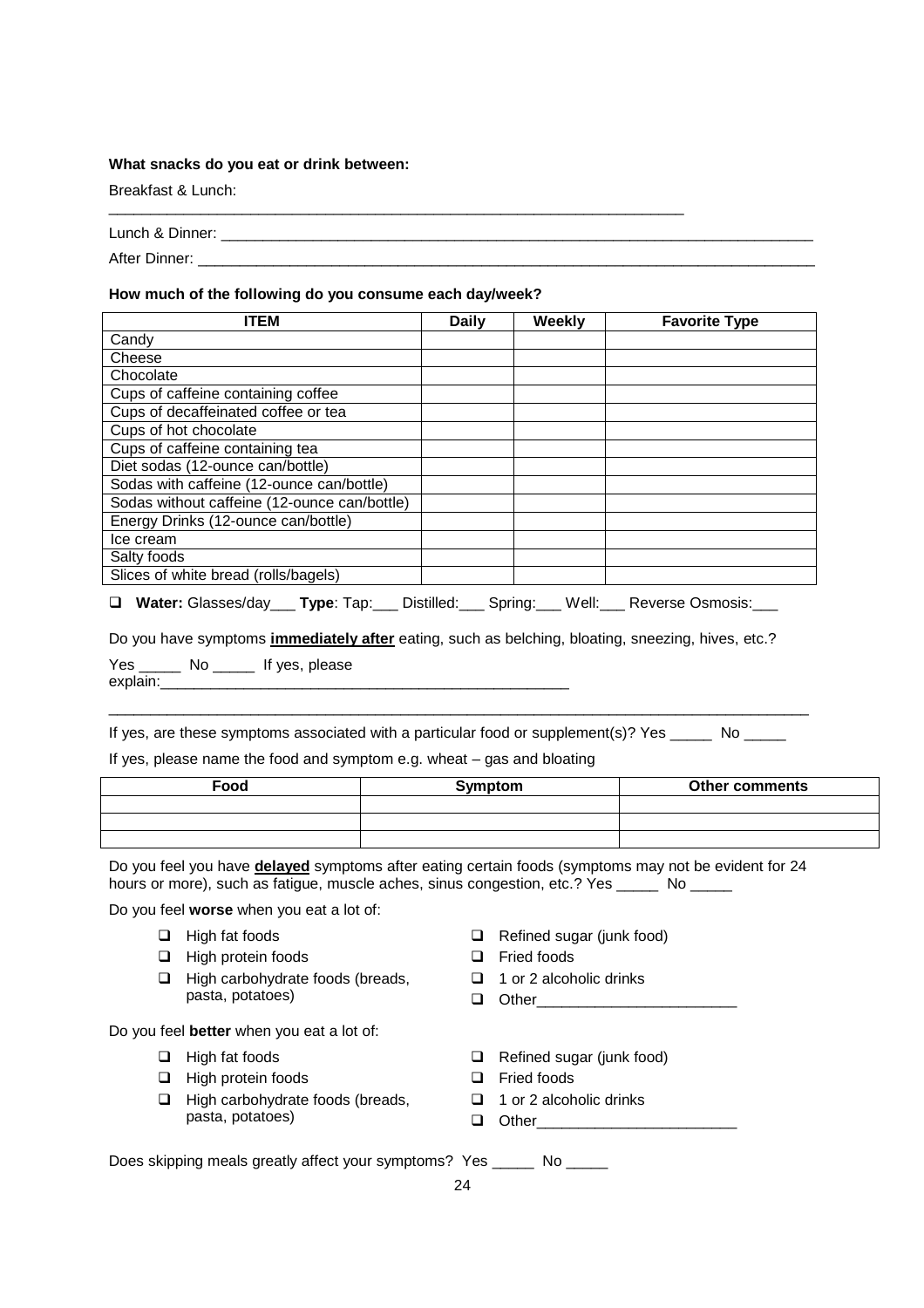| Has there ever been a food that you have craved or really "pigged out" on over a period of time?                                                                                               |
|------------------------------------------------------------------------------------------------------------------------------------------------------------------------------------------------|
|                                                                                                                                                                                                |
|                                                                                                                                                                                                |
|                                                                                                                                                                                                |
|                                                                                                                                                                                                |
| Do you have an aversion to certain foods? Yes ______ No _____                                                                                                                                  |
|                                                                                                                                                                                                |
|                                                                                                                                                                                                |
| The most important thing I should change about my diet to improve my health is:                                                                                                                |
| <b>TOBACCO HISTORY</b>                                                                                                                                                                         |
| Currently using tobacco? Yes ______ No ______ How many years? _______ Packs per day: _______<br>If yes, what type? Cigarette _______ Smokeless ______ Cigar ______ Pipe ______ Patch/Gum _____ |
| Attempts to quit: ___________                                                                                                                                                                  |
| Previous smoking: How many years? _____________ Packs per day: ____________                                                                                                                    |
|                                                                                                                                                                                                |
|                                                                                                                                                                                                |
| <b>ALCOHOL INTAKE</b>                                                                                                                                                                          |
| How many drinks currently per week? 1 drink = 5 ounces wine, 12 oz. beer, 1.5 ounces spirits                                                                                                   |
| None ______ 1-3 ______ 4-6 ______ 7-10 ______ >10 ______ If none skip to "Other Substances"                                                                                                    |
| Previous alcohol intake? Yes _____ (Mild ______ Moderate ______ High _____)                                                                                                                    |
| Have you ever been told to cut down your alcohol intake? Yes_____ No____                                                                                                                       |
| Do you get annoyed when people ask you about your drinking? Yes____ No____                                                                                                                     |
| Do you ever feel guilty about your alcohol consumption? Yes_____ No____                                                                                                                        |
| Do you ever take an eye-opener? Yes_____ No____                                                                                                                                                |
| Do you notice a tolerance to alcohol (can you "hold" more than others?) Yes_____ No____                                                                                                        |
| Have you ever been unable to remember what you did during a drinking episode? Yes____ No____                                                                                                   |
| Do you get into arguments or physical fights when you have been drinking? Yes____ No____                                                                                                       |
| Have you ever been arrested or hospitalized because of drinking? Yes____ No____                                                                                                                |
| Have you ever thought about getting help to control or stop your drinking? Yes____ No____                                                                                                      |
|                                                                                                                                                                                                |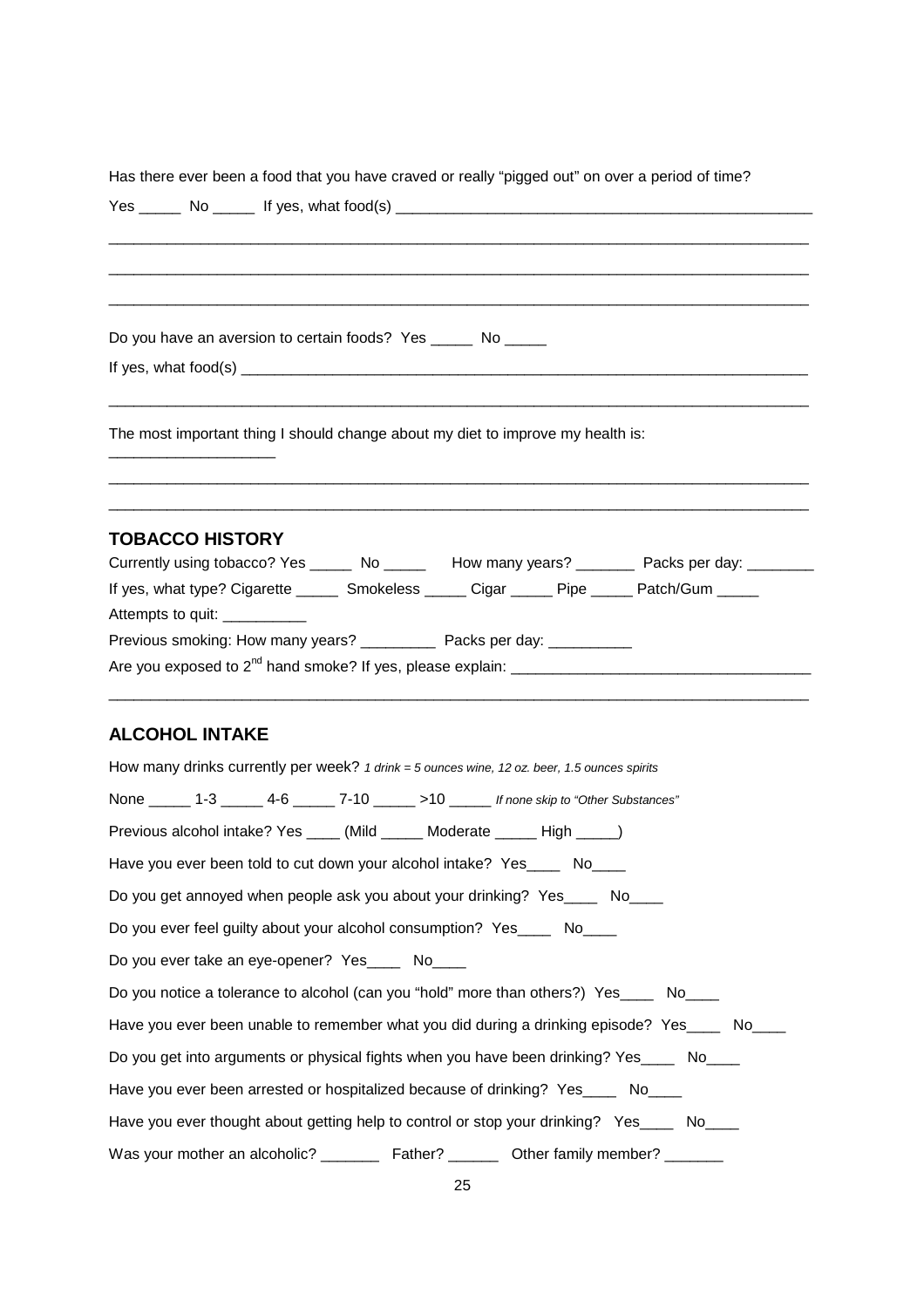#### **OTHER SUBSTANCES**

| Are you currently using recreational drugs? Yes<br>No l            |
|--------------------------------------------------------------------|
| If yes, what types?:                                               |
| Have you ever used IV or inhaled recreational drugs? Yes____<br>No |
| If yes, what types?:                                               |

#### **EXERCISE**

Current Exercise program: *Activity (list type, number of sessions/week, and duration of activity)*

| <b>Activity</b>                                                                  | Type | <b>Frequency per week</b> |  | <b>Duration in Minutes</b>      |      |
|----------------------------------------------------------------------------------|------|---------------------------|--|---------------------------------|------|
| Stretching                                                                       |      |                           |  |                                 |      |
| Cardio/Aerobics                                                                  |      |                           |  |                                 |      |
| <b>Strength Training</b>                                                         |      |                           |  |                                 |      |
| Other (Pilates, yoga, etc.)                                                      |      |                           |  |                                 |      |
| Sports or Leisure Activities<br>(golf, tennis, rollerblading etc.)               |      |                           |  |                                 |      |
| Rate your level of motivation for including exercise in your life?               |      |                           |  | $\Box$ Low $\Box$ Medium $\Box$ | High |
|                                                                                  |      |                           |  |                                 |      |
| ,我们也不会有什么?""我们的人,我们也不会有什么?""我们的人,我们也不会有什么?""我们的人,我们也不会有什么?""我们的人,我们也不会有什么?""我们的人 |      |                           |  |                                 |      |
| Do you feel unusually fatigued after exercise? Yes _______ No ______             |      |                           |  |                                 |      |
|                                                                                  |      |                           |  |                                 |      |
|                                                                                  |      |                           |  |                                 |      |
| Do you usually sweat when exercising? Yes ____ No ___                            |      |                           |  |                                 |      |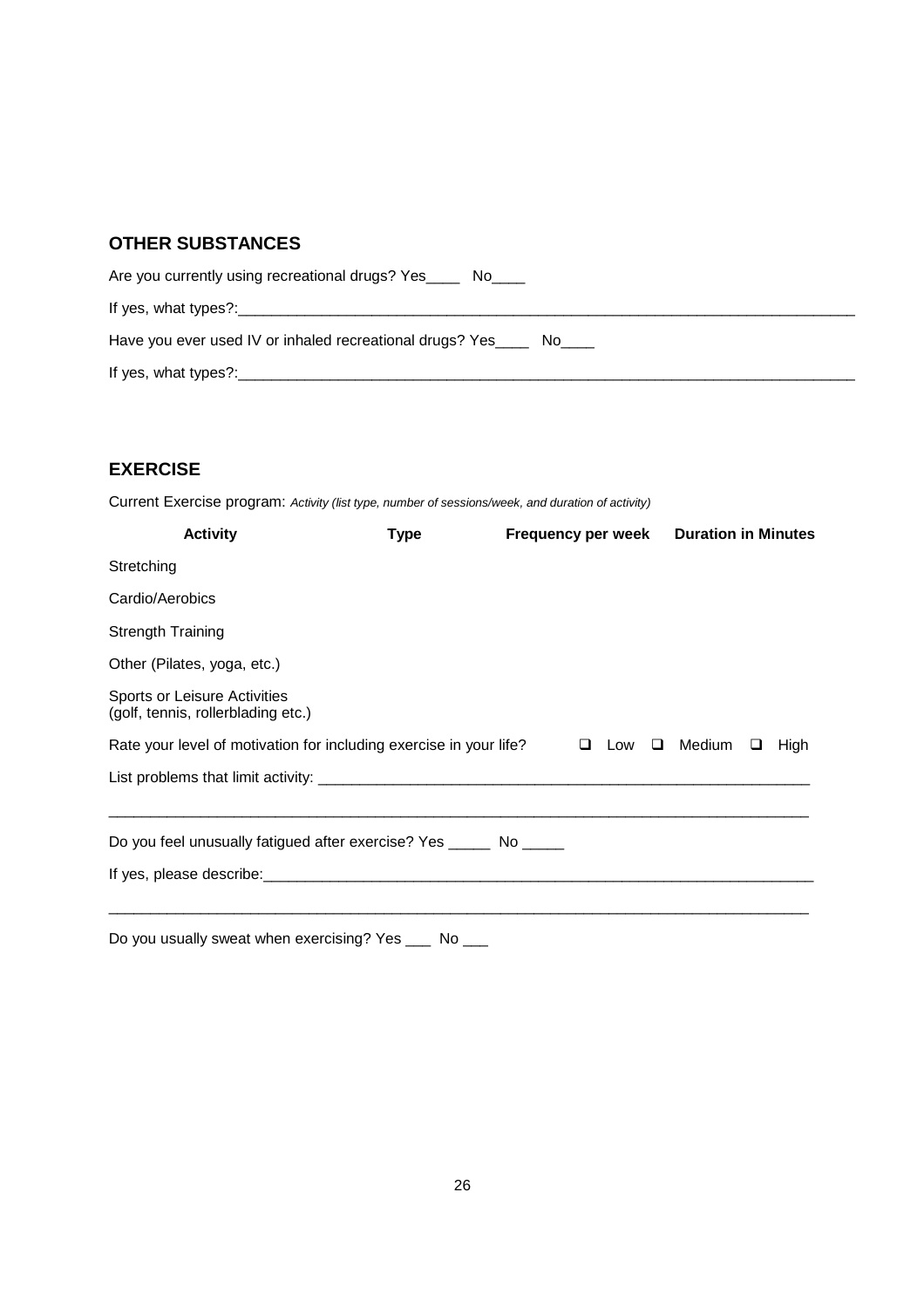#### **SOCIAL HISTORY**

| <b>PSYCHOSOCIAL</b>                                                                                                  |
|----------------------------------------------------------------------------------------------------------------------|
| Do you feel significantly less vital than you did a year ago? Yes _____ No _____                                     |
| Are you happy? Yes _____ No _____                                                                                    |
| Do you feel your life has meaning and purpose? Yes ____ No _____                                                     |
| Do you believe stress is presently reducing the quality of your life? Yes _____ No _____                             |
| Do you like the work you do? Yes _____ No _____                                                                      |
| Have you experienced major losses in your life? Yes ____ No _____                                                    |
| Do you spend the majority of your time and money to fulfill responsibilities and obligations?<br>Yes _____ No ______ |
| Would you describe your experience as a child in your family as happy and secure? Yes ____ No ____                   |

#### **STRESS/COPING**

Unfortunately, abuse and violence of all kinds, verbal, emotional, physical, and sexual are leading contributors to chronic stress, illness, and immunes system dysfunction; witnessing violence and abuse can also be very traumatic. If you have experienced or witnessed any kind of abuse in the past, or if abuse is now an issue in your life it is very important that you feel safe telling us about it, so that we can support you and optimize your treatment outcomes.

Please do your best to answer the following questions:

Did you feel safe growing up? Yes \_\_\_\_\_ No \_\_\_\_\_

| Have you ever been involved in abusive relationships in your life? Yes _____ No _____                                                                                                                                          |  |  |  |  |       |  |  |  |
|--------------------------------------------------------------------------------------------------------------------------------------------------------------------------------------------------------------------------------|--|--|--|--|-------|--|--|--|
| Was alcoholism or substance abuse present in your childhood home? Yes ______ No _____                                                                                                                                          |  |  |  |  |       |  |  |  |
| Is alcoholism or substance abuse present in your relationships now? Yes ______ No _____                                                                                                                                        |  |  |  |  |       |  |  |  |
| Have you ever sought counseling? Yes ____ No _____                                                                                                                                                                             |  |  |  |  |       |  |  |  |
| Currently? Yes _____ No ________ Previously? Yes _____ No _______ If previously from _____ to _____                                                                                                                            |  |  |  |  |       |  |  |  |
|                                                                                                                                                                                                                                |  |  |  |  |       |  |  |  |
| Comments: the comments of the control of the control of the control of the control of the control of the control of the control of the control of the control of the control of the control of the control of the control of t |  |  |  |  |       |  |  |  |
| Do you feel you have an excessive amount of stress in your life? Yes _____ No _____                                                                                                                                            |  |  |  |  |       |  |  |  |
| Do you feel you can easily handle the stress in your life? Yes _____ No _____                                                                                                                                                  |  |  |  |  |       |  |  |  |
| Daily stressors: Rate on a scale of $1 - 10$ (1 not stressful - 10 very stressful)                                                                                                                                             |  |  |  |  |       |  |  |  |
| Work__________ Family_________ Social________ Finances______ Health_______ Other______                                                                                                                                         |  |  |  |  |       |  |  |  |
| Do you practice meditation or relaxation techniques? Yes _____ No ______ How often? ______________                                                                                                                             |  |  |  |  |       |  |  |  |
| Check all that apply:                                                                                                                                                                                                          |  |  |  |  |       |  |  |  |
| □ Yoga □ Meditation □ Imagery □ Breathing □ Tai Chi □ Prayer □                                                                                                                                                                 |  |  |  |  | Other |  |  |  |
|                                                                                                                                                                                                                                |  |  |  |  |       |  |  |  |
|                                                                                                                                                                                                                                |  |  |  |  |       |  |  |  |
| How important is religion (or spirituality) for you and your family's life?                                                                                                                                                    |  |  |  |  |       |  |  |  |
| a. _____ not at all important b. _____ somewhat important c. ____ extremely important                                                                                                                                          |  |  |  |  |       |  |  |  |
| Have you ever been abused, a victim of a crime, or experienced a significant trauma?<br>$Yes$ No $\_\_\_\_\$                                                                                                                   |  |  |  |  |       |  |  |  |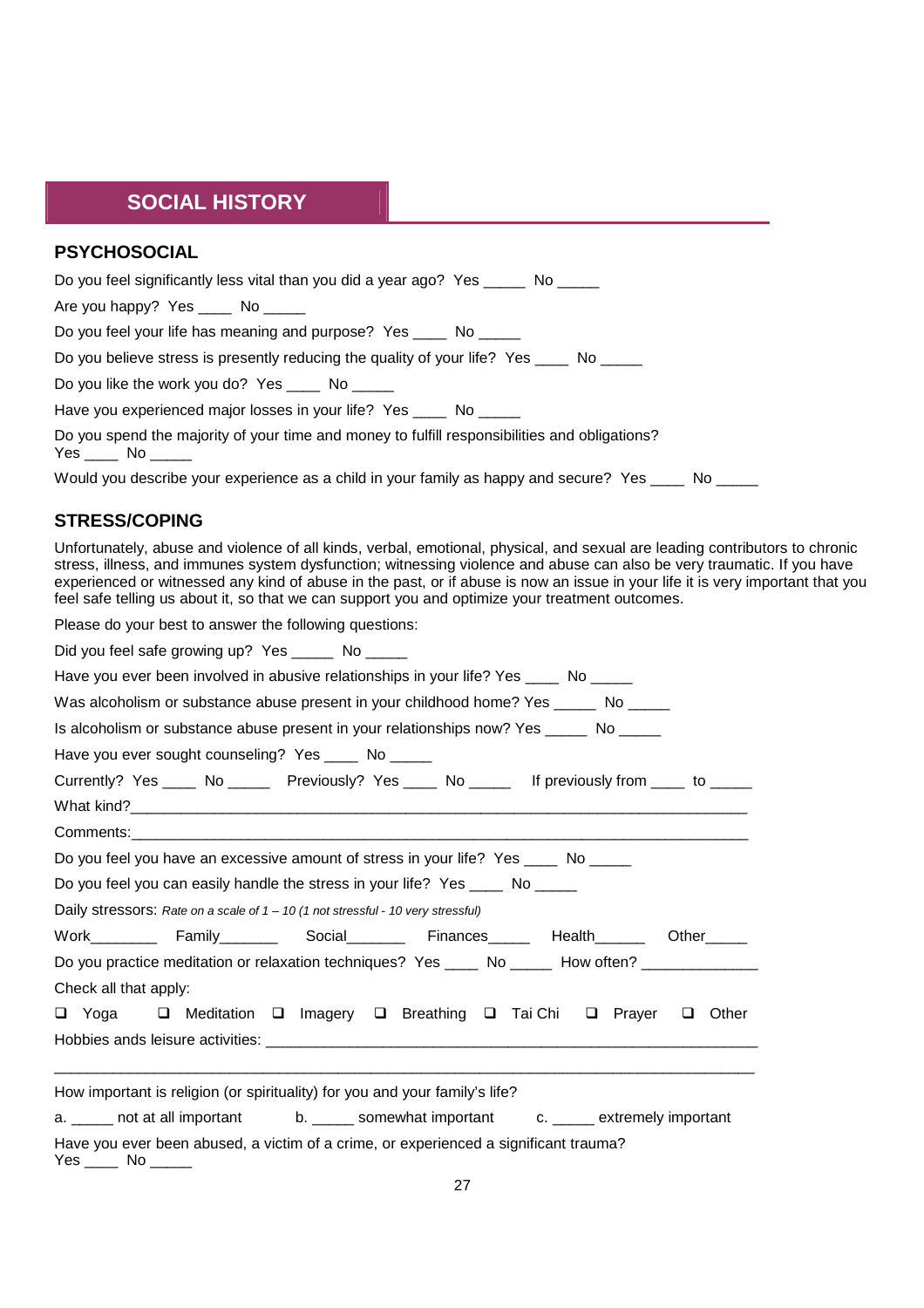How well have things been going for you?

|                                                                            | <b>Very well</b> | <b>Fine</b> | <b>Poorly</b> | Very poorly | Does not apply |
|----------------------------------------------------------------------------|------------------|-------------|---------------|-------------|----------------|
| At school                                                                  |                  |             |               |             |                |
| In your job                                                                |                  |             |               |             |                |
| In your social life                                                        |                  |             |               |             |                |
| With close friends                                                         |                  |             |               |             |                |
| With sex                                                                   |                  |             |               |             |                |
| With your attitude                                                         |                  |             |               |             |                |
| With your boyfriend/girlfriend                                             |                  |             |               |             |                |
| With your children                                                         |                  |             |               |             |                |
| With your parents                                                          |                  |             |               |             |                |
| With your spouse                                                           |                  |             |               |             |                |
| Which of the following provide you emotional quapart? Object all that such |                  |             |               |             |                |

Which of the following provide you emotional support? *Check all that apply*

|  |  |  |  |  |  |  | □ Spouse □ Family □ Friends □ Religious/Spiritual □ Pets □ Other |  |  |  |  |
|--|--|--|--|--|--|--|------------------------------------------------------------------|--|--|--|--|
|--|--|--|--|--|--|--|------------------------------------------------------------------|--|--|--|--|

#### **STRESS EVALUATION**

This section of the questionnaire is an assessment of stressors and related stress symptoms and complaints. The questions have assigned scores/point values. To obtain score, multiply points (column 1) by duration (column 2). Add the scores of each section and make a note at the bottom under total score.

|        | <b>Symptom</b>                 | <b>Score</b>   |               | <b>Duration (years)</b> |                | <b>Score</b> |
|--------|--------------------------------|----------------|---------------|-------------------------|----------------|--------------|
| ❏      | <b>Excessive Fatigue</b>       | 10             | $\frac{1}{2}$ | 1                       | $\overline{2}$ |              |
| $\Box$ | Dry & Thin Skin                | 10             | $\frac{1}{2}$ | 1                       | 2              |              |
| ❏      | Nervous/Irritability           | 9              | $\frac{1}{2}$ | 1                       | $\overline{2}$ |              |
| □      | Low body temperature           | 8              | $\frac{1}{2}$ | 1                       | $\overline{2}$ |              |
| ❏      | Premenstrual tension           | 8              | $\frac{1}{2}$ | 1                       | $\overline{2}$ |              |
| ❏      | Inability to concentrate       | 8              | $\frac{1}{2}$ | 1                       | $\overline{2}$ |              |
| ❏      | Mental depression              | 8              | $\frac{1}{2}$ | 1                       | $\overline{2}$ |              |
| ❏      | Food allergies & sensitivities | $\overline{7}$ | $\frac{1}{2}$ | 1                       | $\overline{2}$ |              |
| ❏      | Craving for sweets             | 7              | $\frac{1}{2}$ | 1                       | $\overline{2}$ |              |
| ❏      | Headaches                      | 6              | $\frac{1}{2}$ | 1                       | $\overline{2}$ |              |
| □      | Alcohol intolerance            | 6              | $\frac{1}{2}$ | 1                       | 2              |              |
| ❏      | Poor memory                    | 5              | $\frac{1}{2}$ | 1                       | $\overline{2}$ |              |
| ❏      | Heart palpitations             | 5              | $\frac{1}{2}$ | 1                       | $\overline{2}$ |              |
|        | <b>TOTAL SCORE</b>             |                |               |                         |                |              |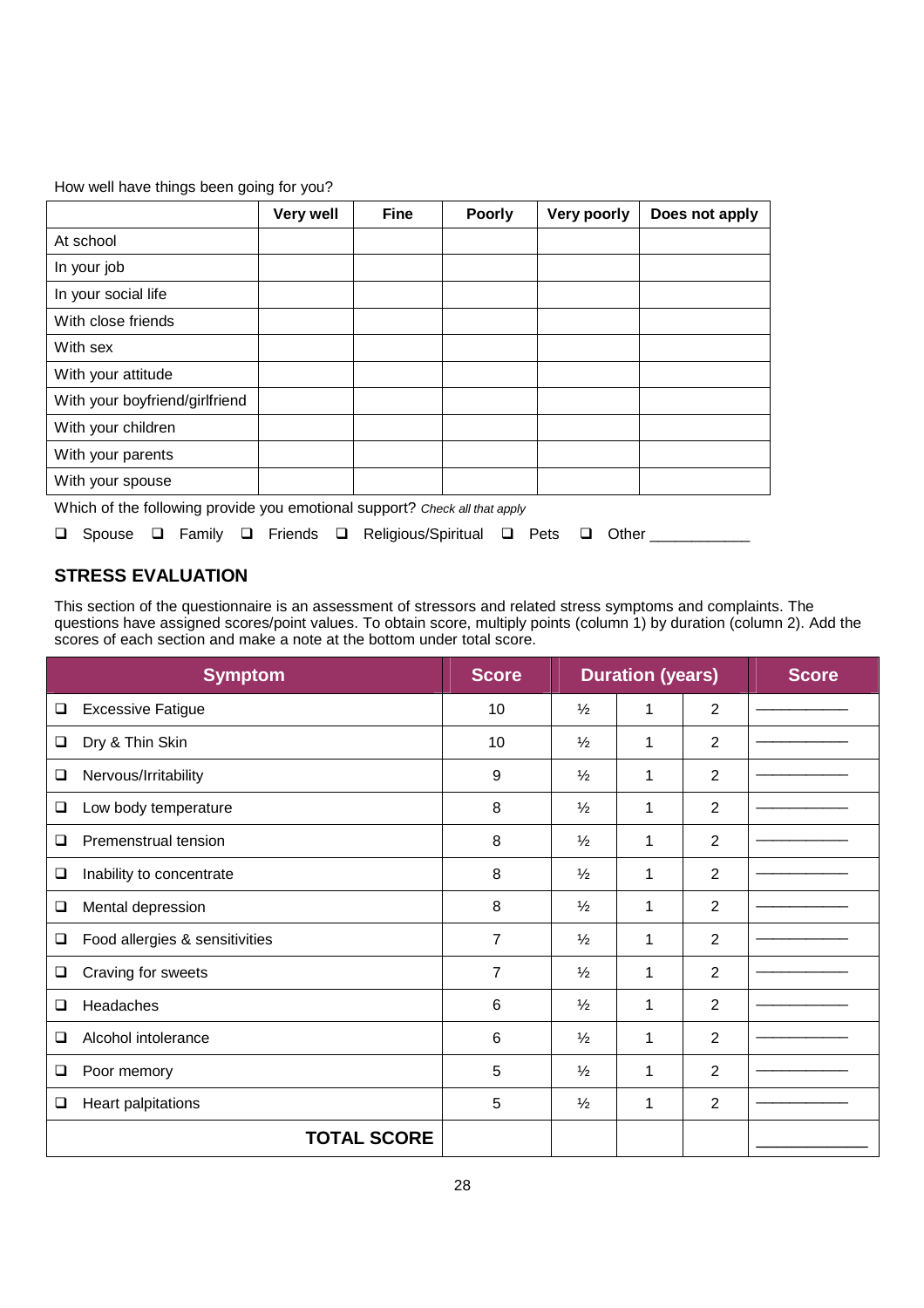| Do you have chronic pain?                              | □ Yes □ No |  |
|--------------------------------------------------------|------------|--|
| Do you have chronic inflammation? $\Box$ Yes $\Box$ No |            |  |

#### **SOCIAL READJUSTMENT RATING SCALE\***

Circle YES or NO to each life event in this list that happened in the last twelve months. For every "Yes" that applies, give yourself the points as listed. Upon completion, total the score and enter in box below.

| <b>Life Event</b>                 | <b>Answer</b> | <b>Points</b>       |     |
|-----------------------------------|---------------|---------------------|-----|
| Death of spouse                   | $\Box$<br>Yes | No<br>❏             | 100 |
| <b>Divorce</b>                    | ❏<br>Yes      | No<br>❏             | 73  |
| Marital seperation                | $\Box$<br>Yes | <b>No</b><br>❏      | 65  |
| Jail term                         | Yes<br>❏      | <b>No</b><br>❏      | 63  |
| Death of close family member      | Yes<br>□      | No<br>❏             | 63  |
| Personal injury or illness        | $\Box$<br>Yes | <b>No</b><br>□      | 53  |
| Marriage                          | $\Box$<br>Yes | □<br>No             | 50  |
| Fired from work                   | Yes<br>❏      | No<br>❏             | 47  |
| Marital reconciliation            | $\Box$<br>Yes | <b>No</b><br>$\Box$ | 45  |
| Retirement                        | Yes<br>❏      | No<br>❏             | 45  |
| Change in family members health   | ❏<br>Yes      | No<br>❏             | 44  |
| Pregnancy                         | Yes<br>❏      | No<br>❏             | 40  |
| Sex difficulties                  | $\Box$<br>Yes | <b>No</b><br>❏      | 39  |
| Addition to family                | Yes<br>❏      | No<br>❏             | 39  |
| <b>Business readjustment</b>      | Yes<br>◻      | No<br>◻             | 39  |
| Change in financial status        | □<br>Yes      | No<br>❏             | 38  |
| Death of close friend             | Yes<br>❏      | No<br>❏             | 37  |
| Change in line of work            | Yes<br>□      | No<br>❏             | 36  |
| Change in # of marital arguements | ❏<br>Yes      | No<br>❏             | 35  |
| Mortgage or loan over \$10,000    | ❏<br>Yes      | No<br>❏             | 31  |
| Foreclosure of mortgage or loan   | Yes<br>$\Box$ | No<br>❏             | 30  |
| Change in work responsibilities   | $\Box$<br>Yes | No<br>$\Box$        | 29  |
| Son or daughter leaving home      | Yes<br>□      | No<br>❏             | 29  |
| Trouble with in-laws              | Yes<br>$\Box$ | No<br>$\Box$        | 29  |
| Outstanding personal achievement  | Yes<br>$\Box$ | No<br>❏             | 28  |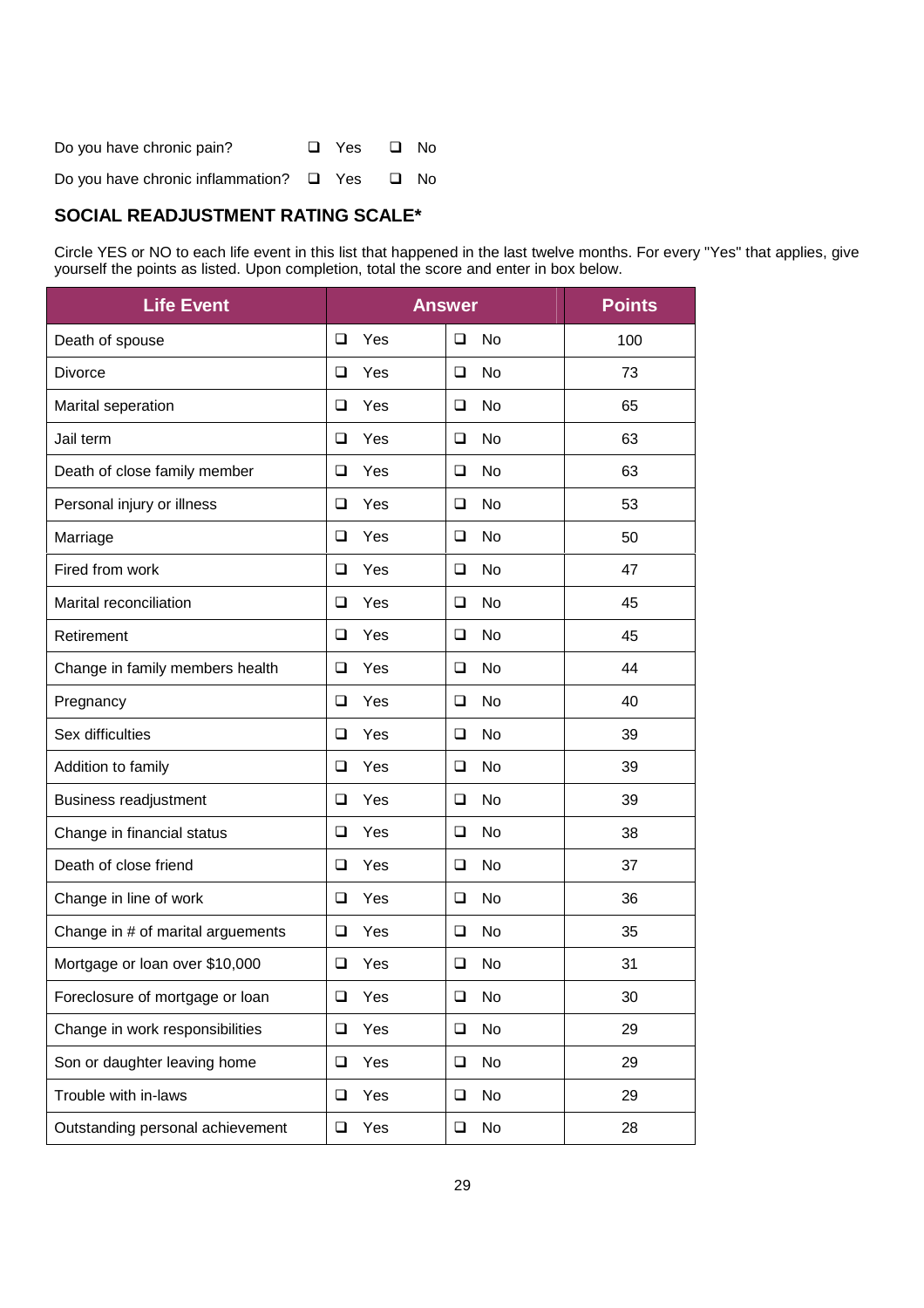| Spouse begins or stops work      | Yes<br>□        | No<br>◻        | 26 |
|----------------------------------|-----------------|----------------|----|
| Starting or finishing school     | Yes<br>□        | No<br>❏        | 26 |
| Change in living conditions      | Yes<br>□        | <b>No</b><br>◻ | 25 |
| Revision of personal habits      | Yes<br>◻        | No<br>◻        | 24 |
| Trouble with boss                | <b>Yes</b><br>□ | <b>No</b><br>◻ | 23 |
| Change in work hours, conditions | Yes<br>□        | No<br>◻        | 20 |
| Change in residence              | Yes<br><b>□</b> | No<br>❏        | 20 |
| Change in schools                | Yes<br>□        | No<br>◻        | 20 |
| Change in recreational habits    | Yes<br>□        | <b>No</b><br>◻ | 19 |
| Mortgage or loan under \$10,000  | Yes<br>□        | No<br>◻        | 18 |
| Change in sleeping habits        | <b>Yes</b><br>□ | <b>No</b><br>◻ | 16 |
| Change in eating habits          | <b>Yes</b><br>□ | No<br>◻        | 15 |
| Vacation                         | Yes<br>□        | No<br>❏        | 13 |
|                                  |                 |                |    |

\* Holmes, TH and Rahe, RH Booklet for Schedule of Recent Experience (SRE) Seattle, University of Washington, 1967

#### **TOXIC STRESS TRIGGERS**

(These refer to on-going stress that has accumulated over months or years. Please mark any of the above that you have experienced in your lifetime)

- □ Childhood traumas
- **D** Perfectionism
- Divorce or change in a relationship
- Care giving: *taking care of a sick family member*
- Job or career challenges
- Illness, either short-term or chronic
- Dieting: *constantly trying a new and improved diet program*
- **D** Menopause

#### *DO YOU WORRY OVER?*

- □ Home life
- **D** Marriage
- children
- Job
- Income

#### *IS YOUR LIFE:*

- □ Satisfactory
- **D** Boring
- Demanding
- **u** Unsatisfactory
- □ Money Problems

#### **SLEEP/REST**

Average number of hours you sleep  $\Box$  >10  $\Box$  8 – 10  $\Box$  6 – 8  $\Box$  <6 Do you have trouble falling asleep? Yes \_\_\_\_ No \_\_\_\_\_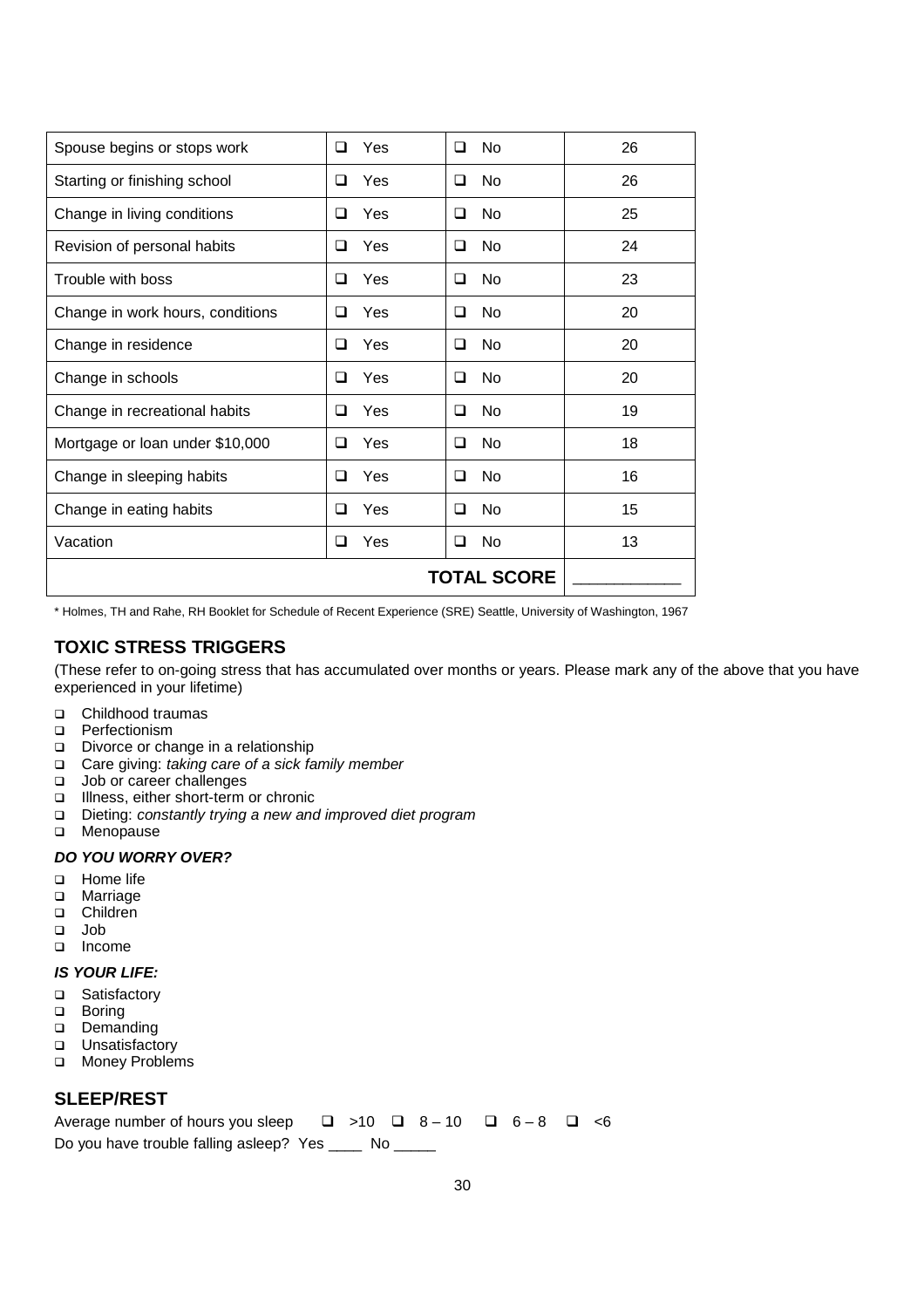| Do you feel rested upon awakening? Yes _____ No |
|-------------------------------------------------|
| Do you have problems with insomnia? Yes No      |
| Do you snore? Yes _____ No _____                |
| Do you use sleeping aids? Yes No<br>Explain:    |
|                                                 |

## **ENVIRONMENTAL INFLUENCES**

There are over 70,000 chemicals commercially produced in the United States. The long-term effects of many of these chemicals have never been investigated. But many chemicals are harmful in very low doses. Unless generated by the body (formaldehyde, pentane), the body's level for chemicals should be non-detectable, and not "low level". Chemicals are widespread in our environment, and constant exposure to low levels can cause dysfunction in many systems of the body. The purpose in the following questions is to determine if any of your health problems can be a result of chemical toxicity and to measure your **TOTAL TOXIN LOAD.**

#### **Electromagnetic Factors**

- $\Box$  Live or have you lived within 200 yards from highvoltage wires or transformers When?
- $\Box$  Live or have lived near an electric distribution substation
- $\Box$  Bed is close to the main electrical current
- $\Box$  Have a fan directly over your bed
- $\Box$  Have an alarm clock or radio close to your bed (plugged in)
- $\Box$  Live or have you lived near a television transmitter
- $\Box$  Sleep with an electric blanket, heating pad
- □ Sleep on a waterbed

#### **Position of your head of your bed is facing:**

- □ North
- □ South
- □ East
- □ West
- $\Box$  Work on a computer for longer that six hours/day
- $\Box$  Use a screening shield over your computer screen
- $\Box$  Live or have you lived near a power generating station
- $\Box$  Live near a radio tower
- $\Box$  You use a cellular phone more than 2 hours per day
- $\Box$  Use microwave ovens
- □ Bed has a wooden backboard
- □ Have fluorescent light fixtures

What is your occupation? \_\_\_\_\_\_\_\_\_\_\_\_\_\_\_\_\_\_\_\_\_\_\_\_\_\_\_\_\_\_\_\_\_\_\_\_\_\_\_\_\_\_\_\_\_

#### *Toxin Exposure*

#### **Trichloroethylene/TCE**

- $\Box$  Work close to a copy machine
- $\Box$  Worked in a printing shop
- D Drink decaffeinated coffee
- □ Use typewriter correction fluid
- $\Box$  Use rug cleaners
- $\Box$  Use disinfectants
- $\Box$  Use carbonless paper
- □ Use spot removers
- $\Box$  Use cleaning supplies
- $\Box$  Use metal degreasers
- Do recreational painting

#### **Formaldehyde**

- Wear many dry-cleaned clothes
- $\Box$  Noticed changes of your health since you moved into your home
- $\Box$  Wear many polyester clothes and permanent press
- □ You use Spray Starch
- $\Box$  Have foam wall insulation
- $\Box$  Have particleboard, chip board or interior plywood
- $\Box$  Put up wallpaper in the last 2 years
- $\Box$  Have foam cushions or foam mattresses
- $\Box$  Live or lived in a trailer
- □ Worked in a laboratory
- $\Box$  Your home been insulated since your illness
- $\Box$  Had new carpets. When?
- $\Box$  Use waxes and polishes on your floor
- $\Box$  Been around resin glues and plastics
- $\Box$  Have exterior grade plywood on your home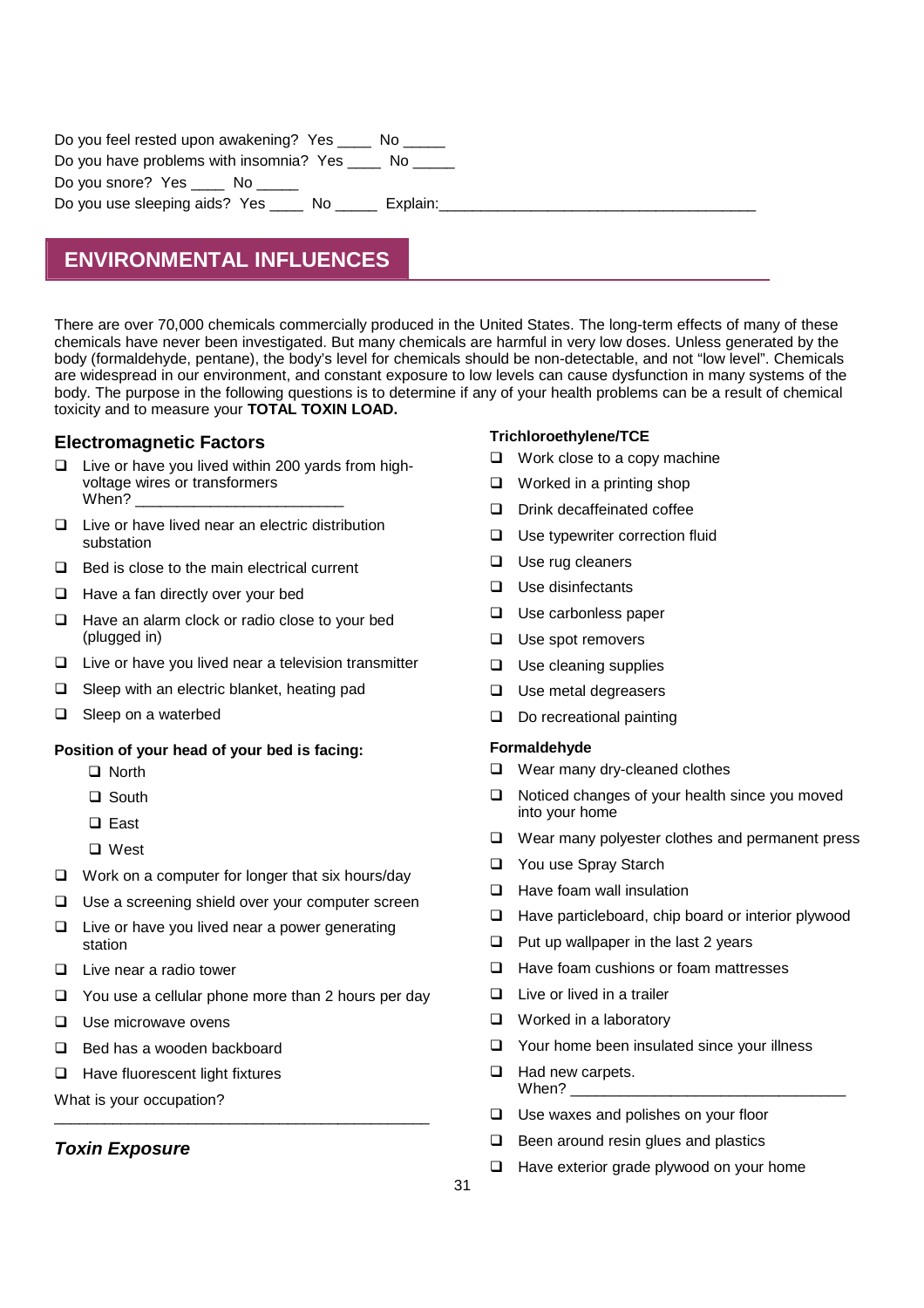- □ Home made of stucco, plaster or concrete
- $\Box$  Have a wood-burning stove
- $\Box$  Have draperies
- $\Box$  Have used acid-cured resin floor finishes
- $\Box$  Have fire-proof material in your home
- □ Smoke in your home
- □ Have a photography darkroom
- $\Box$  Use nail polish remover
- **Use fingernail hardeners**

#### **Pesticides & Herbicides**

#### **(Organochlorines, Organophosphate, Carbamate, Chlorinated Cyclodiene, Botanical & Microbial)**

- $\Box$  Use pesticides
- □ Use weed killer
- □ You use cleaning fluids, waxes
- $\Box$  Lived or worked at a dry cleaning plant
- $\Box$  Have been around wood preservatives
- $\Box$  Drink tap water
- **Q** Work with electrical equipment
- $\Box$  Have mothballs in your closets
- Gasoline fumes bother you
- □ Eat store bought meat
- $\Box$  Use insecticides
- □ Crop-surface sprays
- □ Aerosols
- **D** Fumigants

#### **Volatile Organic Compounds (Paradichlorobenzenes, toluene, ethers, ketones, propane, polymers, tetrachloroethylene)**

- $\Box$  Had home painted in the last 2 years
- $\Box$  Use cleaning solvents
- $\Box$  Have soft vinyl floors
- □ Handle propane and butane
- Get your clothes dry-cleaned
- $\Box$  Store dry-cleaned clothes in closets
- $\Box$  Barbecue more than 2 times per month
- □ Work in a "tightly sealed building"
- □ Work close to a laser printer
- $\Box$  Use moth balls
- $\Box$  Have nylon carpet
- $\Box$  Use air fresheners

 $\Box$  Have a workshop in the home

#### **Phenols**

- Do you use the following?
- **Household cleaners**
- □ Nasal Sprays
- □ Styrofoam cups
- □ Cough Syrup
- Decongestants
- □ Hair sprays
- □ Scented deodorants
- □ Scotch tape
- **Q** Newsprint
- **Lysol**
- **D** Epoxy
- □ Listerine
- □ Chloraseptic throat sprays
- D Noxema
- **D** Mildew cleaners
- □ Perfumes
- □ Air Fresheners
- Disinfectants
- D Polishes
- **Q** Glues
- Waxes
- □ Mouthwash
- □ Hard saucepan handles
- $\Box$  Smoke in the house
- $\Box$  Have you been exposed to chemicals? When?
- $\Box$  Have you had your home treated for termites When?
- Wash own vehicle by hand. What type of cleaners do you use?

#### **Carbon Monoxide/Nitrogen Oxide/Sulfur Dioxide**

- $\Box$  Have oil or gas stove
- $\Box$  Have water heaters
- **Q** Chimney is damaged
- $\Box$  Live near a busy street
- Garage attached to your home
- □ Smoke at home
- $\Box$  Have an open fireplace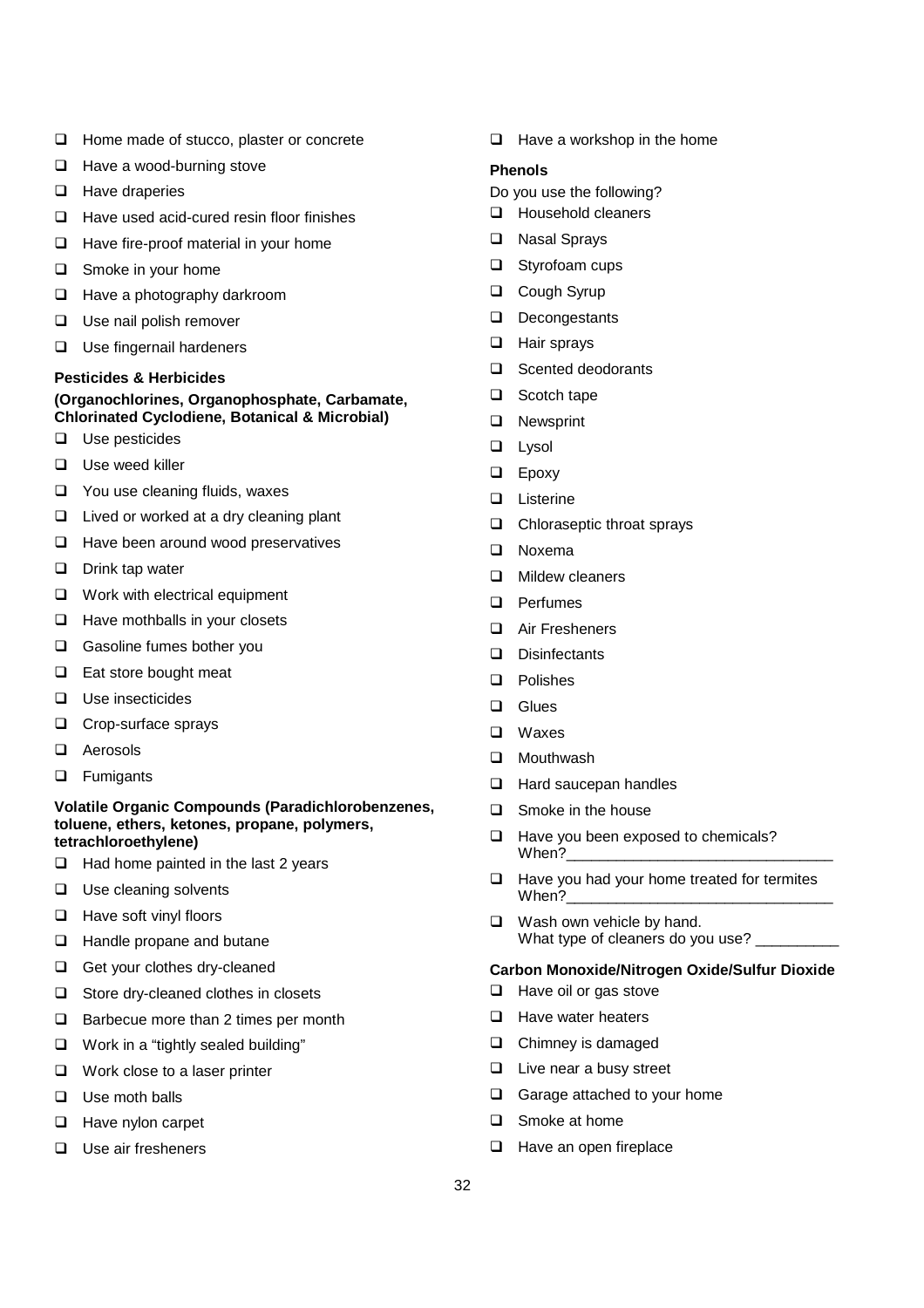#### **Ozone**

- $\Box$  Use an electrical sewing machine
- $\Box$  Use power tools
- $\Box$  Use ion generators
- □ Work close to a photocopier

#### **Carbon Dioxide**

- □ Work in a crowded work place
- $\Box$  Have poor ventilation at work

#### **Asbestos**

- $\Box$  Live in an old home
- $\Box$  Have old ceiling tiles, plaster, insulation board and heating duct tape
- $\Box$  Lived in a large city with many trucks, buses etc.
- $\Box$  Lived near a building which was torn down
- $\Box$  Mother exposed to any unusual chemicals or drugs during pregnancy (DES)
- □ Do you have your nails treated? Acrylic Adhesives

#### **Please note the "brand" of product you use For example: Toothpaste: Crest**

Shampoo: \_

Toothpaste:\_\_\_\_\_\_\_\_\_\_\_\_\_

- Hair Conditioner:\_\_\_\_\_\_\_\_\_
- Makeup:
- Lipstick:\_\_\_\_\_\_\_\_\_\_\_\_\_
- Make-up Foundation:
- Deodorant:
- Perfume:\_\_\_\_\_\_\_\_\_\_\_\_\_\_\_
- Hairspray:
- Shaving Cream: \_\_\_\_\_\_\_\_\_\_\_\_
- Cologne:
- Facial Creams:\_\_\_\_\_\_\_\_\_\_\_\_\_
- Body Creams:
- Do you have hair permanents? O Yes O No If yes, how often?
- Do you have hair colorings? O Yes O No If yes, was it permanent or temporary?

#### **Do you use Latex products?**

- $\Box$  Baby bottle nipples
- **Q** Balloons
- □ Bandages
- Diaphragms
- $\Box$  Hot water bottles
- □ Latex gloves
- $\square$  Dishwashing gloves
- $\Box$  Rubber dams for dental work
- $\square$  Tires
- $\Box$  Worked in a rubber industry

#### **General Miscellaneous**

- □ Have basement Molds
- $\Box$  Home is damp
- $\Box$  Use a humidifier? If yes, when the last time you cleaned it?
- $\Box$  Use black hair dye (Nitrosamines)
- $\Box$  Worked in beauty shop. When?
- $\Box$  Take any illicit drugs as an adolescent/young adult? What type?
- $\Box$  Open your windows at home
- $\Box$  Work in a machine shop
- □ Work in a garden?
- $\Box$  Work or have you worked on a farm When?
- $\Box$  Have mercury fillings
- □ Had mercury fillings removed? When?
- **Been exposed to radiation** When?
- $\Box$  Have a hot tub
- $\Box$  Use chlorine or bromine
- $\Box$  Have a well
- □ Work around PVC pipe (Vinyl chloride)
- $\Box$  Home well ventilated
- $\Box$  Moved to a new office in the last two years
- $\Box$  Live in an apartment? How old?
- $\Box$  Eat at salad bars
- $\Box$  Eat raw fish (Sushi)
- $\Box$  Buy food from street vendors
- **For Women:** Have breast implants. The implant was made of saline \_\_\_ silicone
- $\Box$  Has any type of metal been used in implants or joint replacements in your body? What type?\_\_\_\_\_ Where
- $\Box$  Notice more symptoms at work than at home or vice versa?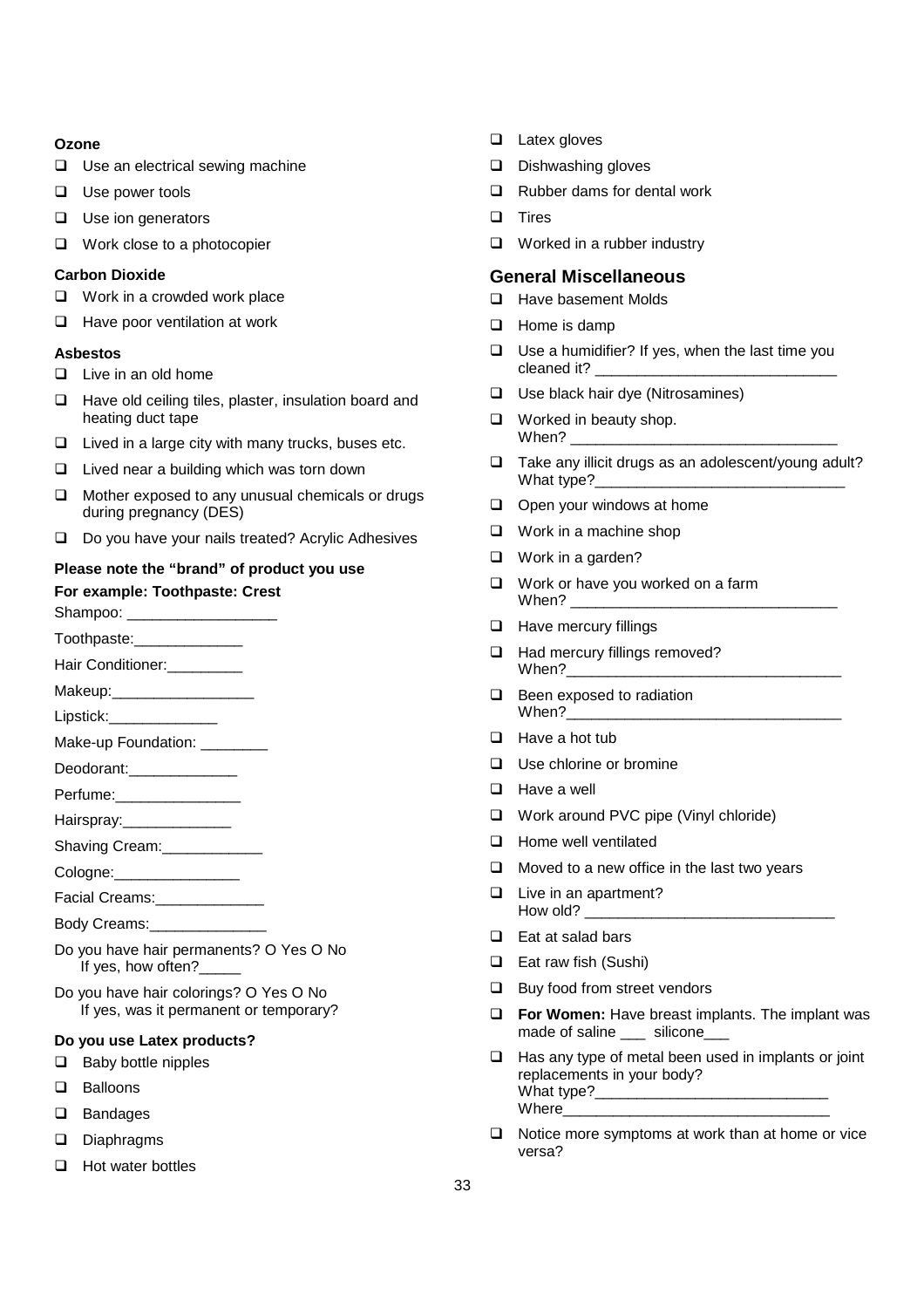- $\Box$  Symptoms worse going into a mall
- $\Box$  Have you ever worked in a mall? When?
- $\Box$  Have live plants in your home
- $\Box$  Have pets in your home
- $\Box$  Owned a new vehicle since your symptoms began
- $\Box$  Furniture been put in storage or possibly fumigated
- $\Box$  Stained furniture in the last 2 years
- $\Box$  Have a tool shop in your garage
- $\Box$  Live on or near a golf course
- $\Box$  Live in or near an industrial area
- □ Lived or traveled outside the US. Where?
- **Bought new furniture?** What type of material? \_\_\_
- $\Box$  Installed drop ceilings
- □ Painted indoors
- □ Sided your home
- $\Box$  Changed your heating system, stove, clothes dryer or water heater
- $\Box$  Lived in a brand new home
- $\Box$  Lived in a new office
- $\Box$  Noticed changes of your health since you moved into your home?
- $\Box$  Have a water purification system?
- □ Live near a landfill?
- $\Box$  Have a water filter on your shower?

#### **Describe the contents of your bedroom**

- $\Box$  What type of mattress?
- $\Box$  Have hardwood floors
- $\Box$  Have carpeting
- $\Box$  Have blinds
- $\Box$  Have draperies
- Use a foam pillow
- $\Box$  Use a feather pillow
- □ Use a Dacron pillow
- $\Box$  Use wool blankets

 $\Box$  Use quilts

 $\Box$  Use cotton blankets

- $\Box$  Use synthetic blankets
- □ Use an electric blanket
- $\Box$  Have a ceiling fan
- □ Have material under your bed
- $\Box$  Have real plants in your bedroom
- $\Box$  Have artificial plants in your bedroom
- □ Use aromatherapy in your bedroom
- **Burn scented candles in your bedroom**
- $\Box$  Have central heat
- □ Have a fireplace in your room
- □ Have an electric baseboard
- $\Box$  Use gas heat
- □ Use an air filter in your bedroom What type?
- $\Box$  When was the last time you changed your filter in your room?
- $\Box$  Have central air conditioning
- $\Box$  Sleep with your windows open
- $\Box$  Live close to a high traffic road
- □ Smoke in bed
- □ Allow any pets in your room What type?
- $\Box$  Have plugged in air fresheners

#### **Art and Leisure Activities**

- □ Silk-screening
- $\Box$  Make stained glass
- □ Make pottery & ceramic products
- □ Make jewelry
- $\Box$  Buy art and craft supplies
- $\Box$  Use airbrush and spray paints
- $\Box$  Do quilting and weaving
- Gardening

 $3.$ 

- $\Box$  Make soapstone carvings
- $\Box$  Use acrylic paint

#### **What hobbies do you have? Please list:**

 $1.$ 2.\_\_\_\_\_\_\_\_\_\_\_\_\_\_\_\_\_\_\_\_\_\_\_\_

**Please indicate the occupation of your parents during your childhood:**

 $\_$  , and the set of the set of the set of the set of the set of the set of the set of the set of the set of the set of the set of the set of the set of the set of the set of the set of the set of the set of the set of th